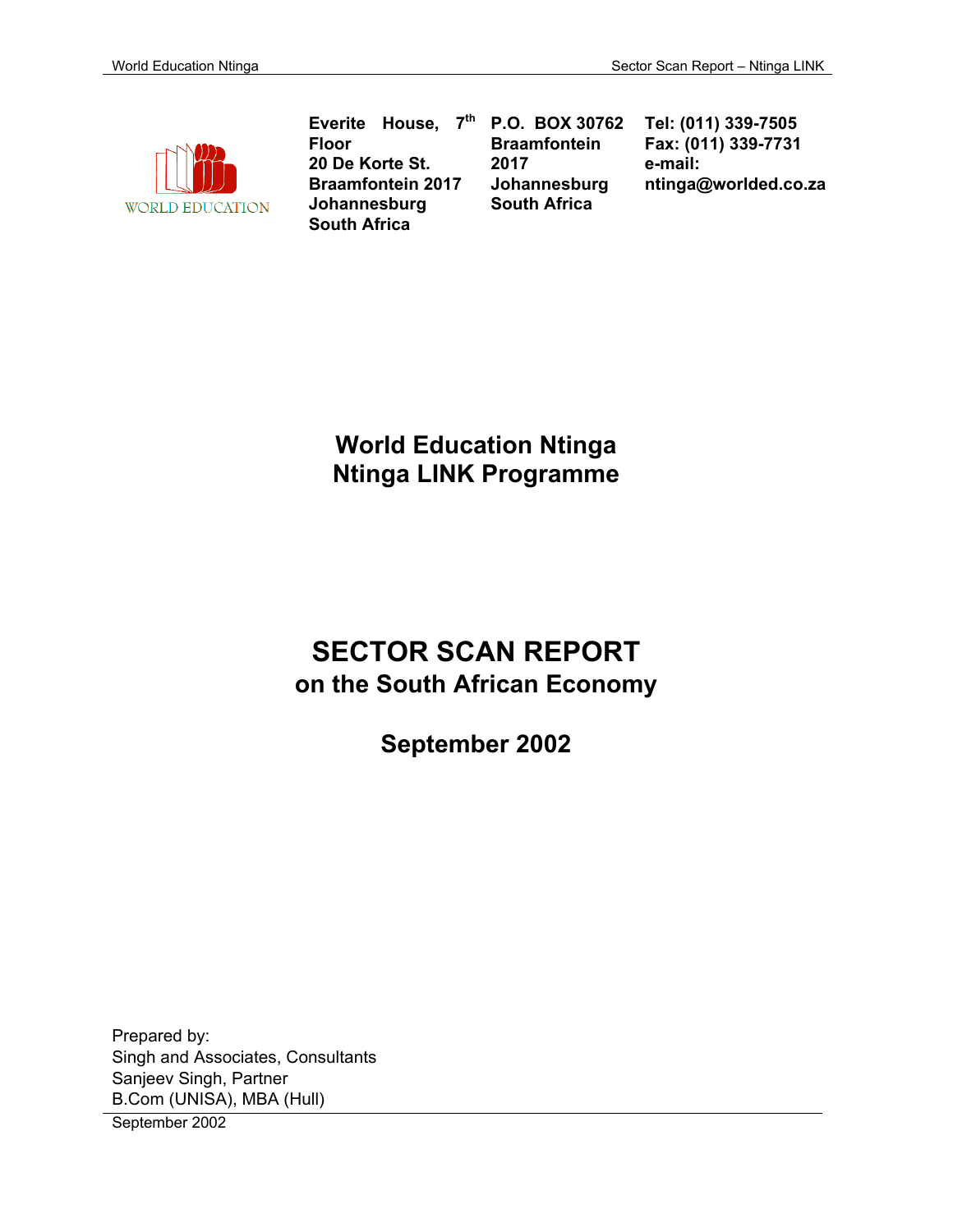Tel: 083 676 1059

# **Table of Contents**

|                   | <b>Executive Summary</b>                                                                                                                                                                                                                             | Î.                                             |
|-------------------|------------------------------------------------------------------------------------------------------------------------------------------------------------------------------------------------------------------------------------------------------|------------------------------------------------|
| <b>Section I</b>  | The South African Economy & Small Business                                                                                                                                                                                                           | 1                                              |
| 1                 | <b>Introduction to Sector Scan Report</b><br>1.1 Planned World Education BL Programme<br>1.2 Sectoral Research & Analysis                                                                                                                            | $\overline{\mathbf{c}}$<br>$\overline{c}$<br>3 |
| $\mathbf{2}$      | <b>Overview of the South African Economy</b><br>2.1 Geography and demography<br>2.2 Economic Indicators<br>2.2.1<br><b>GDP</b><br>2.2.2<br>Unemployment & Inflation<br>2.2.3 International Trade & Exchange Rates<br>2.3 Summary Economic Indicators | 5<br>5<br>6<br>6<br>$\overline{7}$<br>8<br>8   |
| 3                 | The Economic Contribution of SMMEs<br>3.1 The role of SMMEs<br>3.2 Sectoral Distribution of SMMEs<br>3.3 SMME Contribution to GDP<br>3.4 SMME Contribution to Employment<br>3.5 SMMEs and Poverty                                                    | 10<br>10<br>11<br>12<br>13<br>13               |
| 4                 | <b>Black Economic Empowerment</b><br>4.1 The Impetus behind BEE<br>4.2 BEECom Recommendations<br>4.3 Recommended Targets - and Implications                                                                                                          | 15<br>15<br>16<br>17                           |
| <b>Section II</b> | <b>Sector Scan</b><br>Introduction<br>Selection of Sectors for Study                                                                                                                                                                                 | 18<br>18<br>19                                 |
| 5                 | <b>Agriculture</b><br>5.1 Description<br>5.2 Demand<br>5.3 Supply<br>5.4 SMME Component<br>5.5 Constraints<br>5.6 Prospects                                                                                                                          | 20<br>20<br>21<br>21<br>22<br>23<br>23         |
| 6                 | <b>Construction</b>                                                                                                                                                                                                                                  | 25                                             |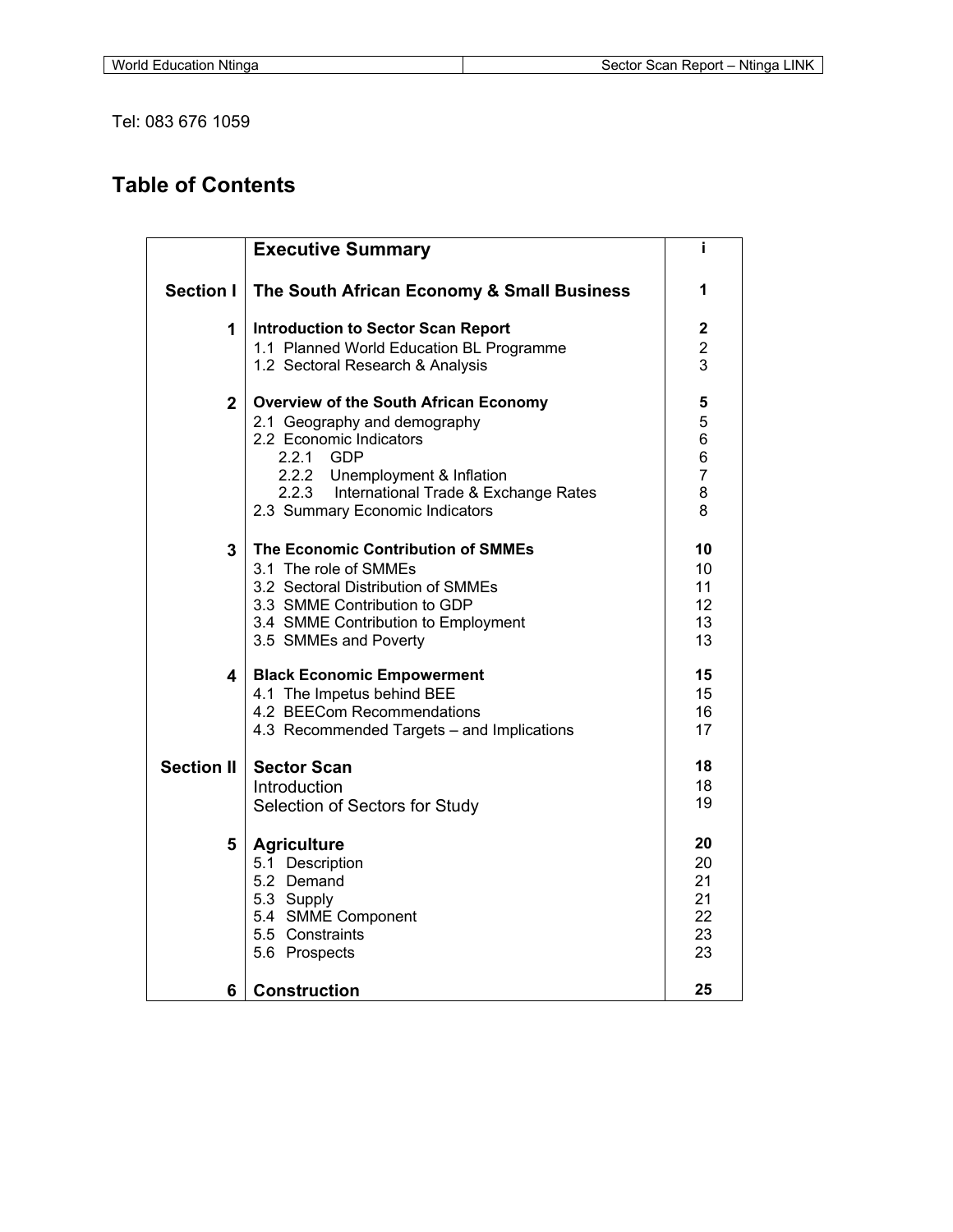| 6.1 Description    | 25 |
|--------------------|----|
| 6.2 Demand         | 25 |
| 6.3 Supply         | 26 |
| 6.4 SMME Component | 27 |
| 6.5 Constraints    | 27 |
| 6.6 Prospects      | 28 |
|                    |    |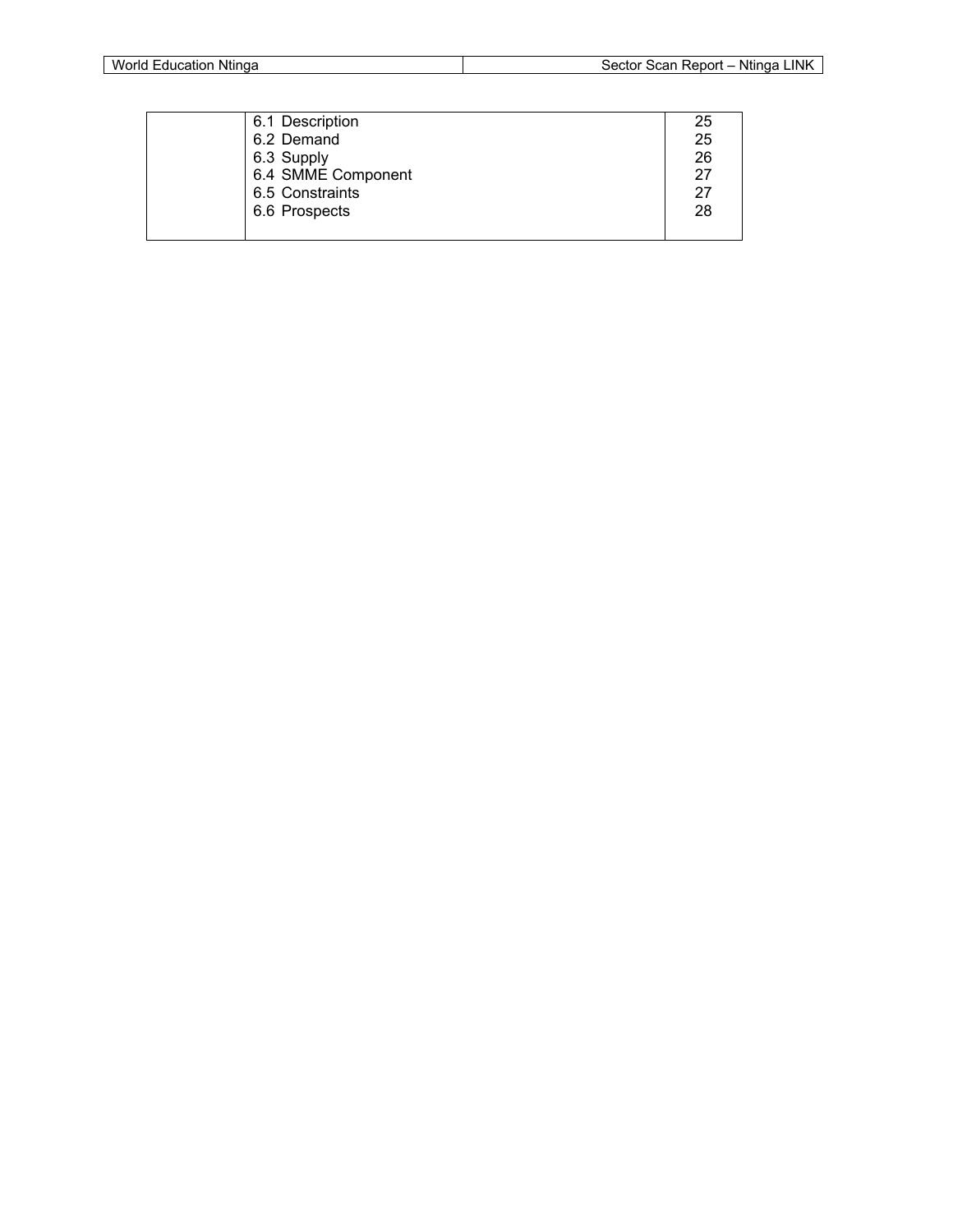| $\overline{7}$     | <b>Manufacturing</b>                              | 30 |
|--------------------|---------------------------------------------------|----|
|                    | 7.1 Clothing                                      | 31 |
|                    | 7.1.1 Description                                 | 31 |
|                    | 7.1.2 Demand                                      | 31 |
|                    | 7.1.3 Supply                                      | 32 |
|                    | 7.1.4 SMME Component                              | 32 |
|                    | 7.1.5 Constraints                                 | 32 |
|                    | 7.1.6 Prospects                                   | 33 |
|                    | 7.2 Secondary Agriculture (Processing)            | 35 |
|                    | 7.2.1 Description                                 | 35 |
|                    | 7.2.2 Demand                                      | 35 |
|                    | 7.2.3 Supply                                      | 36 |
|                    | 7.2.4 SMME Component                              | 37 |
|                    | 7.2.5 Constraints                                 | 37 |
|                    | 7.2.6 Prospects                                   | 38 |
| 8                  | <b>Tourism</b>                                    | 39 |
|                    | 8.1 Description                                   | 39 |
|                    | 8.2 Demand                                        | 39 |
|                    | 8.3 Supply                                        | 40 |
|                    | 8.4 SMME Component                                | 41 |
|                    | 8.5 Constraints                                   | 41 |
|                    | 8.6 Prospects                                     | 42 |
| <b>Section III</b> | <b>Comparisons, Conclusions</b>                   | 44 |
| 9                  | <b>Conclusions and Recommendations</b>            | 45 |
|                    | 9.1 SMME characteristics                          | 45 |
|                    | 9.2 Sectoral characteristics                      | 45 |
|                    | 9.2.1. Agriculture                                | 45 |
|                    | 9.2.2. Construction                               | 46 |
|                    | 9.2.3. Manufacturing                              | 46 |
|                    | 9.2.4. Clothing                                   | 46 |
|                    | Secondary Agriculture (Food Processing)<br>9.2.5. | 46 |
|                    | 9.2.6.<br>Tourism                                 | 47 |
|                    | 9.3 Ranking of sectors                            | 47 |
|                    | 9.4 Ranking Table                                 | 48 |
| 10                 | <b>References</b>                                 | 50 |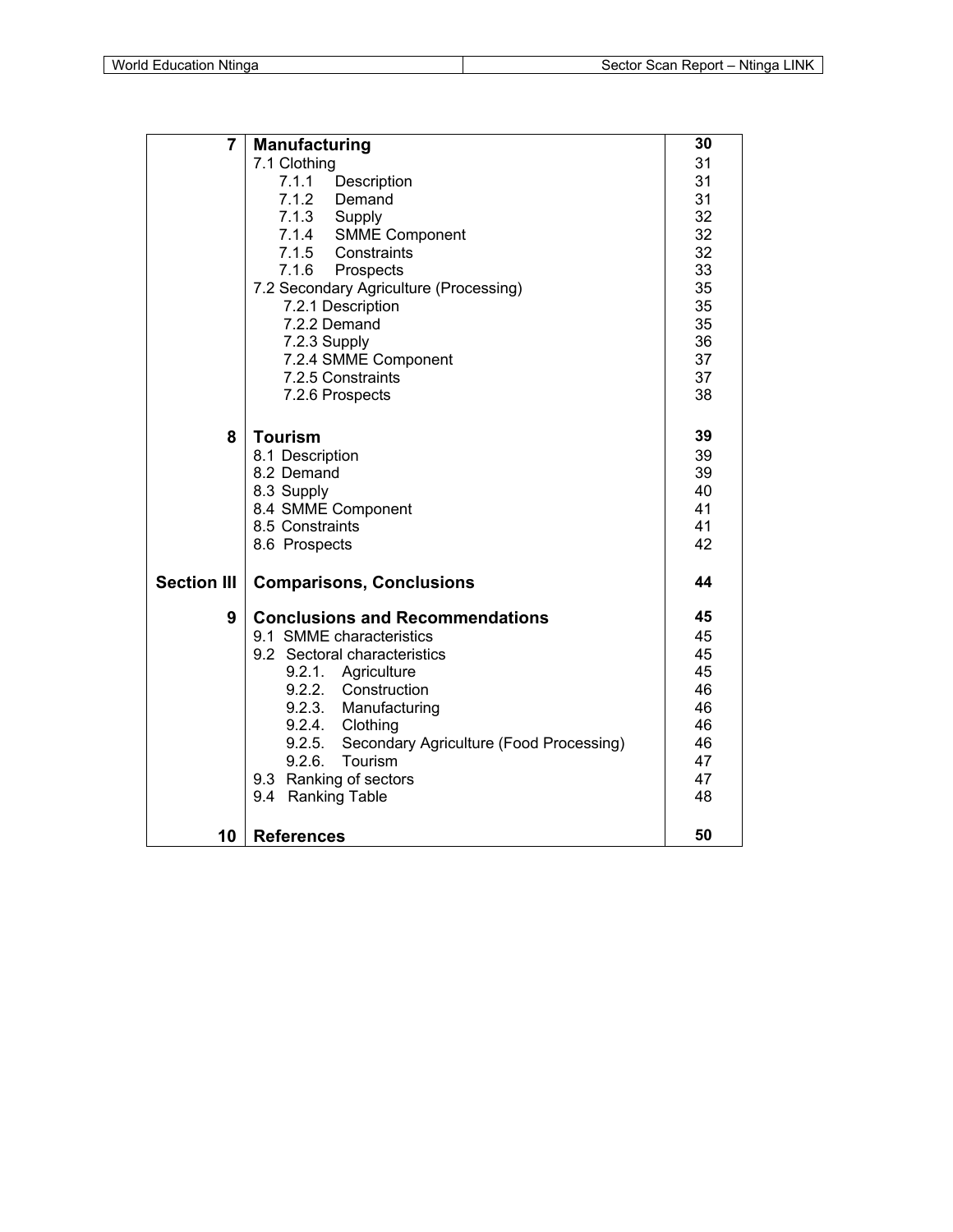# **Executive Summary**

World Education's planned Ntinga LINK initiative aims to test and demonstrate an emerging model for facilitating small enterprise growth and success via a strategy of market oriented Business Linkage services. With the overlay of a sub-sector framework – through which information and analysis of value-adding operations and business relationships within a targeted sub-sector are obtained – the programme will design interventions that promote the demand and supply of commercially viable Business Linkage services.

A first step in launching this initiative is to select a sector that has a high potential for success, keeping in mind the broader aims of the IGP in terms of targeting poor micro-entrepreneurs and going "down market." This report has been commissioned to help World Education make an informed selection of a sector to be studied in-depth, via a sub-sector perspective and a market assessment of the demand and supply of key business linkage services.

To achieve its mandate, this document provides an overview of the South African economy, placing its performance and prospects in context. Utilising information from a range of secondary sources, as well as from key informants, this report scans the economy through an SMME lens, and highlights pertinent sector issues in relation to the role and potential of small, medium, and microenterprises. The choice of five specific sectors for more detailed exploration is influenced by factors such as sectoral growth prospects; current or potential involvement of small business; employment characteristics; and entry requirements among others. These factors all have a bearing on the proposed strategy and objectives of Ntinga LINK and its target clientele.

At this point, perhaps it is not premature to note that the Sector Scan process concludes that World Education would benefit by considering or exploring the *Construction* sector, or as a second option, the *Tourism* sector, for the implementation of its linkage facilitation intervention. In support of these suggestions, a comparative ranking is presented of the five main sectors per selection criteria described in World Education's proposal submission to USAID earlier this year.

This report is divided into three sections:

**Section I** provides an overview of the South African economy, after noting the methodological constraints to the research process. It discusses the role of small, medium, and microenterprise in the economy, as well as explores the potent issue of BEE (Black Economic Empowerment).

It notes that SMMEs are by far the largest number of private formal institutions – in general, comprising almost 98% of all private sector establishments. Their contributions to employment are substantial – and very important in a country where the unemployment rate is over 30%. SMME contributions to overall GDP is also not negligible – and certain sectors show themselves as more heavily weighted in terms of the SMME component.

**Section II** provides detail on the five selected sectors, in alphabetical order, as below:

#### (**Primary) Agriculture**:

While demand is growing, especially in key export markets, there has been an overall decline in agricultural production. This is exacerbated by post-apartheid issues surrounding land ownership and title. Uncertainty around government land redistribution polices is critical.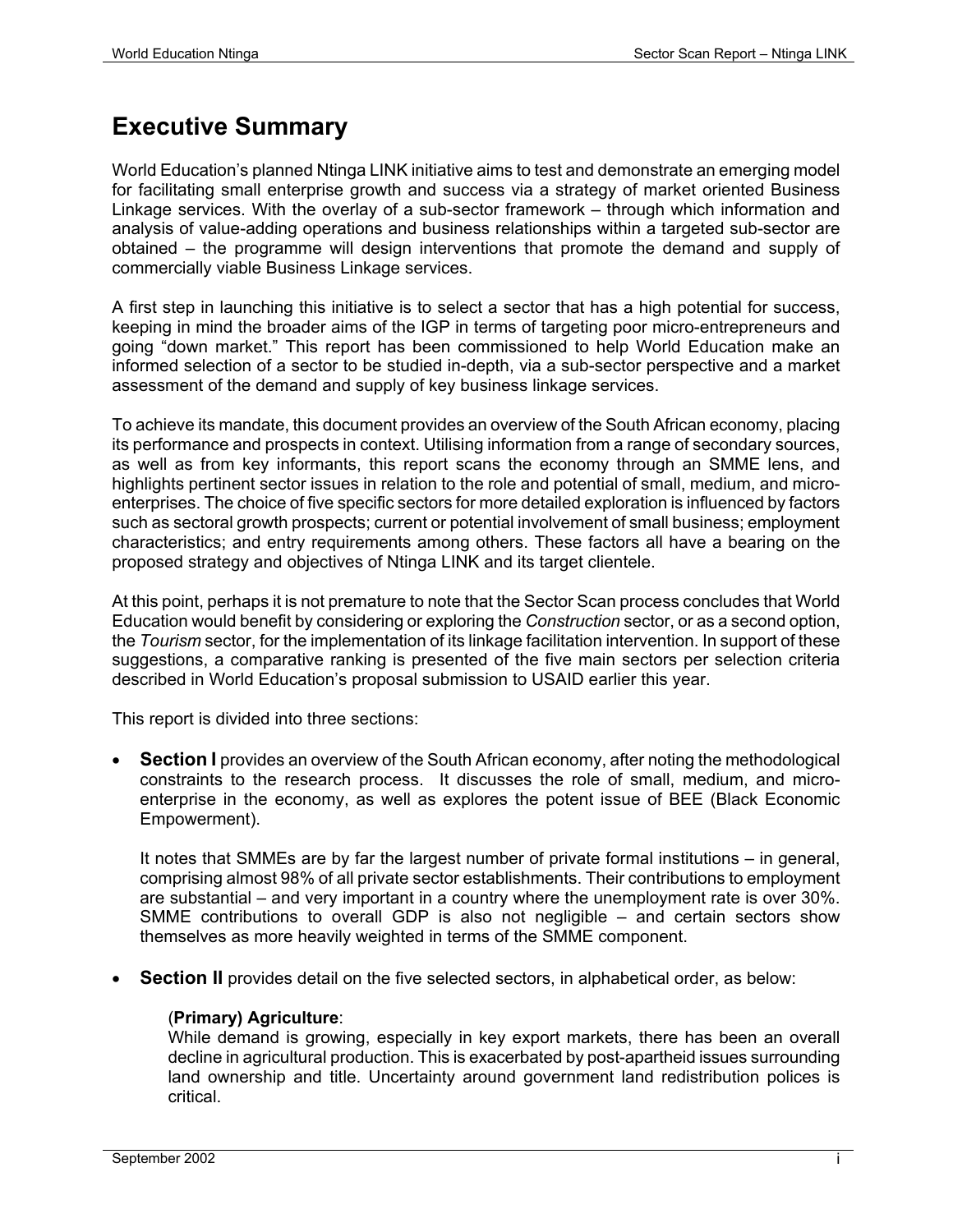On the other hand, a sizeable proportion of the rural population do make their living from basic agriculture – often as subsistence or labour, so this is a sector via which poverty can be and should be addressed. However, the concentration of productive land in few hands, combined with the needed investments in technology for economies of scale, as well as the low skills level among the majority population, make agriculture a complex sector for facilitative interventions of the nature of Ntinga LINK. (There appears to be ver large linkages programme operating in this sector, which appears to have the benefit of substantial resources and is engaged in direct linkage promotion and deal-making.)

#### **Construction**:

This sector includes three main sub-sectors, namely building construction, civil engineering construction, and other. Public sector commitment to increase spending on infrastructure and low-cost housing initiative, together with recent private sector commitments to increased construction investment, contributes to the upbeat trend in this industry. The South African government is very cognisant of the role that construction starts can play in kick-starting the economy.

Given that 91.55 percent of firms in the construction sector consist of small and micro enterprises, there is vast potential for SMME growth and development in this sector. Individual working as independent contractors or small firms stand to benefit from sweeping changes in procurement policies, and the involvement of the public sector in increasing gross domestic fixed investments. Spatial development initiatives (SDIs) and Industrial Development Zones in several large municipalities, as well as tourism-related hotel and casino developments, hold promise of opportunity for business.

#### **Clothing**:

The clothing industry is very labour-intensive, and informal sector employment in clothing manufacturing is significant. Barriers to entry are low and SMMEs can enter the market with relative ease, compared to some of the other sectors. However the overall outlook is uncertain, given the reduction in protective tariffs, large-scale importation (both legal and illegal) of cheaper goods, and consolidation of the industry. The majority of micro and small enterprises in this sector feature primarily in the informal distribution of clothing, although there is considerable manufacturing potential – especially for small cut, make, and trim (CMT) firms.

#### **Secondary Agriculture (Food Processing)**

This sector accounts for 15% of the country's manufacturing sector. Although many of the 11 food processing sub-sectors are very labour intensive, they also required large capital investments into appropriate machinery and equipment, especially to keep processing up to hygienic standards. There is currently little knowledge on the SMME component of this sector, though those just initiating research estimate that the number of small firms is much higher than originally thought. For now, large firms predominate.

The competitive skills and technology requirements of this sector hinder the entry of SMMEs, as it is doubtful whether such enterprises can in fact exploit the opportunities that do exist.

#### **Tourism**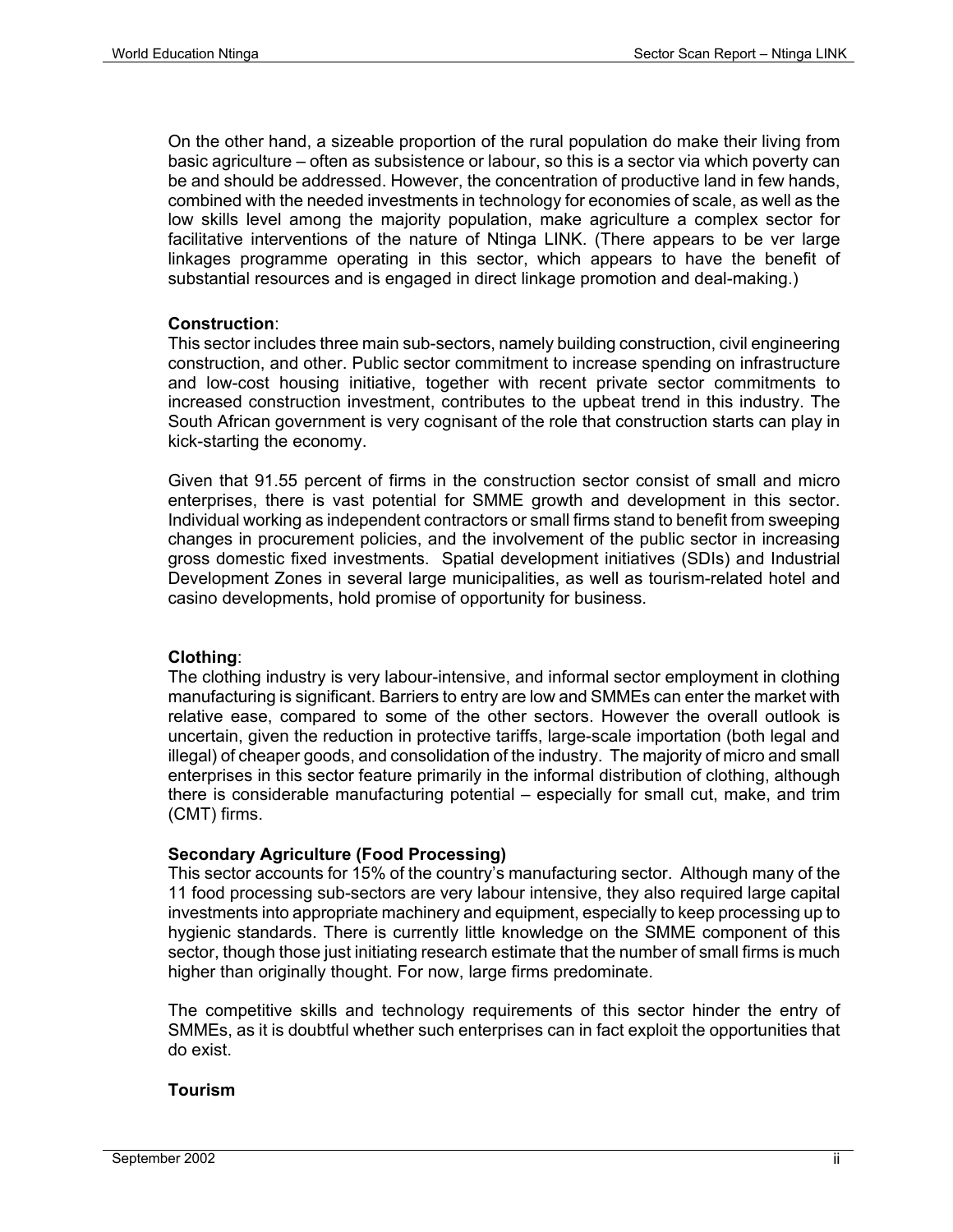Although not considered a discrete economic sector until recently, tourism has the potential to be South Africa's largest employer, foreign exchange earner, and overall GDP contributor, according to some sources. While the sector is characterised by micro- or small firms (for example, B&Bs or little cafes), it is not necessarily amenable to 'poor' microentrepreneurs.. This is due to a range of requirements such as capital, information, communication skills, and services skills – which are currently in short supply among PDI firms. However, with the concerted effort by government and the private sector to market South Africa (i.e. the Proudly South African campaign is the latest in this line), as well as the favourable Rand exchange rate, it is likely that tourism will continue to grow in size and importance and absorption capacity. In fact, there is already a large-scale linkages programme operating in this sector.

**Section III** basically reviews some of the sectoral SMME characteristics, and compares the five sector along key positive criteria and negative criteria. Among the former are: growth trends, SMME involvement, ease of entry for SMMEs, enabling environment, willingness of large firms to work with SMMEs. Negative criteria include factors such as fraud, corruption, poor policies etc; and, from an Ntinga LINK programme perspective, the existence of other Linkage programmes particularly ones that may be offering incentives or subsidies against which Ntinga LINK could not compete.

The ranking table is summarised below (full version available towards the end of the document).

**TABLE 1** 

| <b>Criteria/characteristics</b>                                                              | Primary<br>ರಾ<br>◀ | Construc<br>tion        | Clothing                | Seconda<br>Agric.       | Tourism                 |
|----------------------------------------------------------------------------------------------|--------------------|-------------------------|-------------------------|-------------------------|-------------------------|
| <b>Sub-sector Growth Trends</b><br>(public, private and other levels of activity)            | $\overline{1}$     | 2.5                     | $\overline{\mathbf{a}}$ | $\overline{1}$          | $\overline{\mathbf{2}}$ |
| Proportion of PDI Small and Micro-Enterprises<br>currently participating in the sector       | $\overline{2}$     | $\mathbf{3}$            | 2                       | 1                       | 2                       |
| Ease of Entry of Small and Micro PDI firms (incl.<br>factors of capital; skills; technology) | $\overline{2}$     | $\overline{3}$          | $\overline{\mathbf{2}}$ | 1                       | $\mathbf{z}$            |
| Positive/ enabling regulatory environment                                                    | $\overline{1}$     | $\overline{\mathbf{2}}$ | $\overline{\mathbf{a}}$ | $\overline{\mathbf{2}}$ | 2                       |
| Degree of openness of large firms to working with<br>smaller firms                           | $\overline{2}$     | 2                       | 2                       | 1                       | 3                       |
| <b>SCORE</b>                                                                                 | 8                  | 12.5                    | 8                       | 6                       | 11                      |

#### **Ranking: 1 = low; 2 = medium; 3 = high (positive)**

#### **TABLE 2: REVERSE RANKING (Higher score indicates greater negative weighting)**

| Comparative intensity of negative factors – fraud,<br>corruption, poor policies, capacity etc. | e |  |  |  |  |
|------------------------------------------------------------------------------------------------|---|--|--|--|--|
|------------------------------------------------------------------------------------------------|---|--|--|--|--|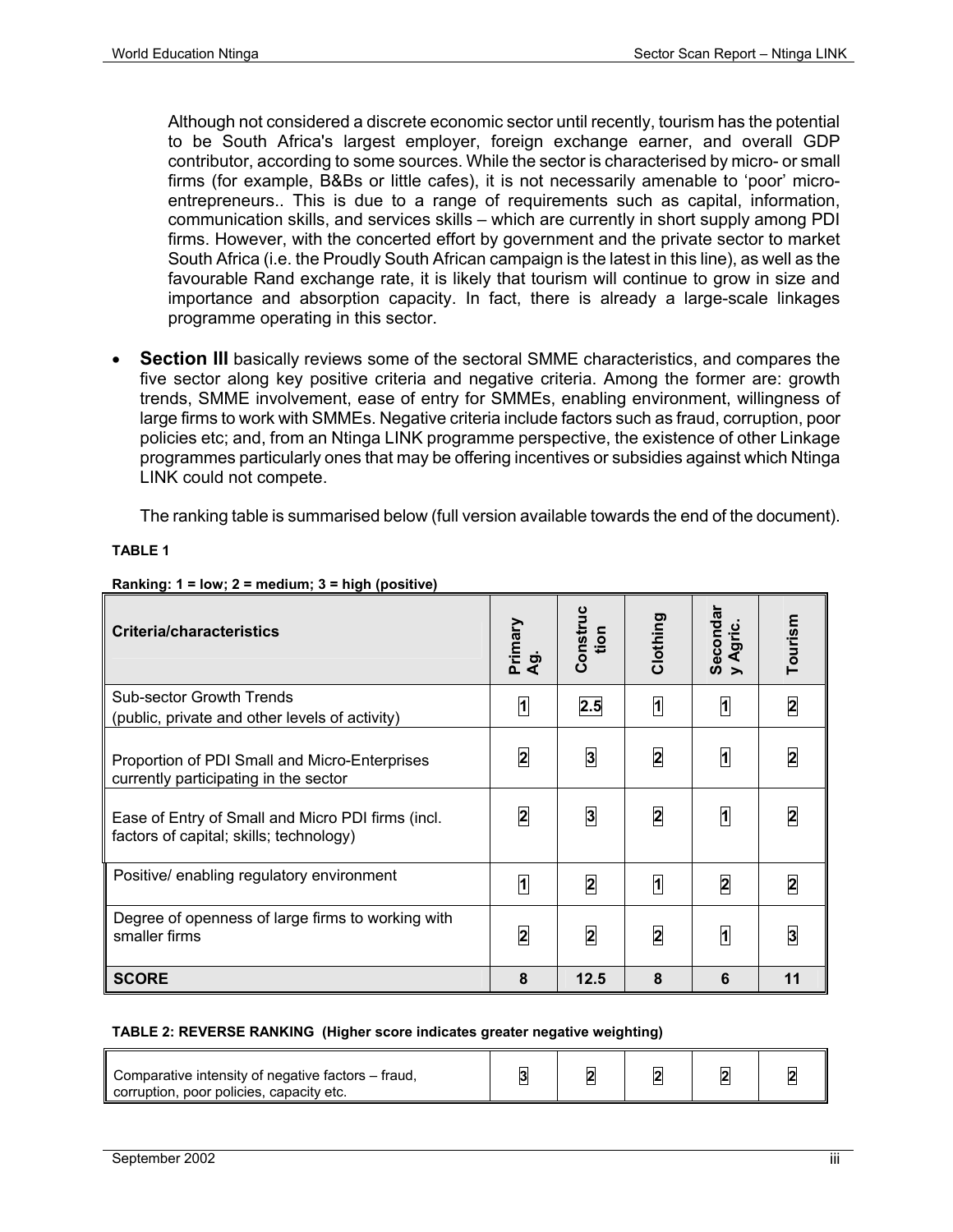| Competition from other Bus Linkage Progs. | и |  | $\mathsf{I}$ |
|-------------------------------------------|---|--|--------------|
| <b>SCORE</b>                              |   |  |              |

Based on the above scores, the Construction sector clearly leads in terms of potential and prospects for a targeted, market-led linkages intervention. Spending and growth trends are positive, and the sector is characterised by a dominance of micro and small size enterprises, in both urban and rural areas, and a highly positive regulatory environment.

Tourism also scores positively on several points, but there is a question as to "depth" of outreach in terms of the micro-size enterprises or poverty related criteria. Also, a relatively small-scale World Education intervention could be overshadowed by a current, multi-million Rand Tourism Enterprise Programme (TEP) project.

Lastly, while both the construction and tourism sectors could provide an arena in which demonstrate a workable market development model for World Education Ntinga, it must be kept in mind that the South African economy – although sound in its essentials – appears prone to external shocks and perceptions over which it has little control. Afro-pessimism, combined with the global stock market downturn, could mean that promised foreign investment and inflows decline in coming months. Increasing inflation has been a concern to the Reserve Bank, and if this trend continues, an interest rate hike could adversely affect demand for higher-end construction products. Thus, the onus is on World Education to triangulate or otherwise cross-check key data in the course of its indepth market assessment and sub-sector study in the coming weeks.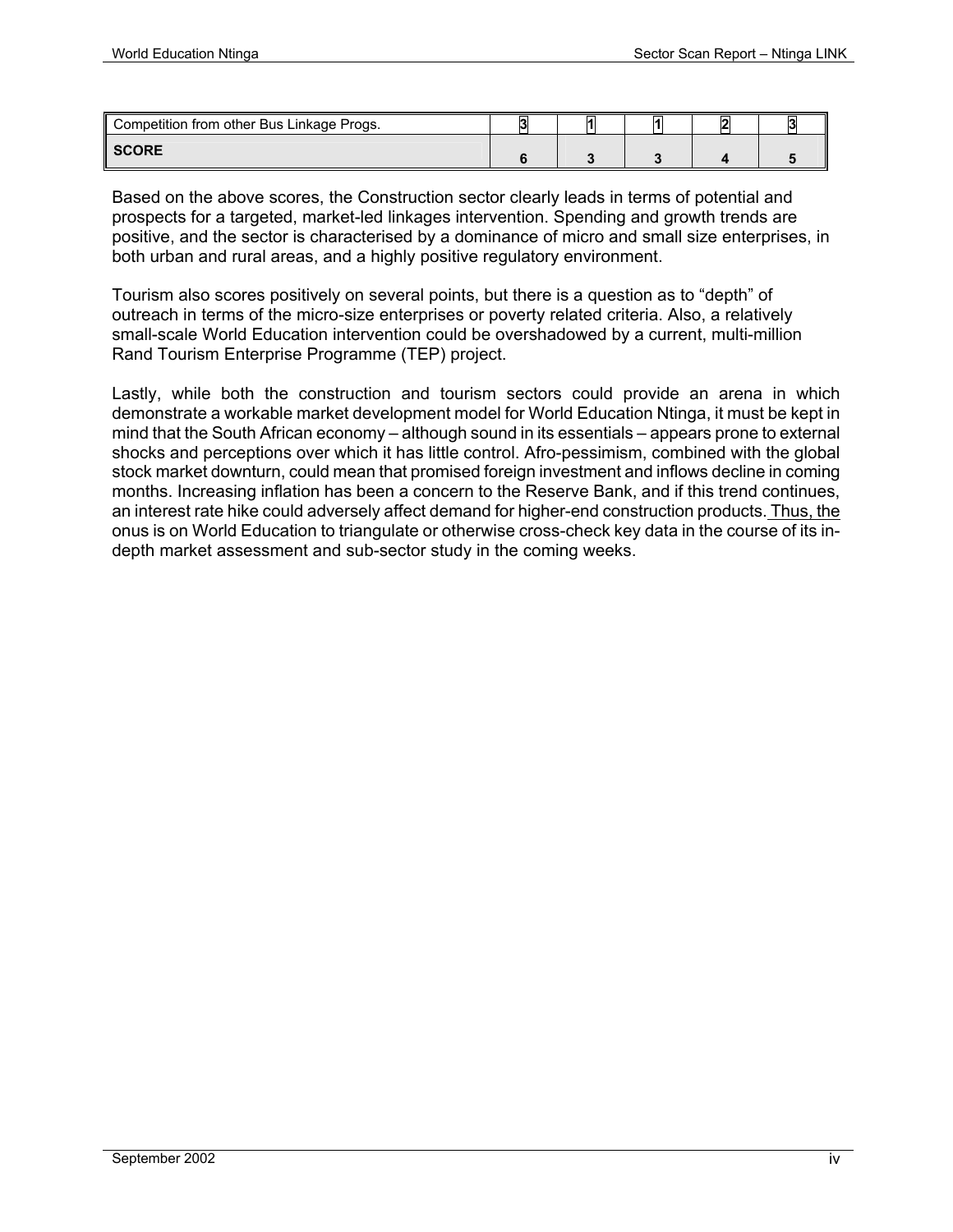# **SECTION 1: The South African Economy and Small Business**

#### **Introduction**

This section provides an overview of the South African socio-economic condition, as a prelude to detailing the key issues pertaining to the role of self employment (via micro and small enterprises). In many respects, the south Africa economy displays first world characteristics – the stock exchange was among the 10 largest in the world (before the recent London listings of several conglomerates); the communications, technology, and infrastructure availability is probably unsurpassed in Africa; and the government appears to have sound, if conservative, monetary and fiscal polices in place.

Against this backdrop, however, the country is confronted by a host of socio-economic problems that parallel, if not exceed, the magnitude of those in any other developing country. What sets South Africa's development issue apart is the dire threat and toll of the HIV/AIDS pandemic, as well as the massive skills deficit, which means that a large cohort of the currently working age population will never reach their full productive potential as they not have access to the various programmes that are coming on line. Large-scale unemployment – and unemployability – could portend unrest in coming decades, if not addressed soon.

The section also introduces the purpose and rationale for conducting the Sector Scan, noting some of the key considerations when trying to undertake cross-sectoral data tabulation and comparative analyses. Despite the difficulties of sometimes conflicting data, or differentiated presentations of the same information, the consultant has been fortunate in that considerable research and data are, in fact, freely available. The onus is on World Education to triangulate or otherwise cross-check key data in the course of its in-depth market assessment and sub-sector study in the coming weeks.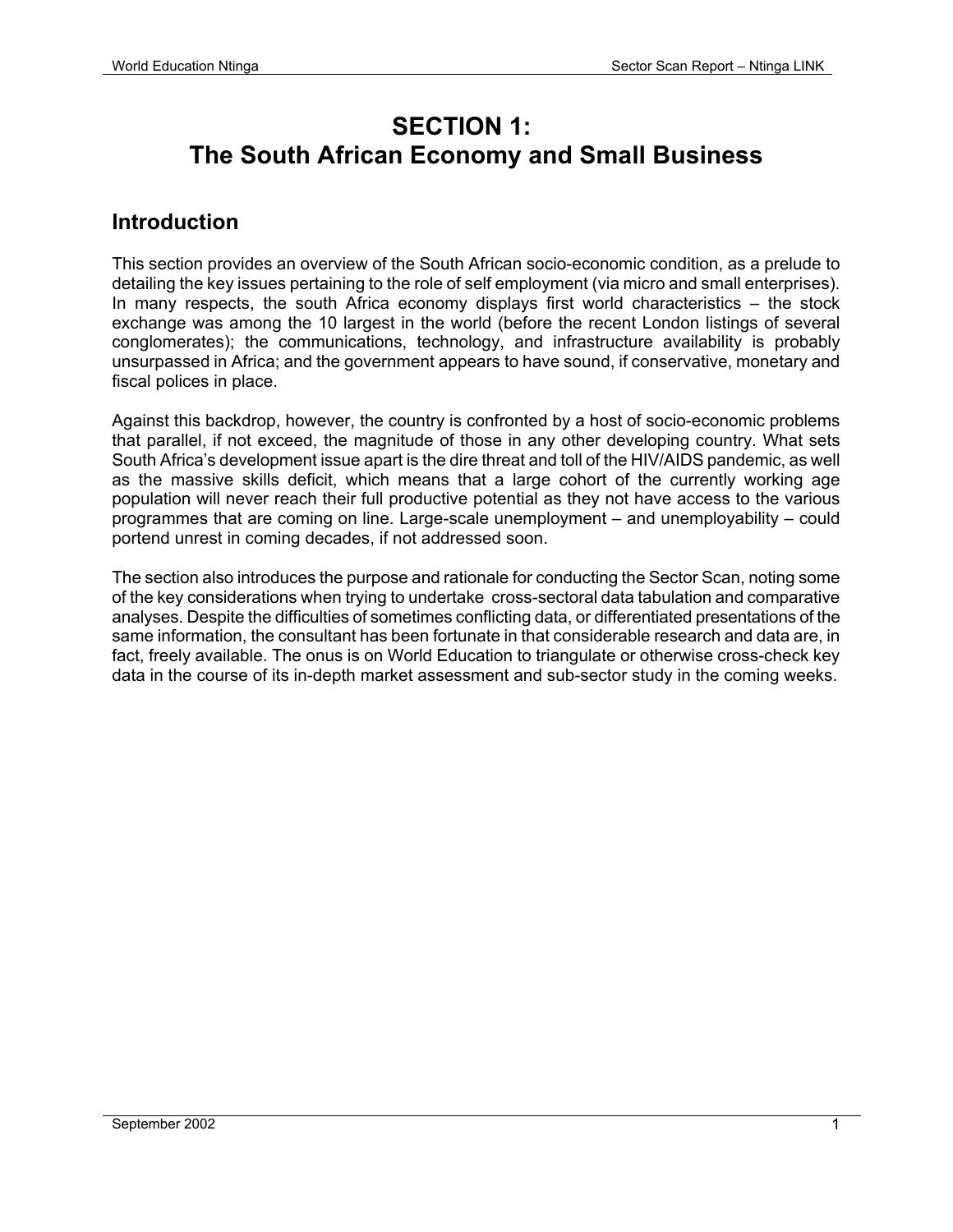# **1. INTRODUCTION TO SECTOR SCAN REPORT**

#### **1.1 The Planned World Education Business Linkages Programme**

World Education (South Africa) intends launching a sector focused business linkage programme in October of 2002. Funded by the United States Agency for International Development (USAID), this programme aims to mainstream micro and small businesses into the broader economy and to stimulate the provision of effective, commercially viable business linkage services by service providers. World Education has designed a programme that builds on key successes achieved under its original BDS Programme in the area of tendering access and performance and effective business linkages.

Known as Ntinga LINK, the new Business Linkages initiative is unique in that it will:

- 1. Operate along a well-defined model of "mainstreaming" micro and small business into an economic sector or industry that takes into account the differing demand and supply of specific business linkage support during a business's developmental stages. These include: readiness to compete, competition, performance, sustained access, and growth of an enterprise.
- 2. Initially identify and work in one promising sub-sector of the economy, taking into account the entire value chain, the nature of business relationships, and the enabling environment in a particular industry or sub-sector.
- 3. Achieve micro and small business impact via a network of select private and non-profit service providers who will be supported and skilled in designing and delivering effective, appropriate, and affordable business linkage services to the micro-entrepreneurs – as well as the larger players (business and government) in the chosen sector.

Within the overall context of Black Economic Empowerment (BEE), Ntinga Link plans to achieve the end goal of access to business opportunities for up to 5,000 firms (of which 75% will be PDI-owned<sup>1</sup> micro-enterprises). This will be done through a combination of research, training, technical assistance, and information-sharing inputs that will improve supply of quality BL services and enhance demand for the same among the community of emerging entrepreneurs and service providers.

Key objectives of Ntinga LINK are to:

- Stimulate the provision of value-added Business Linkage services by supporting providers to develop and market commercially viable services to a range of clients, including but not limited to micro and small businesses.
- Catalyse demand and use of Business Linkage services by unblocking key informational or environmental constraints that prevent access and informed use of such services by micro and large businesses.
- Track the benefits realised by PDI micro-businesses and key provider performance areas so as to develop and test an effective, efficient, replicable market-based model for

1

<sup>1</sup> PDI (previously disadvantaged individuals) – refers to the Black, Coloured and Indian race groups who have been disadvantaged by apartheid.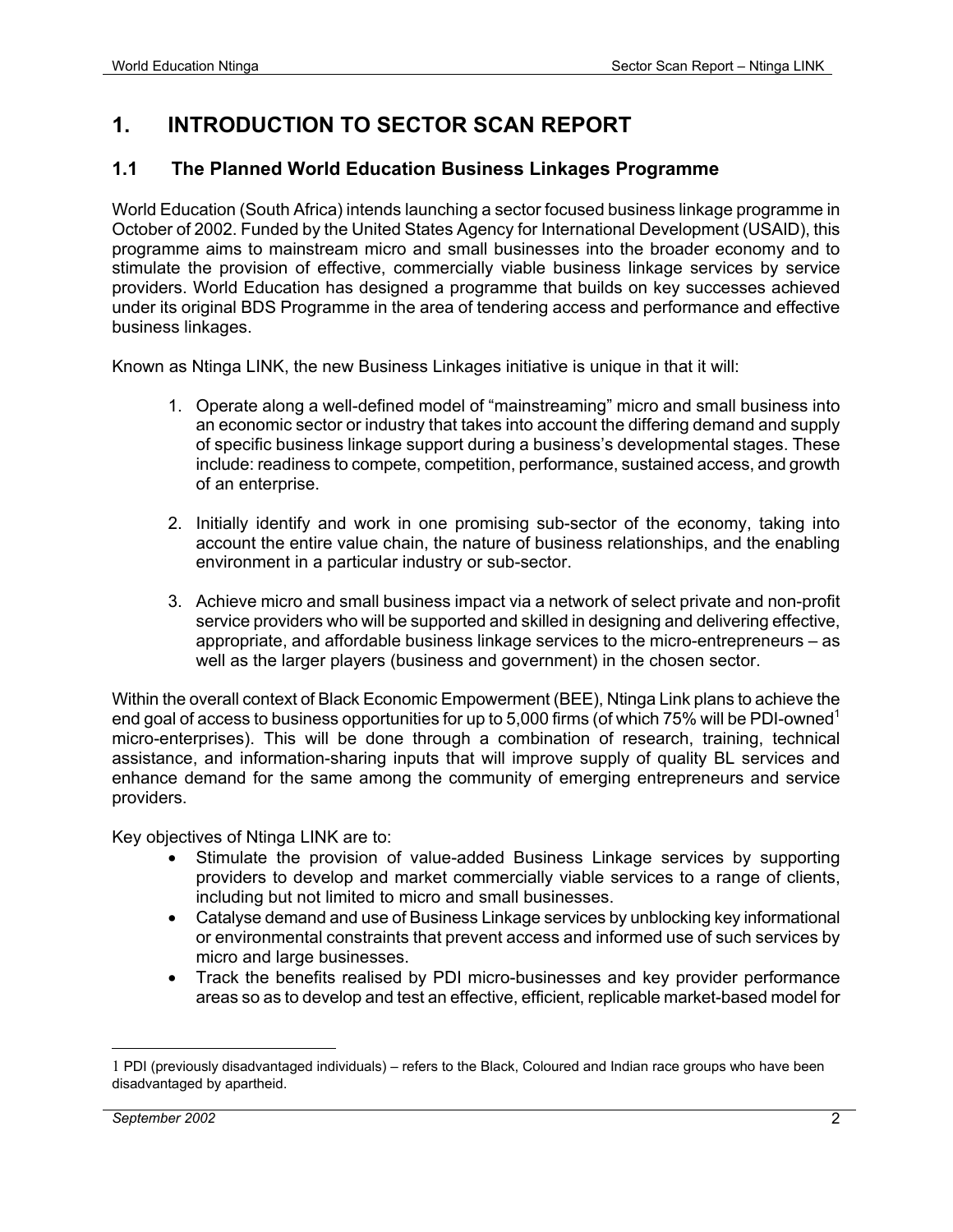promoting commercially viable Business Linkage services to PDI micro-enterprises within a range of industries or sectors.

Delivery under the new Business Linkage programme is due to start in December-January. In the preceding months, World Education Ntinga has planned to:

- Conduct research to identify the most promising sub-sector for intervention, which is the object of this report.
- Carry out an in-depth sub-sector study and assessment of the markets for BL-focused Business Development Services among various sector players
- Identify and introduce potential partners to the programme
- Examine high-potential interventions in areas such as compliance, labour-service brokering, materials supply, joint venture planning and management, project management, procurement systems design and management, etc.
- Identify and communicate with key stakeholders within the chosen sub-sector including associations, federations, local and provincial government, and large corporates.

The new programme expects to operate in the provinces of Eastern Cape, Gauteng, KwaZulu-Natal, and Mpumalanga. This Sector Scan Report forms part of the research phase of the proposed new business linkage programme.

#### **1.2 Sectoral Research And Analysis In The South African Context**

The purpose of this document is to provide an overview of the South African economy, placing its performance and prospects in context of the recent past, emerging trends, and the imperatives of the immediate future. In the process, the document provides snapshots of key sectors or subsectors of the economy – which may have particular relevance to the strategy and objectives of Ntinga LINK, and its overall aims and target clientele.

By utilising information from a number of reputable secondary sources, as well as from key informant interviews. 2 this report scans the economy primarily through the SMME<sup>3</sup> lens. In selecting the escorts for more detailed exploration, the choice was influenced by factors such as growth prospects for the sector; current or potential involvement of small business in the sector; employment characteristics; and entry requirements; among others.

However, it must be noted, that a complicating factor when attempting to draw comparisons and conclusions within his report is the fact that there is no standard definition or agreement on the sectoral breakdown of the economy. The various statistical and census-related data that are collected by various government and other agencies, including the main ones such as Department of Trade and Industry (DTI), the Industrial Development Corporation (IDC), Stats South Africa, the Ntsika Enterprise Promotion Agency, and the South African Institute of Race Relations (which publishes an annual socio-economic survey), offer differing interpretations of what specific economic activities fall into a specific sector.

<u>.</u>

<sup>2 .</sup> A Bibliography of secondary sources is attached. A database of the key informants is available.

<sup>3 .</sup> SMME in South Africa refers to Small, Medium, and Micro-enterprises. (For definitions, see…..) This report, as a consequence of the Ntinga LINK emphasis, attempts to draw out those factors most relevant to the role and performance of the lower end of the scale – namely, the micro and very small enterprises.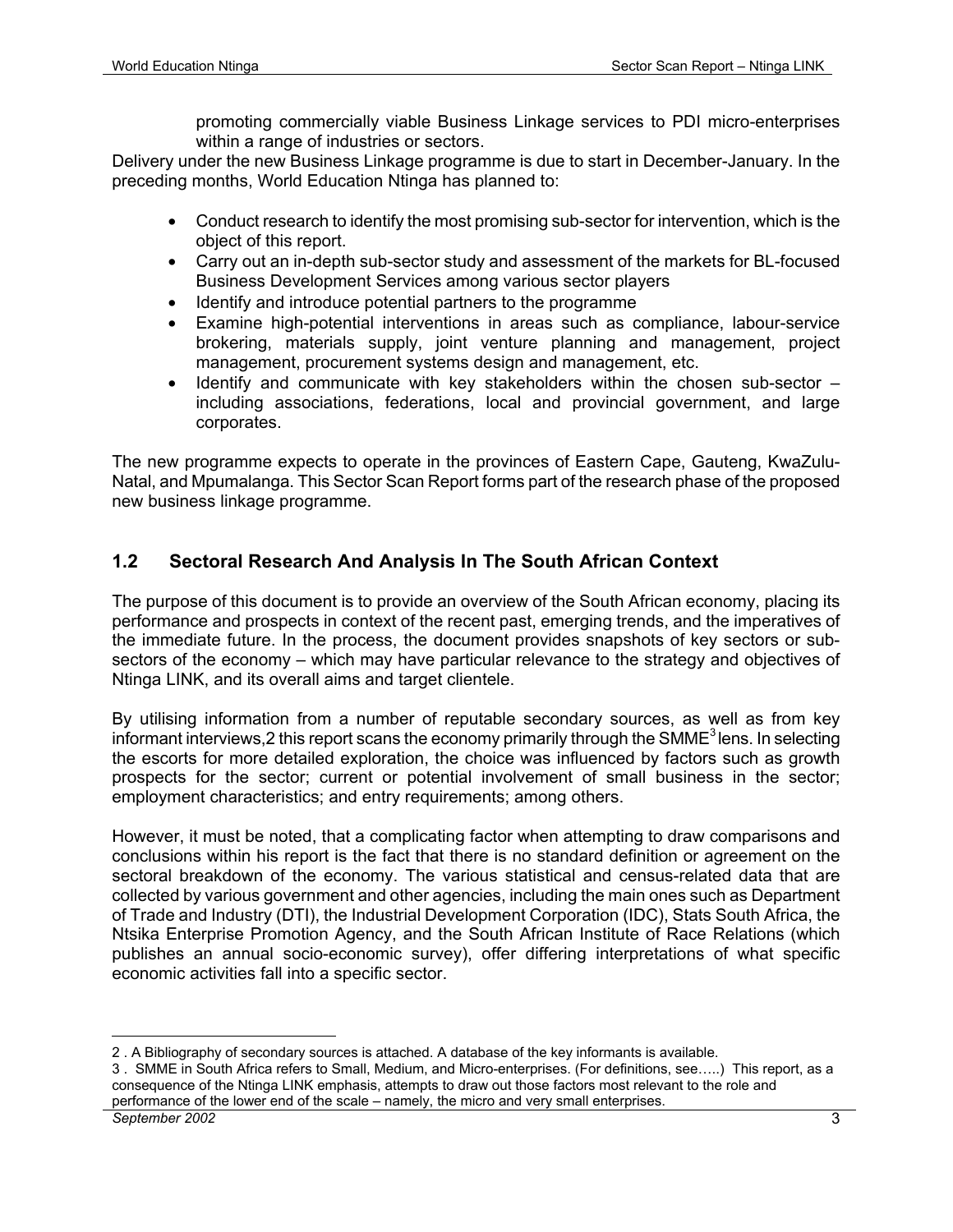To illustrate, the Industrial Development Corporation in its *Sectoral Prospects* (1997) lists 31 different economic sectors, -- while Ntsika in their *Small Business Review* (2000) mentions just 9 sectors, which defined quite differently from the IDC.

An important governing document -- the South African Skills Development Act No 97 of 1998, promulgated under the Department of Labour -- provides for the establishment of 25 Sector Education & Training Authorities (SETAs). Since many of the SETAs are yet to conduct comprehensive and up to date research on their respective sectors, it is unclear what the overlap or gaps between their definitions and content are as compared to the existing research data.

Thus, this report has had to rely on putting together related information from a number of different sources who appear to have undertaken the sectoral or economic research in a piecemeal fashion and with a very specific focus in mind.

Another difficulty in the carrying out of sectoral analysis is in attempting to unravel the various domains of the different sectors. For instance, tourism is an economic sector or activity that cuts a range of other sectors. Tourism requires services and inputs or purchases outputs from the construction sector; from the secondary agriculture/processing sector; from various manufacturing sectors, and various services. Thus, trying to tease out those activities or values that apply specifically to one sector from those that may be the conglomeration of work across sectoral boundaries is neither simple nor always possible.

That said, in broad terms, the mere fact of the availability of basic data and information on key economic indicators is a major plus. The documentation, and subsequent clarifications, have enabled the consultant to present a broad framework and approach to understanding more about the performance of South Africa's economic sectors, within the context of the shifting national policy environment, emerging enterprise structure and size characteristics, and the overall globalisation trend.

This report, if used as a basis to inform further in-depth study that sets the stage for Ntinga LINK's targeted interventions, will have fulfilled its purpose.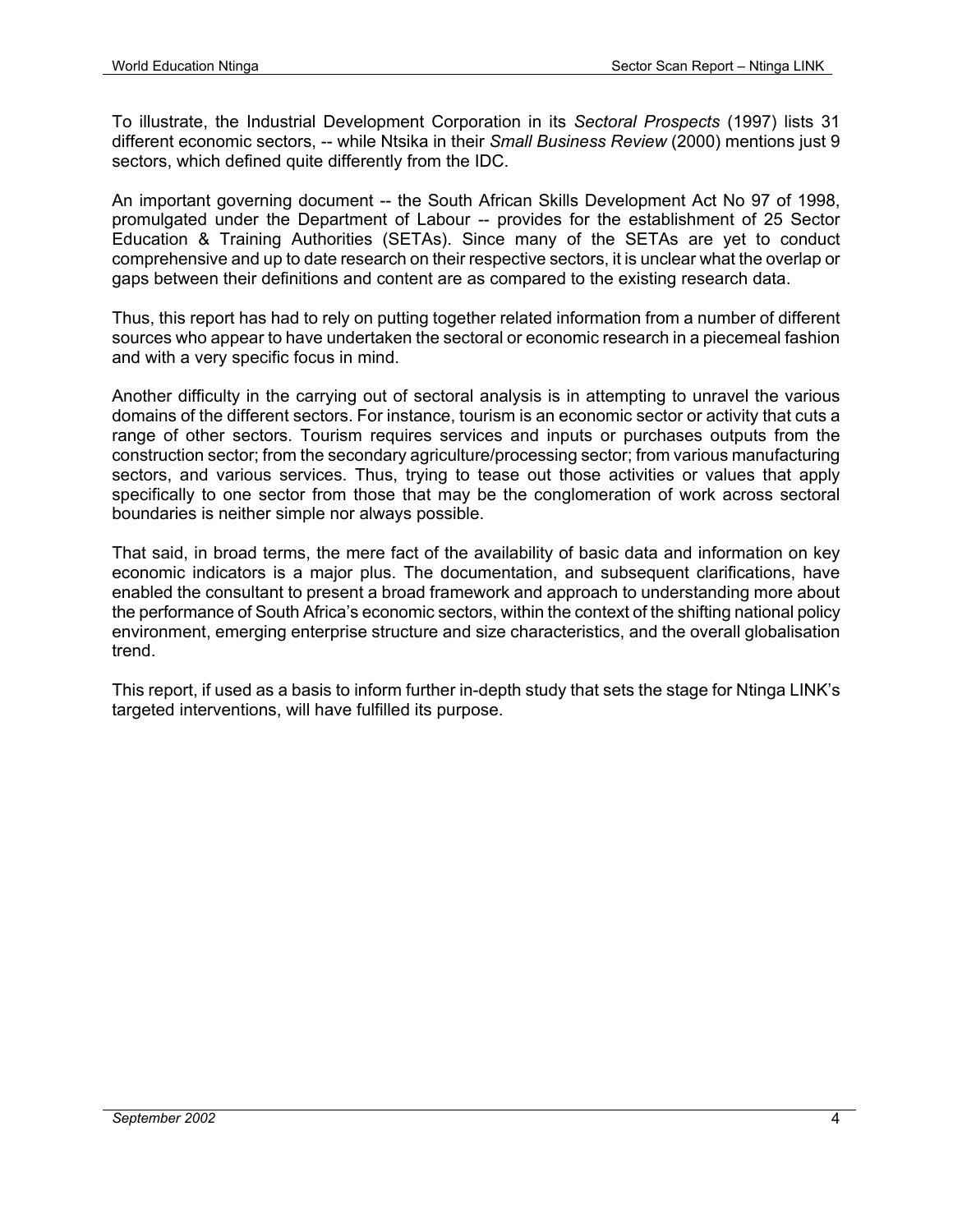#### **2. AN OVERVIEW OF THE SOUTH AFRICAN ECONOMY**

#### **2.1 Geography and demography**

With a population of some 43 million, and a diverse natural landscape covering some 1.22 million square kilometres, South Africa is possibly one of the best placed African nations in terms of current living standards and potential for economic growth and development. About 63% of the population is between the ages of 15 and 64 years, with 32 percent being under 15.

Taking indicator averages, South Africa is a middle-income country with an abundant supply of resources, well-developed financial, legal, communications, energy, and transport sectors, a stock exchange that ranks among the 10 largest in the world, and a modern infrastructure supporting an efficient distribution of goods to major urban centres throughout the region.

However, these averages obscure the true distribution of wealth and economic access among the different population groups, as the distribution is so skewed in favour of the minority white population. In fact, approximately 57% of the South African population is estimated to be living in poverty. Economic growth in recent years has not been strong enough to cut into the high unemployment, and daunting economic problems remain from the apartheid era, especially the problems of poverty and lack of economic empowerment among the disadvantaged groups.

The population is classified along four main groups with African/blacks constituting 78%; whites – 10%; 'Coloureds' – 9%; and Asians – 3 %. Together, the African, Coloured, and Asian/Indian groups are referred to as PDI – previously disadvantaged individuals – a term that helps establish differing policies and government and private efforts to address the inquiries in the country. The proportion of women to men is slightly higher – 52% to 48%. In terms of socio-economic factors, the best off group of the population would be white males, with African females ranking at the lowest end of the scale.

| <b>Population Group</b>                      | <b>African</b> | White | <b>Coloured</b> | Asian | <b>Total</b> |
|----------------------------------------------|----------------|-------|-----------------|-------|--------------|
| Youth and Elderly                            | 11.33          | 0.94  | 1.20            | 0.29  | 13.77        |
| Other not economically active                | 10.12          | 1.57  | 0.99            | 0.35  | 13.03        |
| Of the economically active, those<br>who are |                |       |                 |       |              |
| <b>Employed in Formal Sector</b>             | 4.81           | 1.68  | 0.95            | 0.27  | 7.72         |
| <b>Employed in Informal Sector</b>           | 0.93           | 0.18  | 0.19            | 0.10  | 1.40         |
| Unemployed                                   | 4.23           | 0.09  | 0.30            | 0.05  | 4.67         |
| <b>Total</b>                                 | 31.42          | 4.48  | 3.63            | 1.06  | 40.58        |

| Table 1: Portion of Population that is Economically Active (in millions of persons) |
|-------------------------------------------------------------------------------------|
|-------------------------------------------------------------------------------------|

*Source: Population Census 1996, SSA; Employment Series, De Lange and Viljoen 1996; OHS 1996, SA In State of Small Business in South Africa, 1998 Review, DTI / NTSIKA*

Arguably, the impact of the HIV/AIDS pandemic is this country's greatest threat to national development, as the death relate is increasing, the population growth rate is declining, and the generations in their most productive years are the most negatively affected. According to official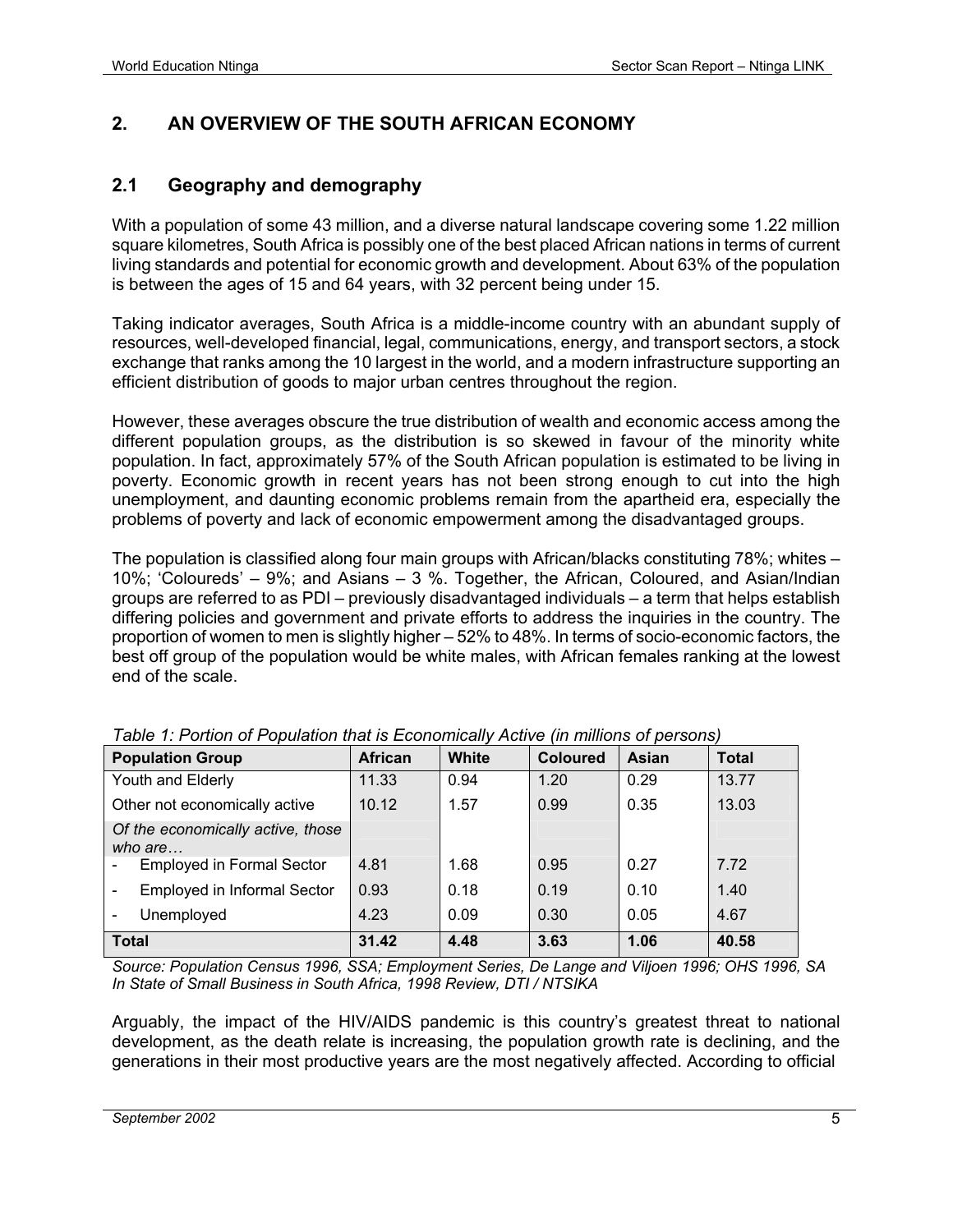estimates, some 20% of the population is living with HIV, although in some circles that percentage is deemed to be considerably higher.

The country is divided into nine provinces, each with its own provincial administration and with differing characteristic sin terms o population size and (racial) breakdown; natural resources and land availability and quality; and GDP and poverty levels. The more well-resources and better performing provinces are Gauteng, the Western Cape and KwaZulu-Natal. The poorer least resources are Limpopo and Eastern Cape.

The country's average population growth rate of 2% per annum, is showing a decline with the tool being exacted by the HIV/AIDS pandemic. As of 1999, the Department of Health estimated that 17% of the population was living with HIV – a figure that is placed considerably higher by other sources.

#### **2.2 Economic Indicators**

The Growth, Employment and Redistribution (GEAR) macro-economic strategy forms the foundation stone of the country's basic economic policy. GEAR is frequently described as 'conservative' or 'neo liberal', and proposes creating conditions for sustained economic growth and for rapid expansion of employment opportunities. Central to GEAR is the reduction of fiscal deficit, a monetary policy aimed at curtailing inflation, the opening of the economy (for instance by relaxing exchange controls), and stimulating new investment, especially by the private sector.

#### **2.2.1 Gross Domestic Product (GDP)**

In 1999 the South African economy grew by 1.9% in real terms, which was more than double the 1998 rate of 0.7%. The official projected figure for 2000 was 2.4%. The Gauteng region's gross domestic product was some R 349 bn in 1998 -- equivalent to 42% of South Africa's total GDP (at current prices) in that year. The 2000/01 budget made provision for net government expenditure of some R 243 bn, equivalent to 27.5% of GDP.

South Africa's economy has changed considerably over the past decade, most notably in respect of the decline in contribution of the primary sector (agriculture & mining) to gross domestic product (GDP), and an increase in the relative size of the tertiary or services sector.

Among important structural changes to South Africa's economy have been the increases in tourism since 1990; and the expanded provision of water to communities, that were formerly without adequate supplies, which has had a range of largely positive consequences. The transport, storage, and communications sectors have grown rapidly (as a result of the expansion of the taxi industry), as have the provision of communications infrastructure in under serviced areas, and information technology generally.

Inflows of foreign capital, investment in South Africa helped expand the country's financial and business services considerably. The informal sector also expanded and was estimated to make up about 7% of GDP by the end of the 1990s and to provide employment to some 1 million people.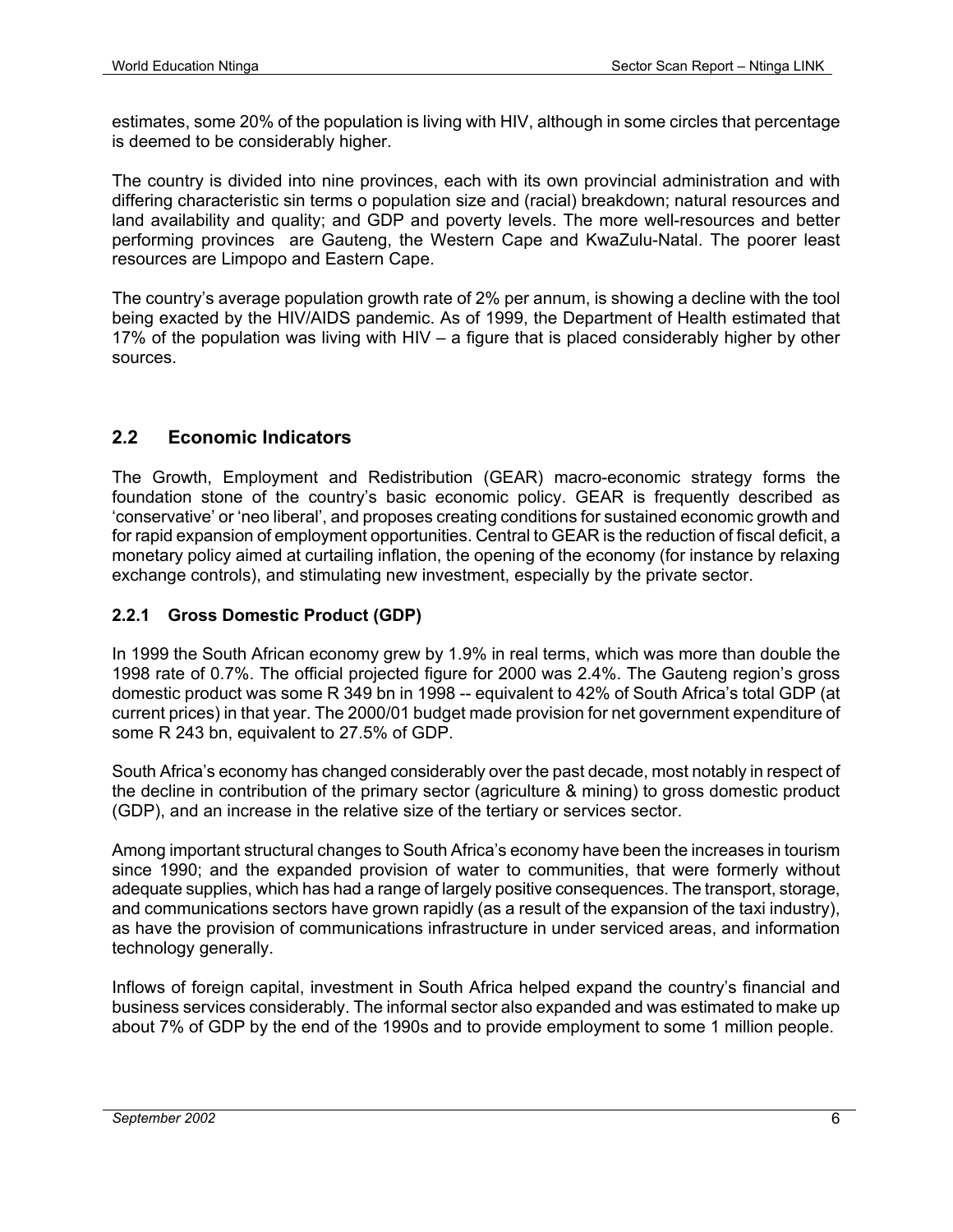

*Figure 1. Proportional contribution of economic sectors to GDP: 1999* 

*(Note: Tertiary sector = services, Secondary sector = processing/manufacturing, Primary sector = agriculture & mining)* 

#### **2.2.2 Unemployment and Inflation**

One of the biggest challenges facing the South African economy today is that of structural unemployment. South Africa's unemployment rate was 23.3% in 1999 according to the official or 'strict' definition of unemployment. The expanded unemployment rate was 36% in 1999, a small improvement compared with 1998  $(37.5\%)<sup>4</sup>$ .

Between 1998 - 1999, total employment in the formal non-agricultural sectors of the economy fell by 3.7%. This trend continued into 2000, with figures released by Statistics South Africa showing that a further 63,635 jobs were lost between March and September 2000. However the 1999 October Household Survey shows that the underlying employment creation capacity of the economy may be somewhat understated by these figures.

From the 1940s to the end of the 1960s, inflation tended to be fairly light, varying between 1.4% and 9.8% although typically remaining in the lower end of the range. Between 1974 and 1992 it was consistently in double figures. Since 1993 the inflation rate has declined steadily, scoring 5.2% in 1999. (with a similar projection for 2000). The South Africa Reserve Bank adopted inflation targeting as a policy, setting desired levels of inflation to be achieved within particular periods.

However there has been a rising inflationary trend since 2000, largely due to adverse weather conditions (1999/2000), the depreciation in the Rand/dollar exchange rate, and the increase in international oil prices.

<sup>1</sup> 4 SA Institute of Race Relations (2001), South Africa Survey 2000/2001, SAIRR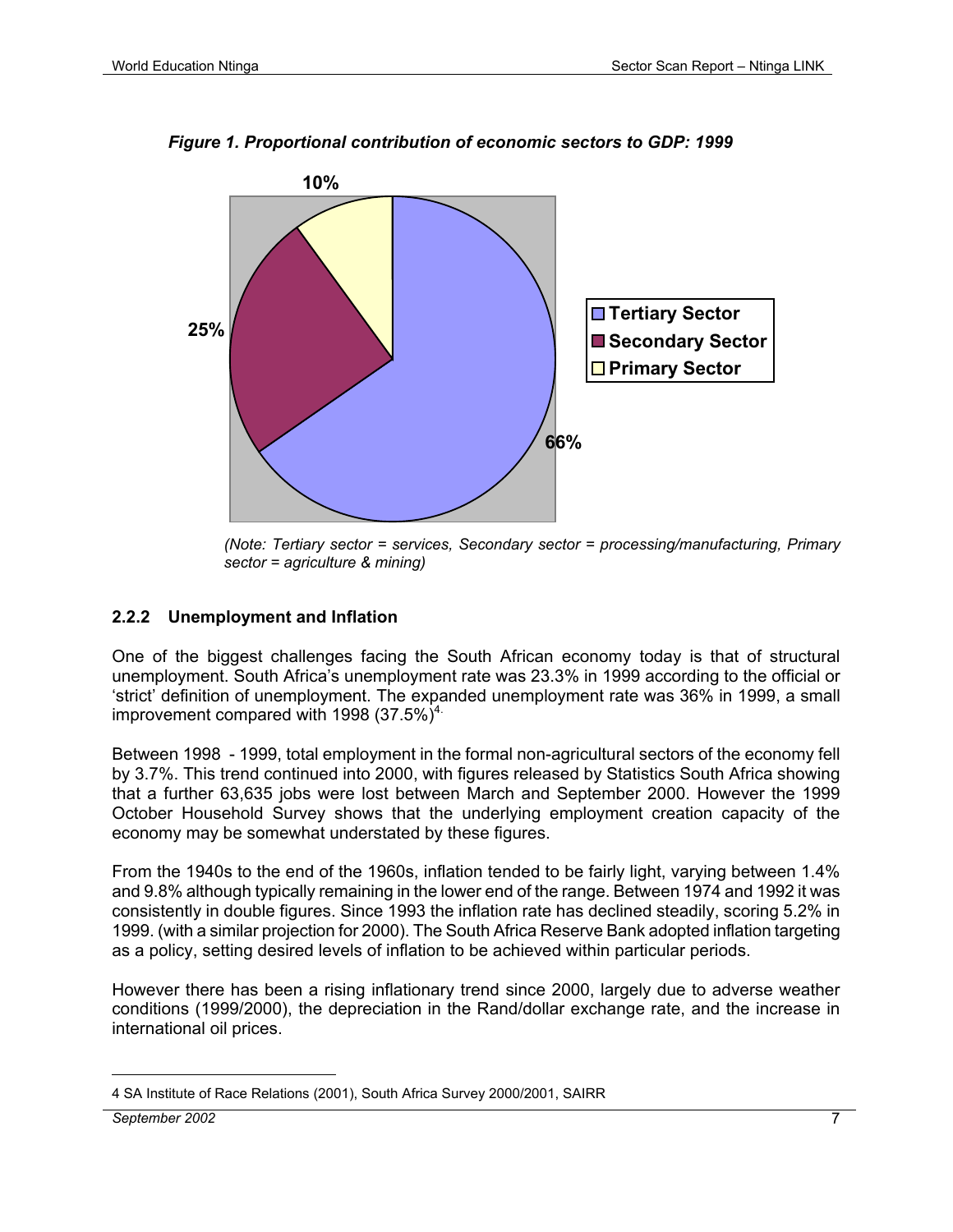#### **2.2.3 International Trade and Exchange Rates**

The value of the Rand dropped by some 20.49% against the US dollar during 2000, reaching a record daily average low of R 7.845 to the dollar, in November that year. In 2001, the Rand was further battered, sinking to R 13.85/\$ in December, losing almost 37% of its value against the dollar. It has subsequently regained about 20%, and is currently trading at slightly over R10 to the dollar. Naturally, such severe exchange rate fluctuations have implications for the economy with export sectors benefiting in global price terms, but imports (particularly oil/petroleum) being negatively affected.

The value of South African exports in 1999 was some R 174 bn, and that of imports R150 bn. The World Economic Forum attributed South Africa's increased competitiveness in 2000 (compared with 1999) largely to creativity and innovation in the economy despite the prevalence of a poor education system, a skills deficit, and high unemployment. The deficit on the current account of the balance of payments narrowed from R 12.9 bn in 1998 to R 3.4 bn in 1999. (from 1.8% of GDP to 0.4%). South Africa's credit ratings improved during the period under review and South Africa was generally seen as an 'investment grade' country.

Globalisation has also effectively changed the way the world does business. While the sheer volume of trade has increased remarkably over the past few decades the composition has shifted to favour high value-added products. Since 1995 the World Trade Organisation (WTO) has championed the liberalisation of world trade, entailing a substantial reduction in tariffs and non-tariff barriers and extending rules to include trade in services and ideas.

The African Growth & Opportunity Act (AGOA) enacted by the United States could provide major export opportunities for South African manufacturers, particularly in the clothing and agriculture sectors (e.g. exports of fruit) AGOA related exports are expected to generate R 14 billion to SA's gross domestic product this year- up form R 10 billion in 2001.<sup>5</sup>

#### **2.3 Summary Economic Indicators**

The table on the following page provides key economic indicators for the year 1999, the latest year for which definitive figures are available.

#### *September 2002* 8

<sup>&</sup>lt;u>.</u> 5 Business Times, 18 August 2001.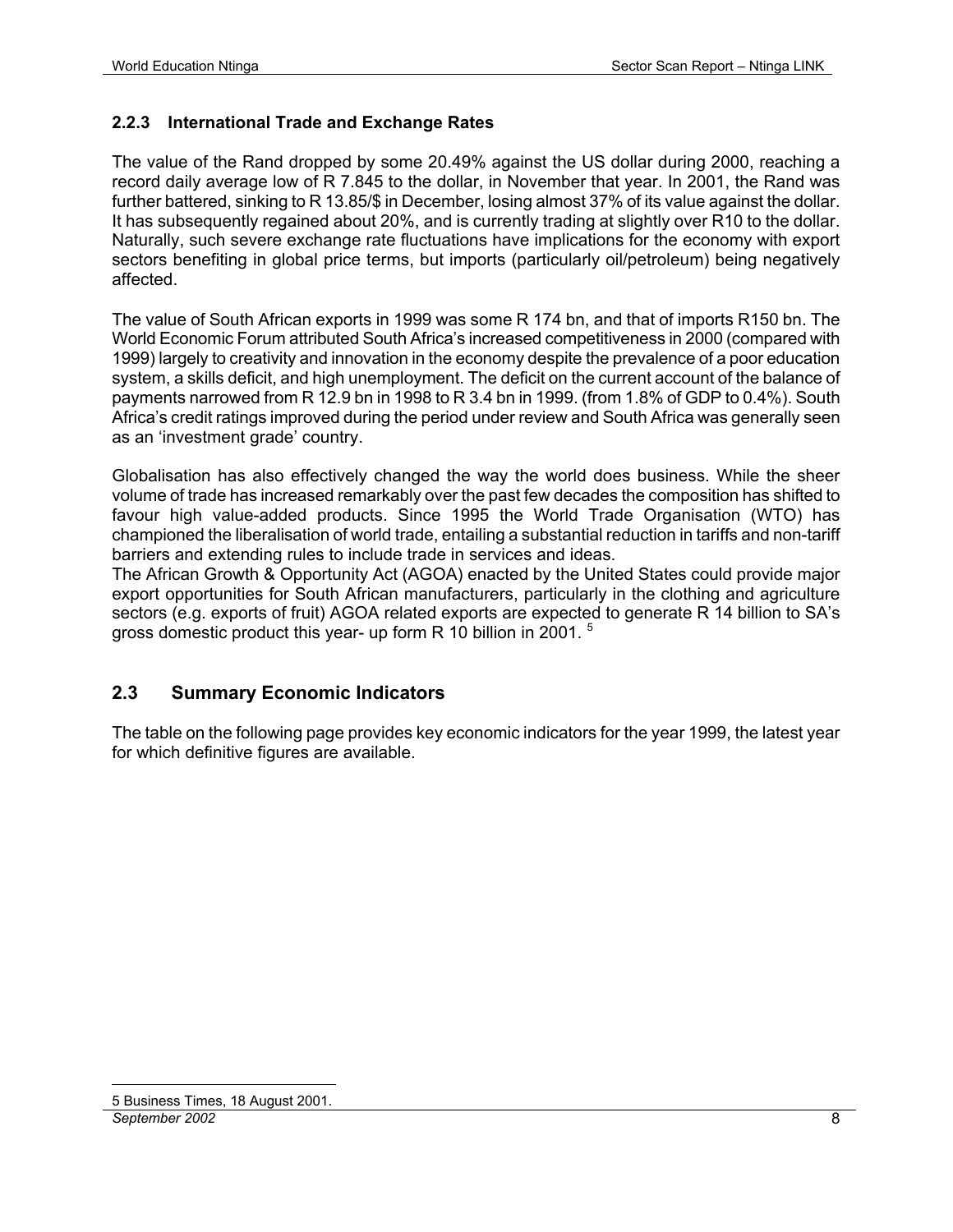|                                                              | 1999                                     | 1998        |
|--------------------------------------------------------------|------------------------------------------|-------------|
| GDP (at current prices)                                      | R 795.58 bn                              |             |
| Real GDP growth at market<br>price                           | 1.9%                                     | 0.7%        |
| Agriculture etc (3.4 % of GDP)                               | 3.4%                                     | 7.3%        |
| Mining etc (6.1% of GDP)                                     | $-1.0%$                                  | 0.8%        |
| Secondary Sector (24.7% of<br>GDP)                           | $-0.3%$                                  | 1.0%        |
| Manufacturing (18.8% of GDP)                                 | $-0.2%$                                  | 1.6%        |
| Tertiary sector (65.8% of GDP)                               | 3.3.%                                    | 2.3%        |
| GDP per capita                                               | 18,576.00<br>(Down<br>R.<br>0.3% on '98) |             |
| Gross domestic savings as a<br>proportion of GDP             | 14.6%                                    | 14.3%       |
| Gross domestic fixed investment<br>(GDFI)                    | R 121.24 bn                              |             |
| GDFI as a proportion of GDP                                  | 15.2%                                    | 16.8%       |
| <b>GDFI</b><br>by public<br>authorities<br>(constant prices) | Down 5.1% as of 1998                     |             |
| By public corporations                                       | 18.3%<br>Down<br>as<br><b>of</b><br>1998 |             |
| By private business                                          | Down 3.6% as of 1998                     |             |
| Inflation rate                                               | 5.2%                                     | 6.9%        |
| Food inflation rate                                          | 4.9%                                     | 6.2%        |
| <b>Producer Price Rise</b>                                   | 5.8%                                     | 3.5%        |
| Value of merchandise exports<br>(including gold)             | R 163.18 bn (Up 10.6%<br>on 1998)        |             |
| Real prime overdraft rate                                    | 12.12%                                   | 13.96%      |
| Average exchange rate                                        | $R1 = $0.16$                             | $R = $0.18$ |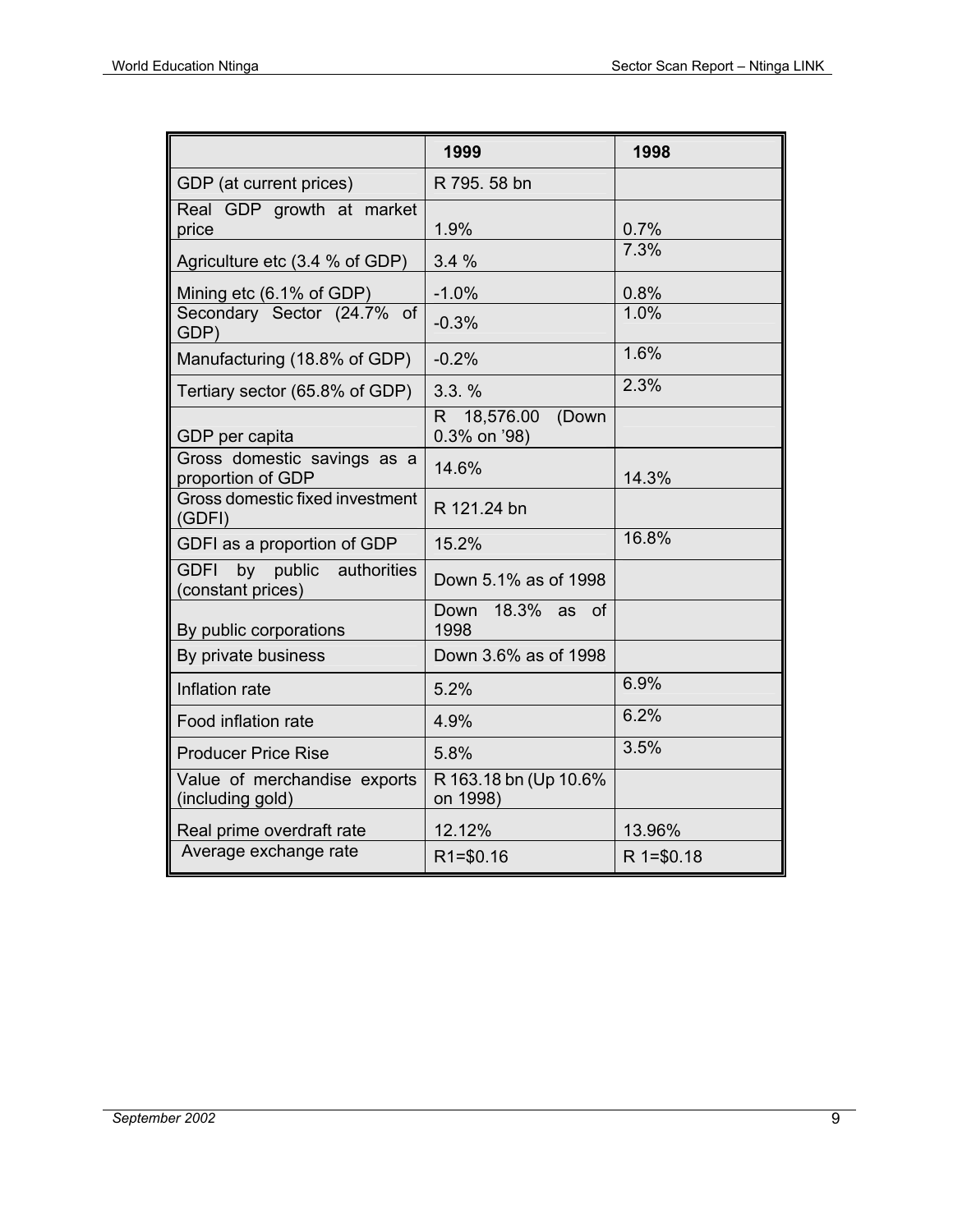# **3. THE ECONOMIC CONTRIBUTION OF SMALL, MEDIUM, AND MICRO-ENTERPRISES (SMMEs)**

This section provides an analysis of the role that the small, medium, and micro-enterprises play according to their absolute and relative contributions to the economy.

#### **3.1 The role of SMMEs**

Most available official data indicate that there are around 1 million enterprises in South Africa. Of these, only 2% are medium and large – with the remaining 98% being micro and small, and accounting for 45 – 50% of all private sector employment .

Under the prevailing definitions in South Africa:

- A micro-enterprise is one which has fewer than 5 employees, and is very informal in nature, not registered nor paying any taxes or dues. It's turnover is less than R 150,000 annually (approx. US\$ 15,000 at current exchange rates.)
- Small enterprises are constituted of "very small" (5 to 19 employees) and small (up to 49 employees), and are usually somewhat formalised in terms of registration, though not necessary in operations.
- A medium enterprise may have up to 100 employees (200, in the case of mining and certain other industries)
- A large enterprise has in excess of 100 employees.

In terms of the USAID definition of microenterprises -- firms with up to 10 employees, and owned/headed by the poor -- there would be an overlap between the two smaller size categories in South Africa, that would constitute the target clientele for the World Education Ntinga Business Linkages Programme. (See right.)

In terms of economic activity, the largest proportion of enterprises (some 33%) are engaged in retail trade – with micro and small firms making up nearly 100% of this number.

Other sectors where micro- and small enterprises are dominant include:

- Agriculture: Nearly 100,000, of which 56% are micro, and 39% are small
- Services: More than one-tenth (100,000) of all enterprises, of which 99% are micro and small.



- Construction: Some 90,000 enterprises of which 81% are micro and 18% small.
- Manufacturing: Also more than one-tenth, with 62% being micro, and 34% being small.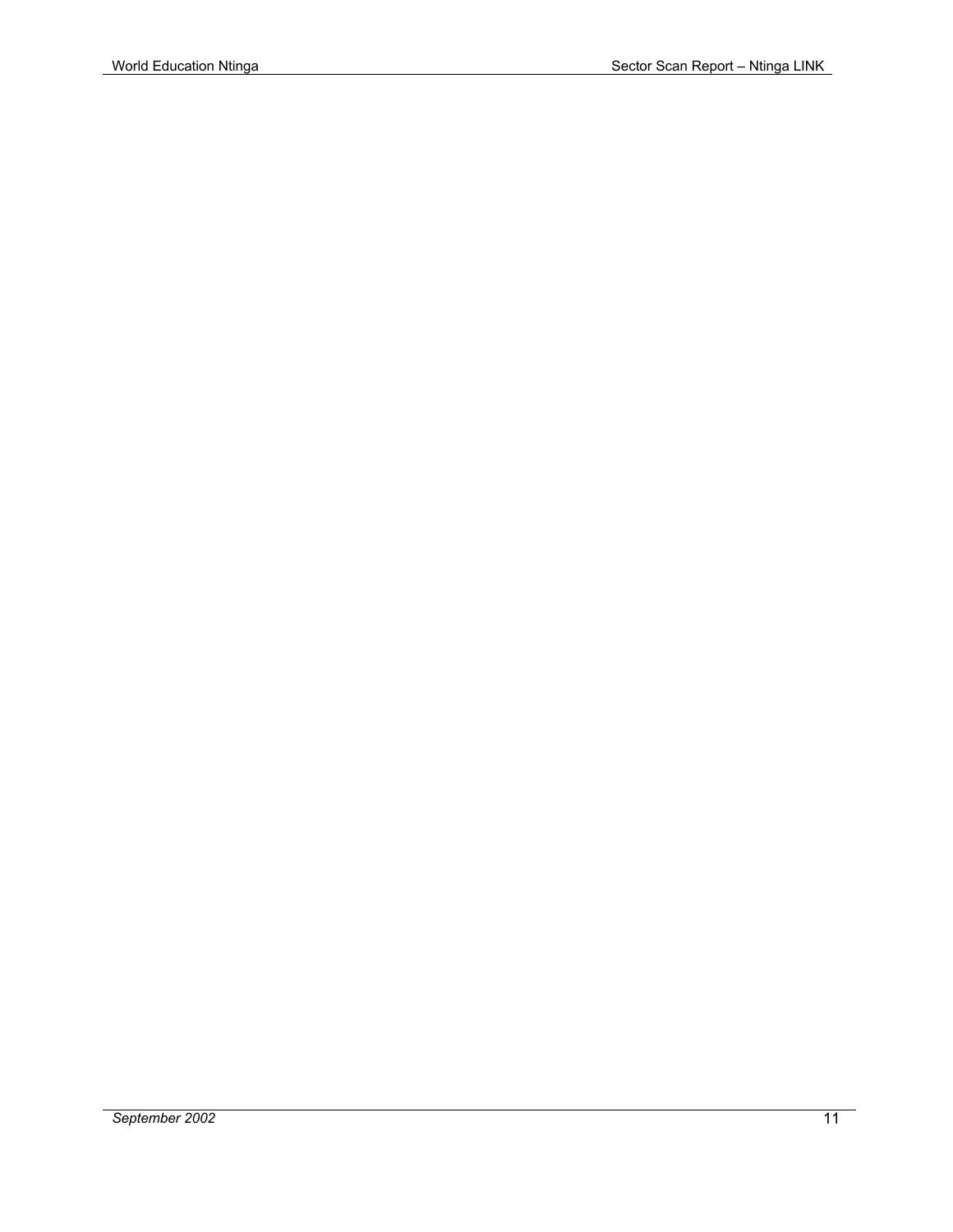#### **3.2 Sectoral Distribution of SMMEs**

 *(Formal & informal businesses)* 

 *Table 1: Overview of Private Sector Size and Distribution* 

|                          | <b>Characteristics</b>                        | Micro <sup>6</sup> | Small $^7$    | <b>Medium</b> | Large      |
|--------------------------|-----------------------------------------------|--------------------|---------------|---------------|------------|
|                          |                                               |                    |               |               |            |
|                          | <b>Definition</b> (# of employees/ enterprise | Less than          | $5 - 19$ , or | $50 - 100$    | $> 100$ or |
|                          |                                               | 5                  | $5 - 49$      | $50 - 200$    | > 200      |
|                          | # of enterprises per category                 | >650,500           | 240,000       | 12,000        | 7,000      |
|                          | #s employed (in millions)                     | 1.03               | 2.37          | 1             | 3.1        |
|                          | % share of employment                         | 15%                | 31%           | 12%           | 43%        |
|                          |                                               |                    |               |               |            |
| Number & % of            |                                               | 650,500            | 238,900       | 11,322        | 6,017      |
|                          | enterprises per sector<br>Agriculture         | 54,500             | 38,800        | 3,240         | 1,520      |
|                          |                                               | 56%                | 39%           | 3%            | 2%         |
|                          |                                               |                    |               |               |            |
|                          | Catering & accommodation                      | 11,300             | 10,050        | 385           | 124        |
|                          |                                               | 50%                | 46%           | 2%            | 1%         |
|                          | Community, Social, personal svcs.             | 72,800             | 33,300        | 525           | 388        |
|                          |                                               | 81%                | 18%           | 1%            | 0%         |
| $\overline{\phantom{0}}$ | Construction                                  | 71,600             | 15,600        | 996           | 320        |
|                          |                                               | 81%                | 18%           | 1%            | $< 1\%$    |
| $\blacksquare$           | Finance & business services                   | 48,200             | 28,900        | 301           | 425        |
|                          |                                               | 52%                | 37%           | $1\%$         | 1%         |
| $\overline{\phantom{0}}$ | Manufacturing                                 | 65,300             | 35,400        | 3,840         | 1479       |
|                          |                                               | 62%                | 34%           | 5%            | 4%         |
|                          | Mining                                        | 3,600              | 631           | 112           | 137        |
|                          |                                               | 81%                | 14%           | 3%            | 3%         |
|                          | Retail trade (incl. Motor trade)              | 265,200            | 56,400        | 970           | 744        |
|                          |                                               | 82%                | 17%           | $< 1\%$       | $< 1\%$    |
|                          | Transport                                     | 50,600             | 7,600         | 293           | 303        |
|                          |                                               | 86%                | 13%           | 1%            | 1%         |
|                          | Wholesale trade                               | 7,400              | 12,170        | 660           | 577        |
|                          |                                               | 35%                | 59%           | 3%            | 3%         |

*Source: South Africa Survey, 2000-2001* 

While various data sources may not agree on the exact number or percentage breakdown among SMMEs, they do agree that SMMEs are by far the largest number of private formal institutions – in general, comprising almost 98% of all private sector establishments.

However, it is at this point, that agreement on actual numbers and distribution appears to disintegrate. Per the table above, it is in the retail trade, services, construction, and manufacturing sectors that micro-and small enterprises are particularly large in number.

<u>.</u>

<sup>6 .</sup> For brevity, the "micro" column combines data on: survivalists, micro with no employees; and micro with up to 4 employees.

<sup>7 .</sup> Similarly, the "small" column combines data for : "very small" (1 – 19 employees) as well as "small" (up to 49 employees).

*September 2002* 12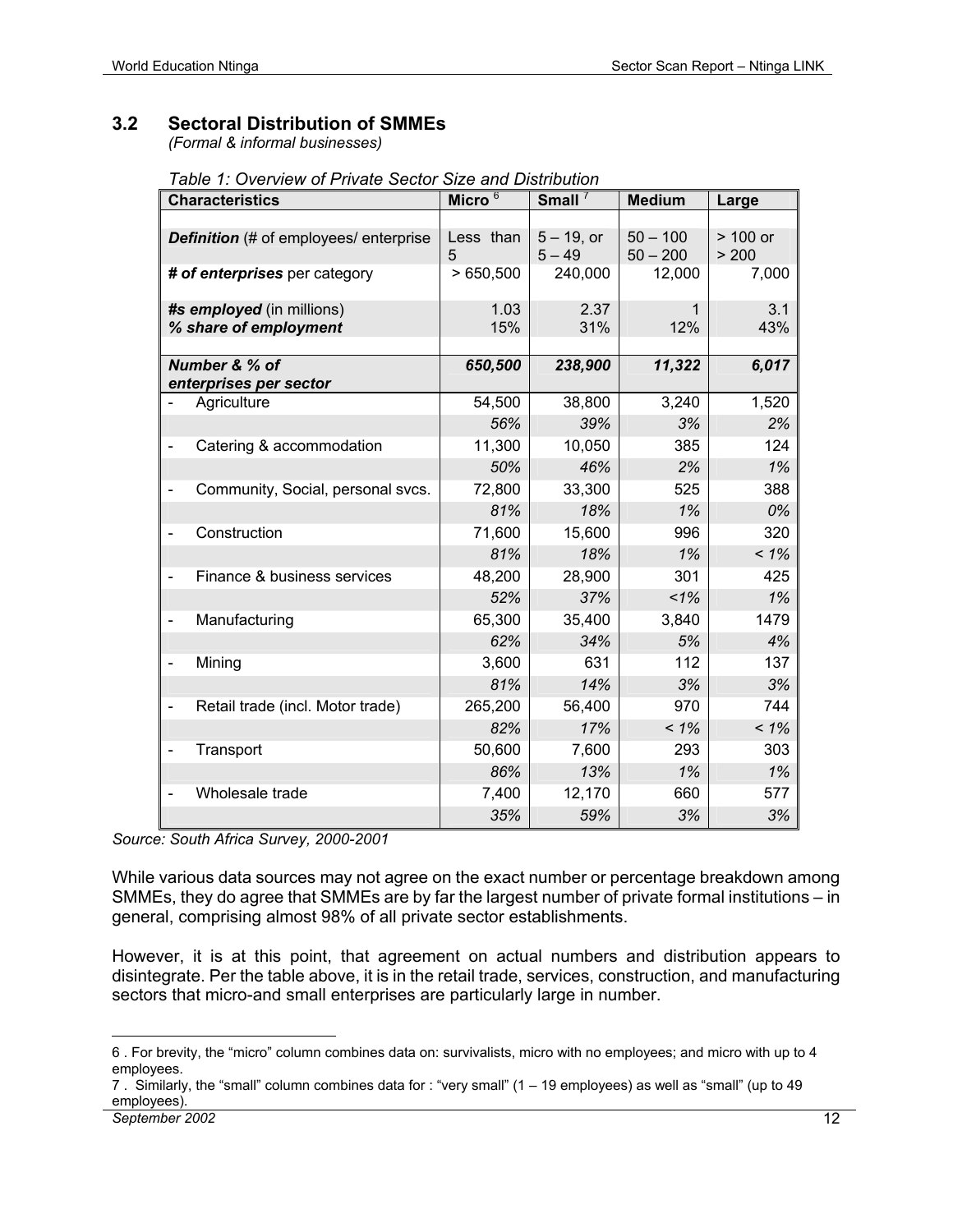Data from another source, and using slightly different sector divisions, indicates that micro–sized institutions are dominant comprising approximately 67% of all institutions. Approximately 66% of all micro-sized enterprises are either trade, transport, business or other services. The construction sector tends to consist mainly of small enterprises, while agriculture tends to be medium sized enterprises. (This last is in sharp contrast to data in the preceding table – underscoring a clear need for very detailed primary research into whichever sector World Education Ntinga decides to intervene.)

|                          | <b>MICRO</b> | <b>SMALL</b> | <b>MEDIUM</b> | <b>LARGE</b> | <b>TOTAL</b> |  |
|--------------------------|--------------|--------------|---------------|--------------|--------------|--|
| Agriculture              | 24.88        | 28.35        | 40.96         | 5.82         | 100.00       |  |
| Mining                   | 57.89        | 18.98        | 7.24          | 15.90        | 100.00       |  |
| Manufacturing            | 61.27        | 18.92        | 14.11         | 5.70         | 100.00       |  |
| Electricity              | 0.00         | 0.00         | 0.00          | 100.00       | 100.00       |  |
| Construction             | 24.50        | 67.05        | 4.84          | 3.61         | 100.00       |  |
| Trade                    | 82.57        | 14.59        | 1.75          | 1.09         | 100.00       |  |
| Transport                | 64.66        | 28.39        | 5.34          | 1.61         | 100.00       |  |
| <b>Business Services</b> | 84.99        | 13.03        | 0.99          | 0.99         | 100.00       |  |
| <b>Other Services</b>    | 89.25        | 8.95         | 1.02          | 0.77         | 100.00       |  |
| Average. all sectors     | 67.41        | 19.35        | 10.74         | 2.50         | 100.00       |  |

|  |  |  |  |  |  | Table 2: Percentage contribution of SMMEs to the number of establishments per sector |
|--|--|--|--|--|--|--------------------------------------------------------------------------------------|
|--|--|--|--|--|--|--------------------------------------------------------------------------------------|

*Source: Ntsika 2000* 

#### **3 .3 SMME Contribution to GDP**

On average, 34.8% of GDP is generated by SMMEs and 65.2% by large enterprises. Sectors where SMMEs contribute more than 40% to GDP include agriculture, construction, trade and transport. It is in the construction, trade and transport sectors particularly, where the role of small and very small enterprises is significant – much more so that that of medium sized enterprises.

|                                      | <b>MICRO</b> | <b>SMALL</b> | <b>MEDIUM</b> | <b>LARGE</b> | <b>TOTAL</b> |
|--------------------------------------|--------------|--------------|---------------|--------------|--------------|
| Agriculture                          | 4.13         | 8.67         | 43.71         | 43.49        | 100.00       |
| Mining                               | 1.01         | 1.74         | 2.55          | 94.70        | 100.00       |
| Manufacturing                        | 5.27         | 7.37         | 21.02         | 66.34        | 100.00       |
| Electricity                          | 0.00         | 0.00         | 0.00          | 100.00       | 100.00       |
| Construction                         | 3.14         | 35.60        | 12.20         | 49.06        | 100.00       |
| Trade                                | 2.27         | 23.41        | 17.12         | 57.21        | 100.00       |
| Transport                            | 7.07         | 18.50        | 20.30         | 54.13        | 100.00       |
| <b>Business &amp; Other Services</b> | 14.90        | 12.90        | 2.90          | 69.30        | 100.00       |
| Average - all sectors                | 5.82         | 13.90        | 15.05         | 65.23        | 100.00       |

*Table 3: Percentage Contribution Of SMMEs To GDP\* per Sector.* 

*Source: Ntsika 2000* 

\*Note: total real GDP for 2000 is estimated to be approximately R 565 000 million.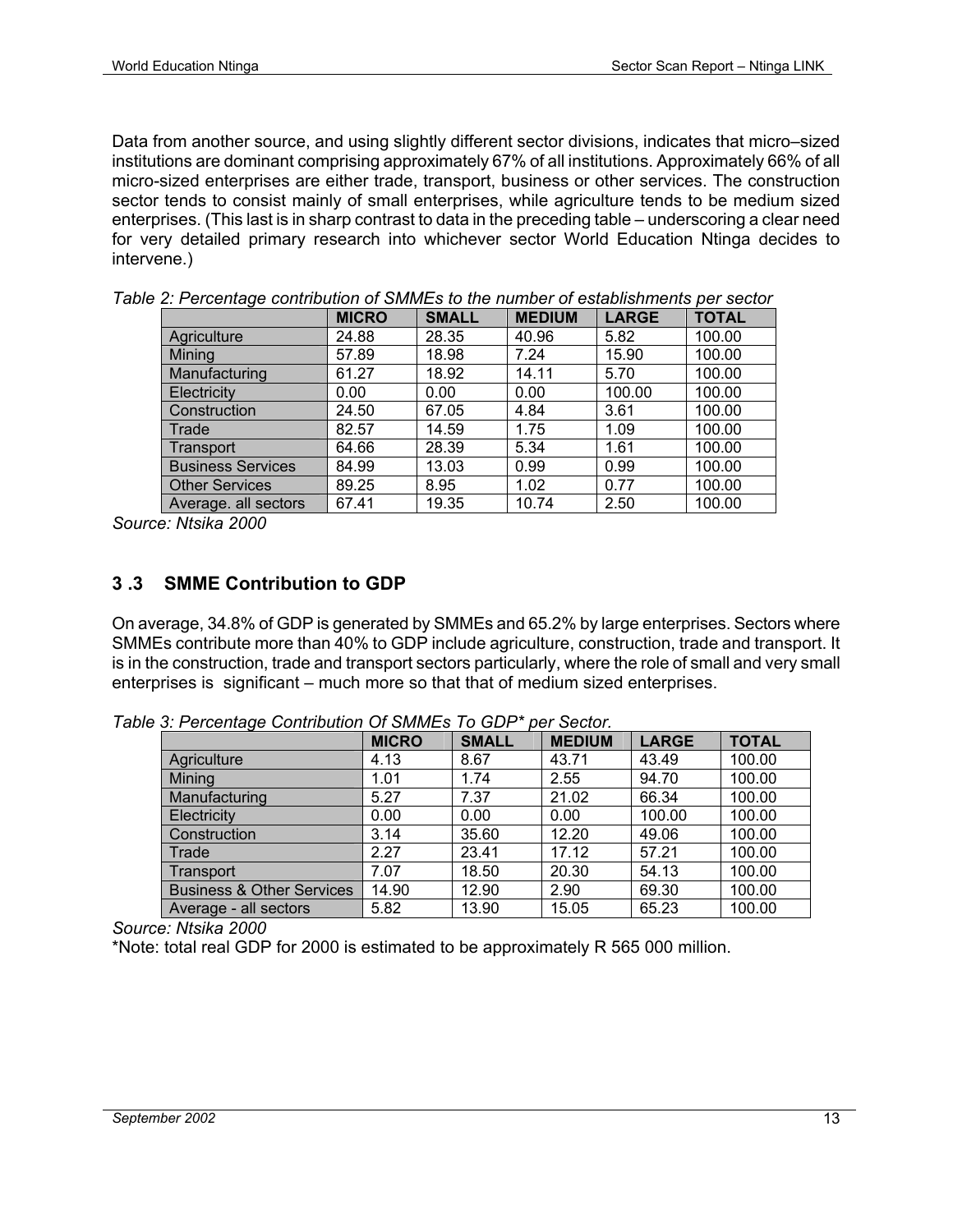#### **3.4 SMME Contribution To Employment**

Irrespective of the importance of SMMEs in terms of their contribution to GDP, arguably their biggest single contribution to the South African economy is in terms of employment. Currently employment in the formal, non-agriculture, private sector is estimated to be approximately 2.6 million people -- while the informal sector employs a further 2.7 million people.

The role of SMMEs as an agency for employment in South Africa cannot be overemphasised, especially within the context of a developing nation. The contribution of SMMEs to employment in the respective economic sectors is portrayed in Table 2. SMMEs employ 57% of all formal, private sector enterprises, compared to 43% in large enterprises.

|                               | <b>MICRO</b> | <b>SMALL</b> | <b>MEDIUM</b> | <b>LARGE</b> | <b>TOTAL</b> |
|-------------------------------|--------------|--------------|---------------|--------------|--------------|
| Agriculture                   |              | 43           | 19            | 30           | 100          |
| Catering & Accom              | 10           | 48           | 12            | 29           | 100          |
| Community, soc, personal svcs | 20           | 44           | 6             | 31           | 100          |
| <b>Construction</b>           | 22           | 30           | 15            | 33           | 100          |
| Finance, bus svcs             | 12           | 34           | 3             | 51           | 100          |
| Manufacturing                 | 5            | 23           | 23            | 49           | 100          |
| <b>Manuf &amp; Quarrying</b>  |              | 2            | 4             | 93           | 100          |
| <b>Retail trade</b>           | 30           | 33           | 5             | 33           | 100          |
| Transport                     | 30           | 27           | 8             | 36           | 100          |
| Wholesale trade               | 30           | 27           | 8             | 36           | 100          |
| <b>All</b>                    | 15%          | 31%          | 12%           | 43%          | 100%         |

*Table 2: Proportional Distribution of Employment by Sector and Size* 

*Source: South Africa Survey 2000-2001* 

Viewed within the respective sectors themselves, micro and small enterprises account for more than 50% of sectoral employment in the catering, services, construction, trade and transport sectors. SMMEs contribution to employment is much higher within each of these four sectors than for small enterprises as a whole. The small enterprises in these four sectors are comparatively more important in terms of employment.

It is clear that the dominant size class cohort in each sector differs to the characteristics of the specific size of enterprise and of the sector. It is these features and natural trends that should be kept in mind when deciding on policy or programme options that promote the development of micro, small, or medium enterprises in the various sectors.

#### **3.5 SMMEs and poverty**

Vast socio-economic disparity among South Africa's major population groups is an undeniable fact. Ten percent of the population is largely constituted of wealthy, well-educated, well-resourced whites. The majority "PDI" population – consisting of Africans (77%) Asians (2.5%), and Coloureds (8.7%) – is characterised by much lower levels of wealth, education, access, and opportunity.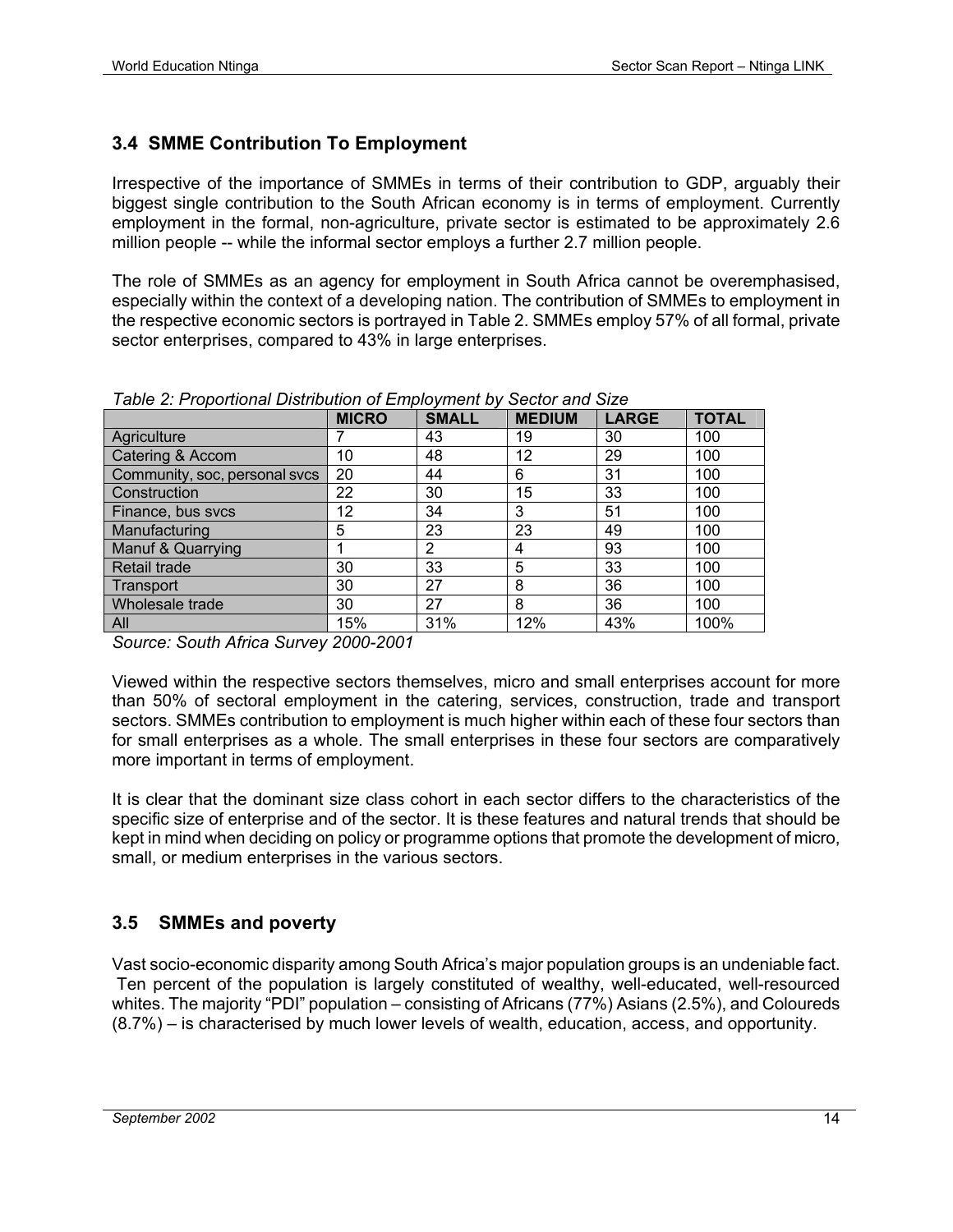The micro- and small business sector is populated primarily by PDIs (which equate with the poorer sections of the population) -- a feature consistent in comparison to other developing countries, where the majority of micro businesses are also constituted of the poor.

Of all PDIs, it is the African segment that has had the least access to services and opportunity, generally of very poor quality, and strict limitations on where and how they could participate in economic activity, under apartheid. The legacy of this system is evident today. For example:

- Using example of income distribution or Living Standards Measures in 1996, 99% of those at LSM 1 (the lowest in terms of income and consumption) were Africans, while 79% of those at LSM 8 (the highest) were white.
- In addition, some 60% of South Africa's population (23 million people) live in poverty8 -- which primarily affects PDIs.

Thus, arguably, in the South African context, one can quite easily equate micro/small entrepreneurs with poor/previously disadvantaged. Recognising the implications of this is critical both to current efforts by public and private sector in South Africa to "level the playing field" – and to the design, targeting, and success prospects of the World Education Linkages programme.

The next chapter provides an overview of the push to redress this skewed distribution of resources, skills, and access – through black economic empowerment and support for "affirmative" business enterprises.

<sup>1</sup> 8 . Average monthly living level of R 431 for a single-person household to R 1,840 for an 8-member household..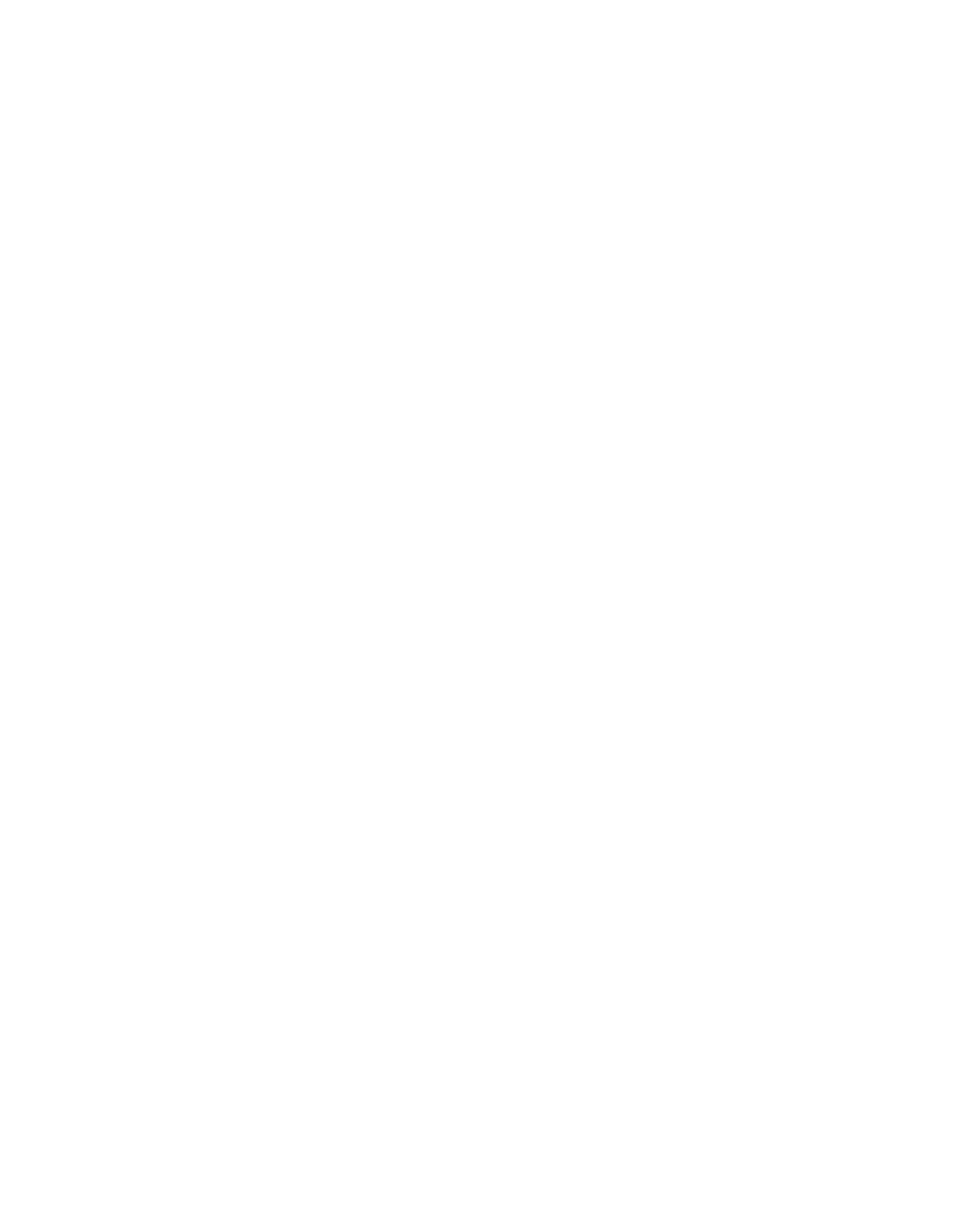#### **4. BLACK ECONOMIC EMPOWERMENT – AND WHAT IT MEANS FOR BUSINESS**

'*The domination of business activities by white business and the exclusion of black people and women from the mainstream of economic activity are causes for great concern for the reconstruction and development process. A central objective of the RDP is to deracialise business ownership and control completely through focused policies of Black Economic Empowerment.'* 

*'These policies must aim to make it easier for black people to gain access to capital for business development. The democratic Government must ensure that no discrimination occurs in financial institutions. State and parastatal institutions will also provide capital for the attainment of BEE objectives. The democratic Government must also introduce tendering out procedures, which facilitate BEE. Special emphasis must also be placed on training, upgrading and real participation in ownership' (RDP paragraph 4.4.6.3)*

#### **4.1 The Impetus behind BEE**

The words above, from the Reconstruction and Development Programme (RDP), South Africa's blueprint for transformation, encapsulate the vision and values of Black Economic Empowerment (BEE). However, several years after the advent of majority rule, and despite significant achievements by government on many fronts, the vision articulated in the RDP has not been realised.

Most studies suggest there has been virtually no change in the overall inequality in wealth distribution, and that that black people remain in poverty and marginalised from ownership, control and management of economic resources. This crisis is seen by many to be hindering South Africa's growth prospects and its competitiveness as a nation.

The idea of a BEE Commission (BEECom) arose out of a resolution taken at the Black Management Forum (BMF) National Conference in November 1997. The prevailing view at the Conference was that black people should direct and take charge of a new vision for BEE, a process that, until then, had been conceptualised, controlled and driven by the private sector (which is still mainly white controlled).

Thus, BEECom was established in May 1998 under the auspices of the Black Business Council (BBC), a body representing 11 black business organisations. BEECom's objectives were:

- To investigate and analyse the BEE process through empirical research into the pace and results of BEE initiatives during the 1990s.
- To draw conclusions as to the obstacles to meaningful participation of black people in the economy.
- To develop a strong case for an accelerated National BEE Strategy and make recommendations on policies and instruments required to guide a sustainable strategy.
- To develop benchmarks and guidelines to monitor the implementation of the National BEE Strategy.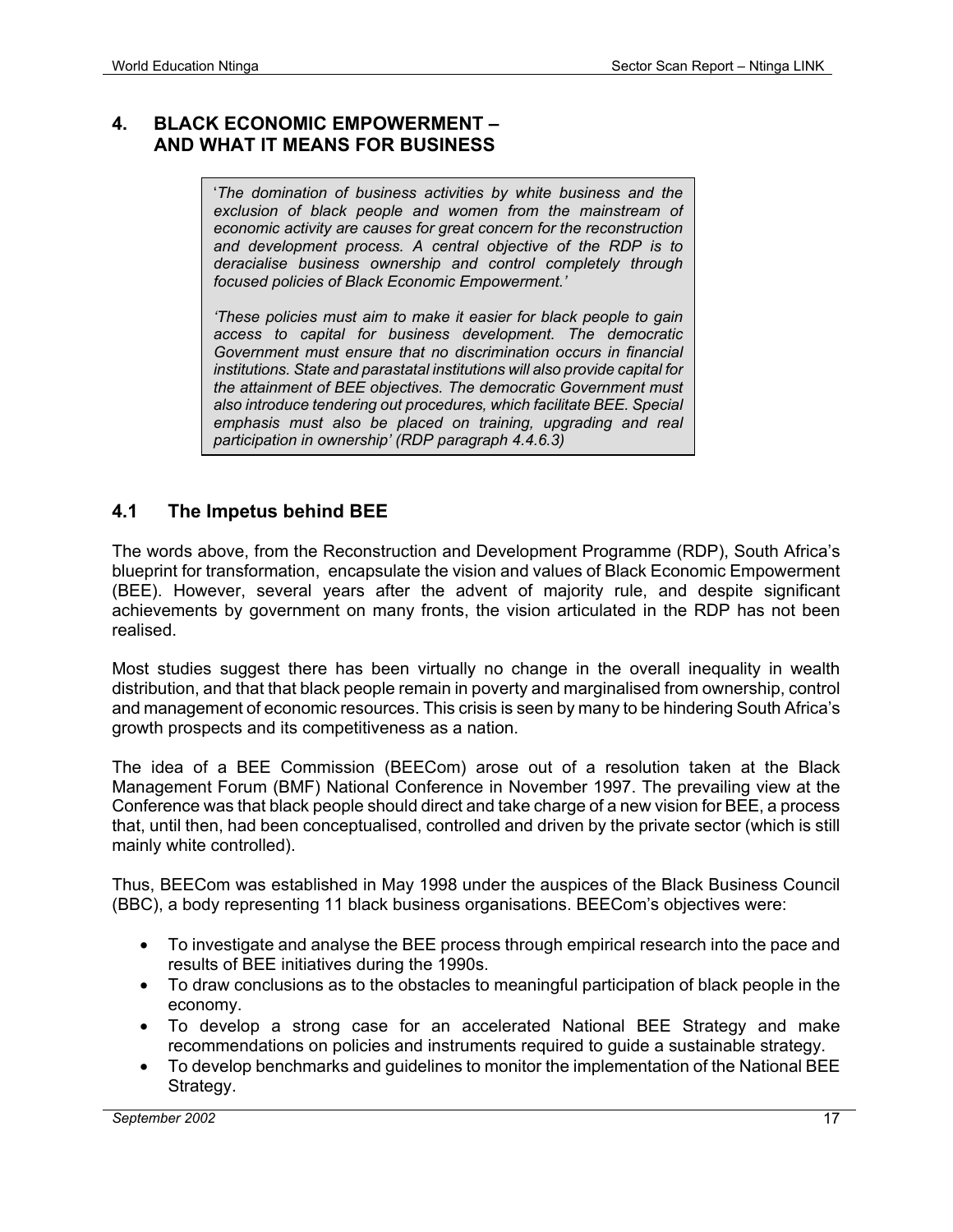After conducting extensive research and wide-ranging consultations, BEE Com held a conference in September 2000. The views of these and subsequent discussions with stake-holders were incorporated into a report.

The BEE discussion document contains recommendations that call for significant changes in the way South Africans do business. It also makes suggestions on ways to accelerate economic growth and deepen transformation.

#### **4.2 BEECom Recommendations**

The BEECom proposed the adoption of an Integrated National BEE Strategy comprising guidelines and regulations that provide clear targets and demarcate roles and obligations pertaining to the private sector, public sector, and civil society over a period of 10 years or more.

The Strategy, according to the commission, should incorporate the supporting institutional arrangements and an oversight body -- the National Empowerment Commission (NEC) - which would report to the Presidency and relevant cabinet clusters.

The key components of the Integrated National BEE Strategy include:

- An Investment for Growth Accord between business, labour and Government aimed at reaching agreement on a concrete strategy to lift the country's levels of fixed investment and economic growth.
- The design and implementation of an Integrated Human Resources Development (HRD) Strategy.

#### **Defining Black Economic Empowerment**

The BEE Com decried the tendency to equate Black Economic Empowerment with the development of a black capitalist class. Such a definition focuses on the entry and transaction activities of black people in business, primarily through BEE investment companies.

The consequence has been an inadequate response to the limited inclusion of black people in meaningful economic activities. The growth of the black middle class and the black business strata since 1994 has been far from spectacular. There has been a marginal increase in the number of black managers in the private sector over the past seven years and barely any evidence of black people in controlling positions in capital (with the exception of the public sector).

The broader definition, around which the Commission anchored its research, argues that the fundamental crisis in the South African economy is that black people remain excluded from financial and economic resources.

BEE Com defines BEE as "*an integrated and coherent socio-economic process. …. It is aimed at redressing the imbalances of the past by seeking to substantially and equitably transfer and confer the ownership, management and control of South Africa's financial and economic resources to the majority of its citizens. It seeks to ensure broader and meaningful participation in the economy by black people to achieve sustainable development and prosperity.* 

Accordingly, BEE strategies should increase access to productive assets whilst ensuring the productivity of those assets. BEE should seek to promote new opportunities for and increase the levels of participation of black people in the ownership, management and control of economic activities. Strategies should support individual enterprise, as well as social and collective capital.

- A National Procurement Agency located within the Department of Trade and Industry aimed at transforming the public and private sector procurement environment.
- A National Black Economic Empowerment Act Enabling Legislation to create uniformity in policy and establish institutional support and instruments to drive the BEE strategy. The Act should define BEE and set uniform guidelines that facilitate de-racialisation of economic activities in the public and private sectors.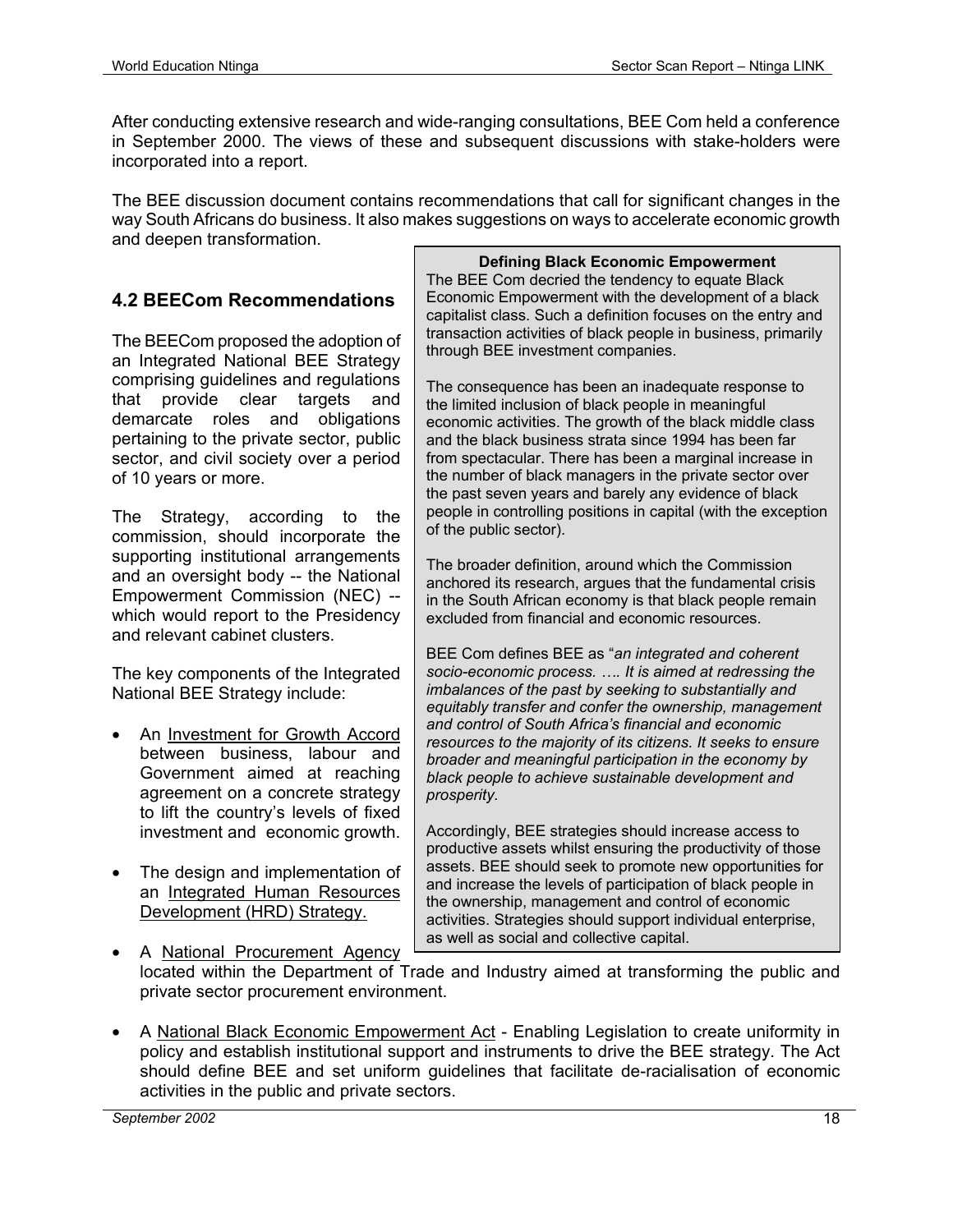- An Empowerment Framework for Public Sector Restructuring that outlines empowerment principles to be followed.
- An enabling framework to improve access to finance for households and businesses through disclosure and reporting requirements in the banking sector and targets to encourage service delivery and the enhancement of existing State capacity in the Post Bank.
- Recommendations on the streamlining and co-ordination of public sector funding initiatives through a National Empowerment Funding Agency (Nefa).
- Recommendations on building the capacity of business structures especially black business structures.

#### **4.3 Recommended Targets – and the implications**

Within a 10-year period, the BEECom proposes several targets to be achieved, including *at least:* 

| 30%        | of productive land to be in black hands, including individuals and collective enterprises                                        |
|------------|----------------------------------------------------------------------------------------------------------------------------------|
| 25%        | black equity participation in each sector of the economy.9                                                                       |
| 25%        | of shares of JSE listed companies held by black people                                                                           |
| <b>40%</b> | of directors of companies listed on the JSE to be black                                                                          |
| 50%        | of parastatals and government procurement to go to black firms                                                                   |
| 30%        | of these firms should be black-owned small, medium, and micro enterprises                                                        |
| 30%        | of private sector procurement by companies with more than 50 employees should be from black-<br>owned companies, including SMMEs |
| 40%        | of senior and executive management in private sector companies with more than 50 employees to<br>be black.                       |
| <b>40%</b> | of people in the professions and in professional training to be black, under the aegis of the National<br>HRD strategy.          |

The government is presently considering the recommendations of the BEE Commission and an appropriate process is to be agreed upon to take forward the development of this integrated plan.

The imperatives and the implications BEE targets  $-$  and the possibility of their legislation  $-$  is transforming the way that big business operates in South Africa. Some sectors or firms, apparently more prescient than their peers, have already put in place their own strategies and targets – particularly in relation to out-sourcing, procurement, and skilling of black staff or associates. Yet, for these, the difficulty lies in matching their quantitative and quality requirements for goods and services with the availability and ability of SMMEs to provide those.

Demand for services or interventions that might make the BEE achievements of big business– and the access to those opportunities by SMMEs – easier and less costly, is likely to increase steadily in the foreseeable future.

*September 2002* 19 <u>.</u> 9 . Where equity is near 25%, efforts to be made to increase the equity by an additional 25%.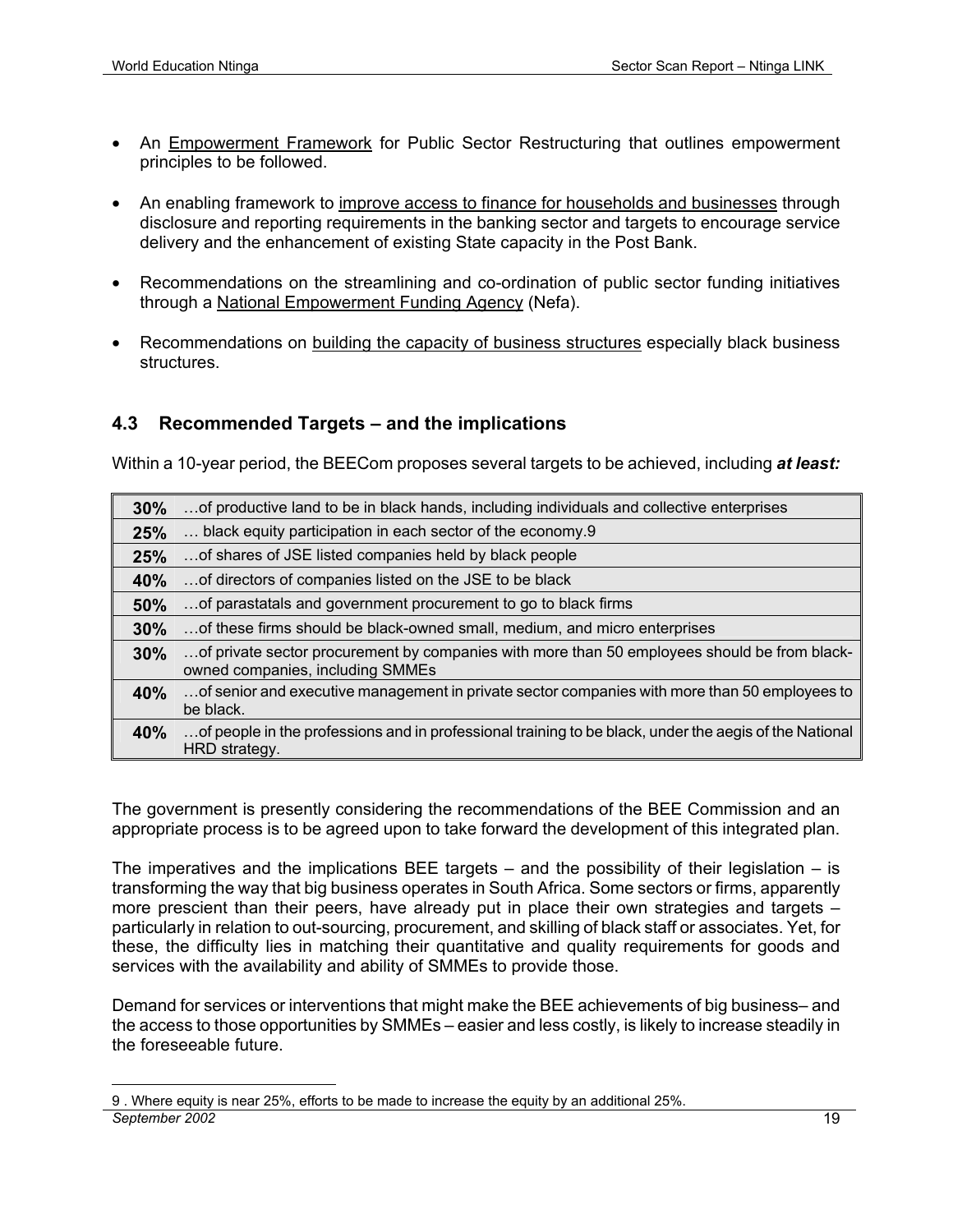# **SECTION II - SECTOR SCAN**

#### **Introduction**

The economic structure of the formal sector in South Africa seems to resemble that of many industrialised or developed countries. The chart below compares nine main industrial sectors to each other in terms of their contribution to GDP Gross domestic Product).

*Figure One: Sectoral Contribution to GDP* 

*(Shows the contribution of each sector to GDP after the third quarter in 2000)* 



| <b>Primary</b>     |               | Secondary        |                    |                          | <b>Tertiary</b> |                  |                           |                             |
|--------------------|---------------|------------------|--------------------|--------------------------|-----------------|------------------|---------------------------|-----------------------------|
| <b>Agriculture</b> | <b>Mining</b> | Mnf <sup>*</sup> | <b>Electricity</b> | <b>Construct-</b><br>ion | <b>Trade</b>    | <b>Transport</b> | <b>Bus</b><br><b>Sycs</b> | <b>Other</b><br><b>Sycs</b> |
| 4.4%               | 5.9%          | 19.8%            | $3.6\%$            | 2.8%                     | 13.9%           | 11.0%            | 19.0%                     | 19.5%                       |

*\* Includes range of value-adding activities, ranging from agro-processing to high-technology component manufacture. Source: South African Reserve Bank Quarterly Bulletin, December 2000.* 

South Africa's tertiary or services sector contributes 69.9% to GDP of which the largest single contributors are business and other services, including the public sector (19% and 19.5% respectively) and to a lesser extent trade & transport, (13.9% and 11% respectively).

Following the large tertiary sector is a well-developed manufacturing sector. This is the single largest sector in the country, contributing 19.8% to GDP. Unlike the other developing countries, the contribution of the primary sector (agriculture & mining) is very small namely a total combined contribution to GDP of 10.3%. The total real GDP for 2000 is estimated at approximately R565,000 million.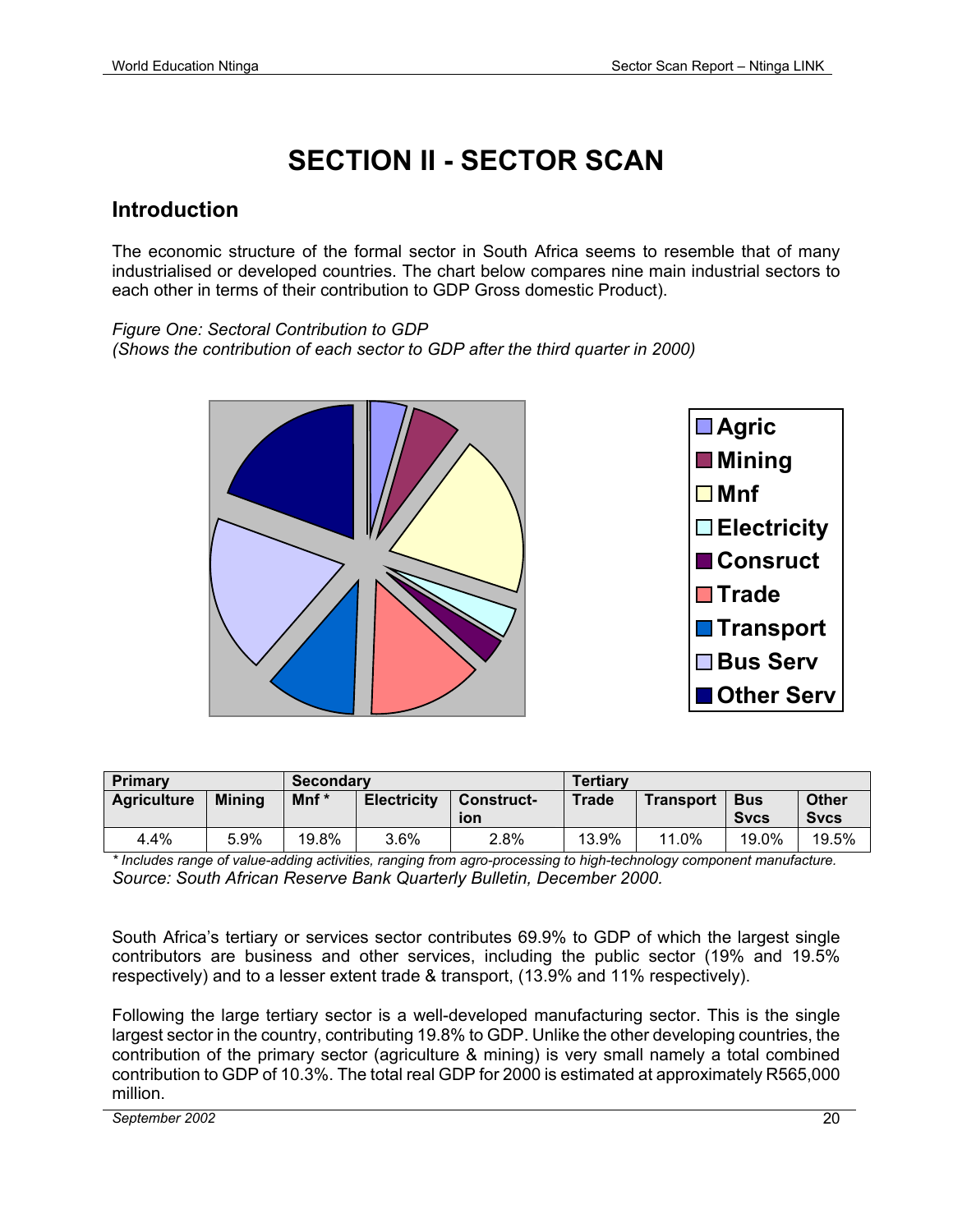# **Selection of Sectors for Study**

Based on a number of key characteristics, five sectors of the economy were selected as worthy of further study in relation to their possible targeting for interventions by the planned World Education Ntinga programme. The characteristics considered included features such as contribution to GDP and/or employment; growth trends in expenditure, production, and/or employment; and the relative contribution or dominance of small, medium, and/or micro-enterprise firms within these sectors.

The sectors that are explored in some detail on the following pages are:

- **Agriculture** which includes forestry and fishing.
- **Construction** includes three sub-sectors, namely, building construction, civil engineering construction and other construction activities
- Manufacturing, under which we look at the overall performance of this sector and examine two sub-sectors in more detail namely:
	- **Clothing**; and
	- **Secondary agriculture** (processing)
- **Tourism**  which was previously not recognised as a separate sector, being incorporated into Trade, Catering and Accommodation or Business and Other Services. However this has changed with the establishment of the Tourism and Hospitality Education & Training Authority (THETA) and the recognition of the importance of the tourism inflows to the economy.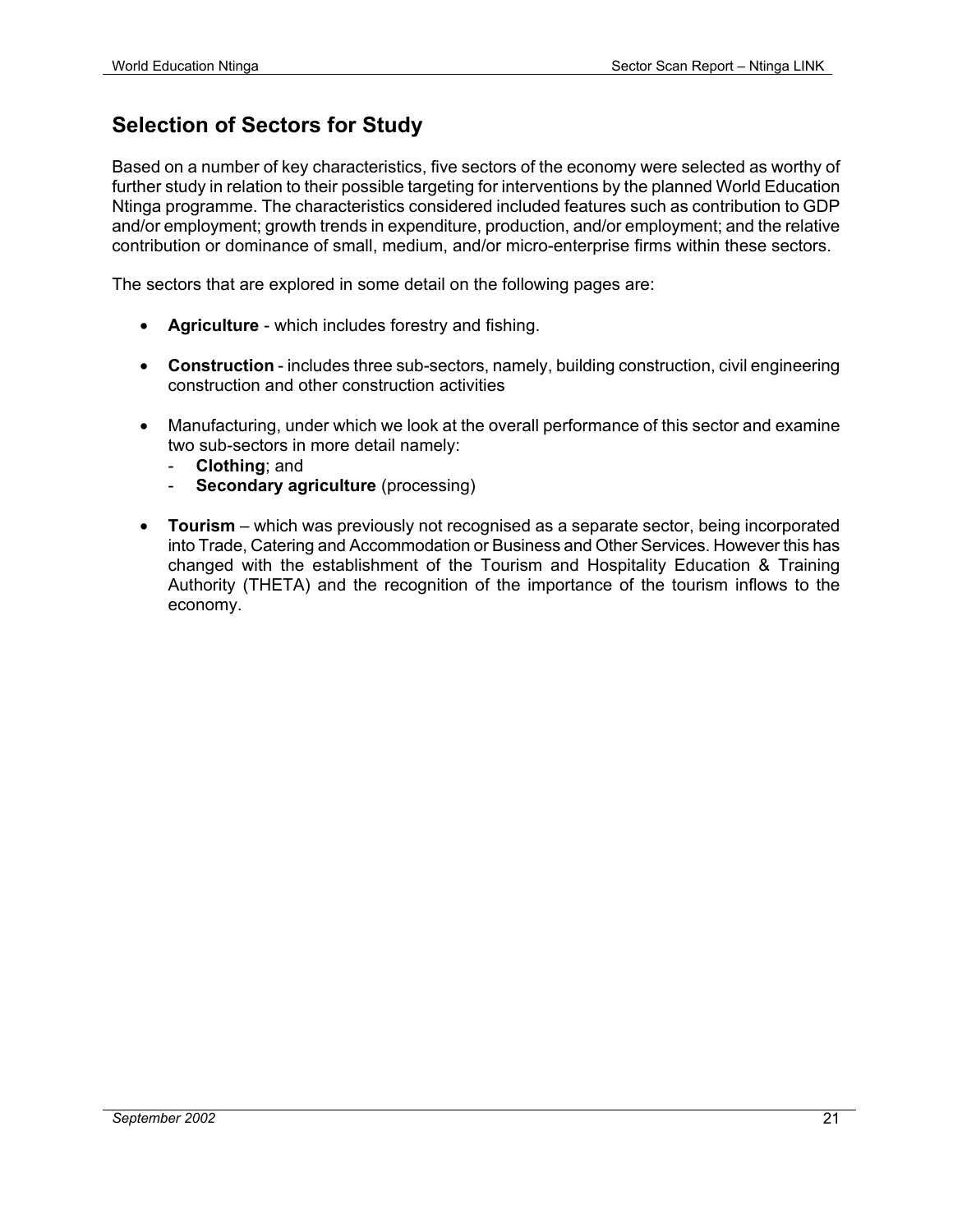## **5. AGRICULTURE - Primary**

#### **5.1 Description**

This economic sector or "industry" includes:

- farming, landscape gardening and production of organic fertiliser;
- agricultural services, excluding veterinary services;
- hunting, trapping and game propagation;
- forestry and logging; and
- fishing.

This sector contributes 3.7% to the national GDP, is responsible for 4.5% of the economy's exports, and 12.2% of direct employment (852 000 people)<sup>10</sup>. Despite its relatively small contribution to GDP, the influence of agriculture on the overall economic conditions is key, as fluctuations in production cause wide-ranging effects in a number of other sectors – not least through price inflation and the cost of raw materials/inputs.

Additionally, through forward and backward linkages, primary agriculture is pivotal to the existence of sectors such as food & beverages, chemicals, manufacturing, energy and many more. The traditional division between agriculture and foodstuffs tends to cause a distortion of agricultural statistics as an increasing amount of value is being added close to farm level and imports of many value added products such as rice, certain oilseeds and chicken products, for example, may not be reflected in the figures for this sector.

Economies generally grow by shifting human and capital resources out of the primary sectors (agriculture, mining), first into the industrial/manufacturing sector and later into a services sector. This has also been the case in South Africa, where the transition to a post-industrial age is well under way. Yet there is evidence that, in this process, agriculture either failed to reach its full potential or did so in a distorted manner resulting in large numbers of people being excluded from the benefits of modernisation.

The reasons for this are rooted largely in the polices of the apartheid past. For instance, as with many developing countries, South Africa's rural areas are characterised by high levels of poverty. Incomes are constrained because the rural economy is not sufficiently vibrant to provide them with remunerative jobs or self-employment opportunities. Yet, the agricultural sector is especially important to the rural population, a large proportion of which are dependent on it for their livelihood.

It has been argued that if the South African economy had followed a different, labour intensive, inclusive, and non-discriminatory development and settlement path in the past, rural poverty would not have become such a pervasive feature of the present society and economy.

South African commercial agriculture has followed a very capital-intensive growth path, while significant agricultural resources (human and material) lie unused or under-utilised in the former homeland areas. Both these factors have affected the income-earning potential of rural people.

For one, the entrepreneurial abilities of Black farmers were suppressed, by their exclusion from the commercial land market and because commercially viable freehold farming was almost impossible

*September 2002* 22 <u>.</u> 10 Sectoral Prospects: 1997-2001, IDC: Riaan Coetzee & Theo Janse van Rensburg 1998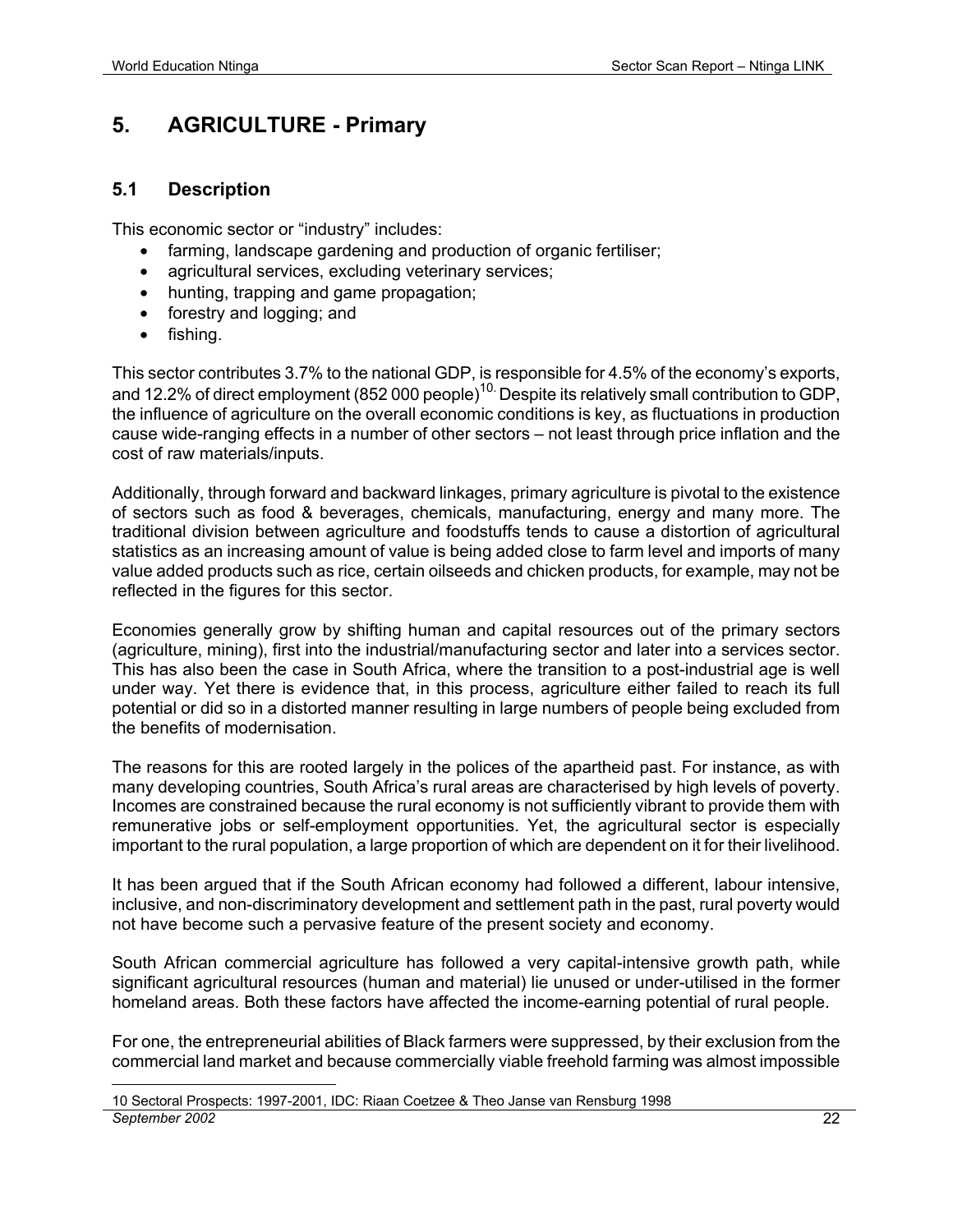in the former homeland areas. Furthermore, this development path has meant that upstream (input firms) and downstream (processors of food and fibre) industries relating to agriculture were stunted, therefore depriving rural people of economic opportunities.

These factors together were largely responsible for creating the extreme dualism and inequality in agriculture. This dualism has created a polarisation that has resulted in an approach to policymaking and service delivery that focuses on two agricultures — one for commercial farmers and one for so-called `emerging farmers' -- rather than for a single unified sector.

Employment opportunities in commercial agriculture were and still are largely limited to unskilled, low-wage labour, and a large share of total employment in commercial agriculture is of a seasonal and temporary nature only.

#### **5.2 Demand**

Demand for a number of agricultural products is growing fast, although this tends to be masked by its inclusion in other sectors such as meat products, eggs, dairy products, fish and other marine products. Due to much higher prices abroad, production of deciduous, tropical, citrus, and subtropical fruits, flowers and vegetables is increasingly geared to supply the market in Europe. Albeit from a low base, the demand from the Middle and Far-East is increasing.

Despite competition from other Southern hemisphere countries such as Chile, Australia, New Zealand & Argentina, exports of the above-mentioned perishables are growing at more than 10% per annum. Exports to Europe, the main market, are still encumbered by high import tariffs and other non-tariff barriers.

Deciduous and citrus fruit exports have recently been fragmented due to deregulation, and price fluctuations have occurred. There is, however, again a strong tendency for the formation of umbrella export organisations. This should lead to more stable prices. Of total agricultural production, 13% is exported while, of the balance, 24% is consumed by households, 21% goes to the meat processing industry, 9% to the agricultural industry itself and 7% is consumed by the grain mill production sub-sector.

The demand for marine products as well as forestry products remains high. Over 60% of roundwood goes into pulp, paper and board. The country is self-sufficient regarding requirements for forestry and saw milling products. South Africa remains one of the 20 largest producers of forestry products in the world.

#### **5.3 Supply**

South Africa is largely self-sufficient many food products. The agricultural sector is normally able to provide for most of the needs of our growing population apart from imports of oilcakes and fish meal for broiler, egg, dairy and pork production as well as rubber, cotton, rice, vegetable oils and barley for the beer industry, Rising input costs such as fertilisers, pesticides and fuel are causing shrinking margins for many products.

The institution of minimum wages is contributing towards a challenging labour relations environment for the agricultural sector. The wage levels in the tea and certain other industries are six to eight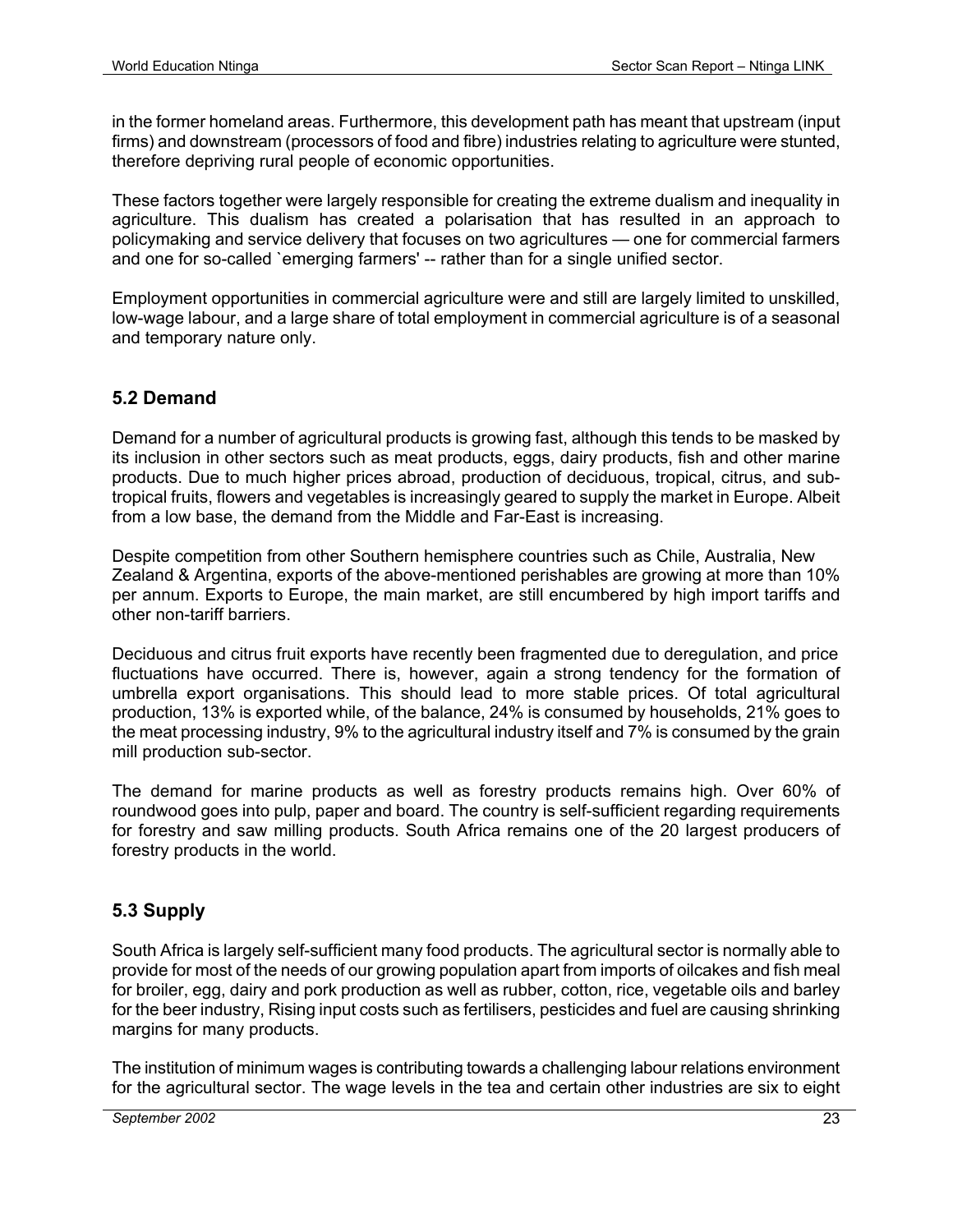fold higher than in competing countries. A new law which guarantees residential rights to farm labourers, could further prompt the farming industry to increase mechanisation and reduce employment.

The high cost of liming soil, due to the abolishment of government subsidies, is cause for concern due to the chemical erosion of the soils over a large part of South Africa, causing decreasing yields of annual crops. The area under irrigation cannot be expanded much further, apart from a few areas in Northern KwaZulu-Natal and the former Transkei. Dryland production of annual crops is subject to seasonal climatic variations as most of South Africa is semi-arid with high fluctuations in rainfall.

Despite a number of disadvantages, production in South Africa nevertheless enjoys a number of competitive advantages, which are expected to accelerate exports further.

These include:

- sophisticated road and shipping transport handling systems,
- a wide range of climates,
- advanced technical support as well as labour and management training.

Ongoing capital investments ensure increased competitiveness on the world market. These include:

- more mechanisation,
- improved handling facilities,
- redevelopment of irrigated areas for the production of high value crops,
- co-operative manufacturing of packaging materials,
- provision of hail nets and covered areas of production,
- other value adding structures such as local abattoirs and food processing.

#### **5.4 SMME Component**

The agriculture sector tends to consist mainly of medium sized enterprises as can be seen from the table below.

|                    | <b>MICRO</b> | <b>SMALL</b> | <b>MEDIUM</b> | <b>_ARGE</b> | <b>TOTAL</b> |
|--------------------|--------------|--------------|---------------|--------------|--------------|
| <b>Agriculture</b> | 24.88 %      | 28.35 %      | 40.96 %       | 5.82 %       | 100.00       |

However, employment or labour absorption capacity is not very high, given the current levels of unemployment and the size of the rural population. Figures provided by the Primary Agriculture Sector Education & Training Authority (PAETA) show that that the primary agricultural sector employs:

- 20 000 people on a permanent basis in the commercial sector; and
- a further 300,000 on a contract and seasonal basis.

These employees work on 60 000 farming units which implies that the average farming enterprise is very small; on average 10 to 15 persons per enterprise. It is further estimated that there are more than 1.2 million people who work and live on sustainable farms.

For micro-enterprises, prospects in this sector appear to be scant, partly because of high start up and operating costs and because of skill shortages in all but the fishing sub sector. However the uneven distribution of fishing licenses is problematic for the fishing industry. Subsectors such as timber harvesting and saw milling appear to lie beyond the technical and financial competence of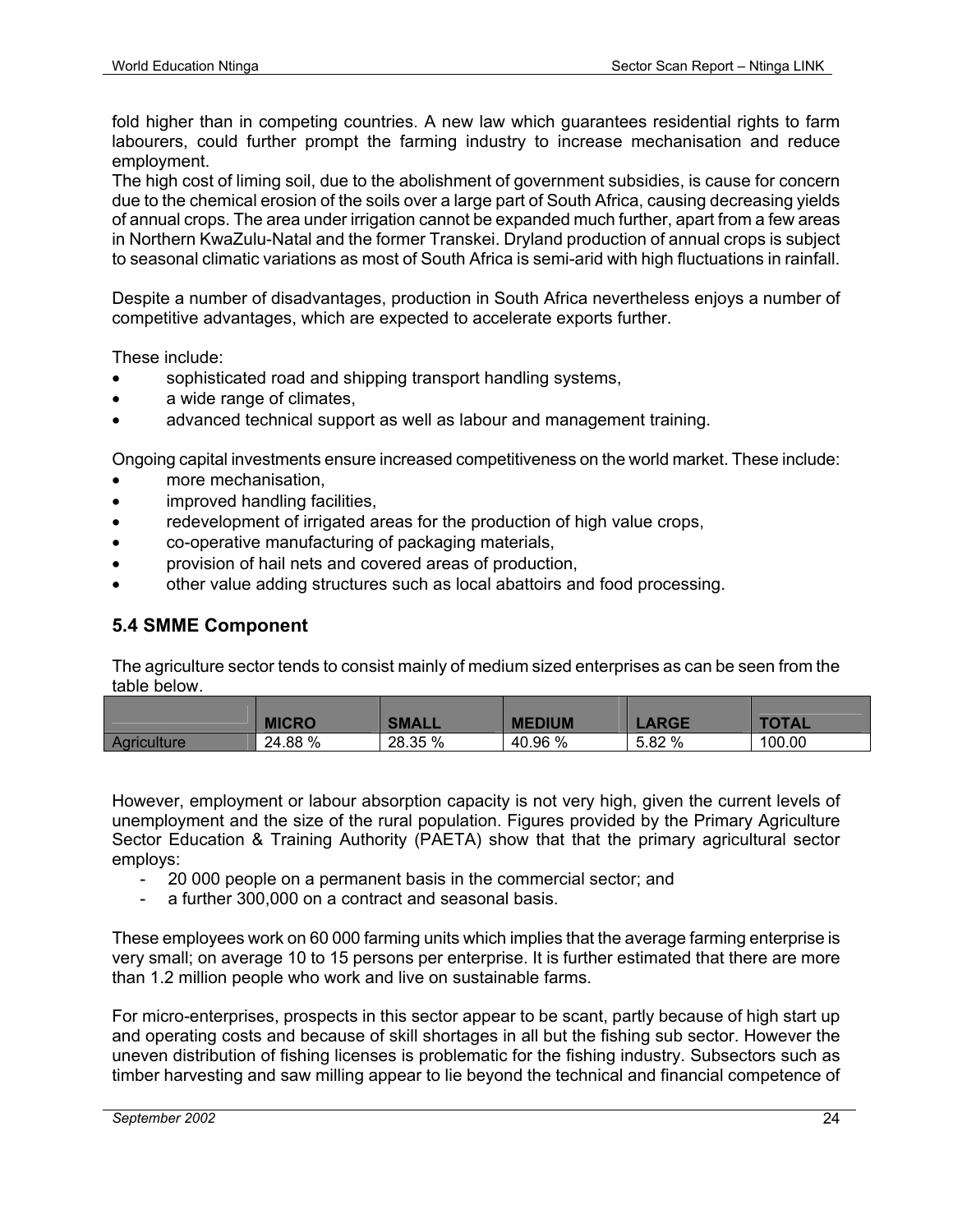micro-enterprises<sup>11.</sup>

<u>.</u>

*September 2002* 25 11 Review of Sectoral Opportunities for MSE Growth, Micro Enterprise Alliance, (June 2000),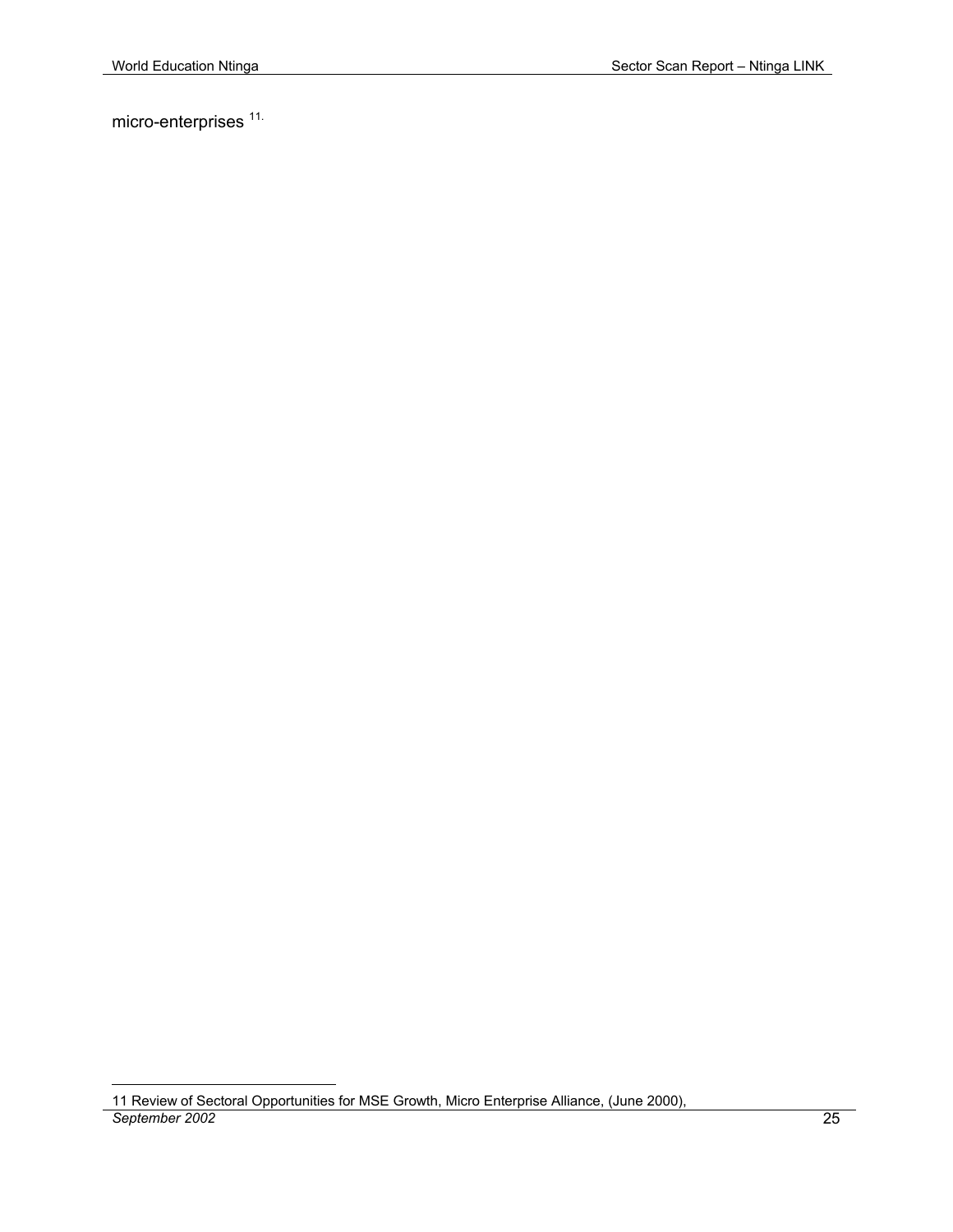#### **5.5 Constraints**

Sector challenges include the following 12:

• **Global Competitiveness And Low Profitability.** Indications are that the South African agricultural sector is responding positively to the challenges of increased competition. However, the progress remains partial, and there is evidence that some sub activities are uncompetitive in the local and international market. This is caused by factors such as high input costs combined with low productivity, sub-optimal business strategies and inefficiencies, and unfair trade practices. The lack of international competitiveness also leads to low investment in certain sub-sectors. This is perhaps the major challenge that needs to be addressed.

**Skewed participation.** Given the legacy of exclusion and discrimination, the challenge is now to unlock the talents and creative energy of people and improve their participation in all aspects of the sector and rid it once and for all of the many entry barriers rooted in its historical dualism.

• **Low investor confidence.** This is caused by the low returns mentioned as well as the definitive impact of factors such as farm murders, evictions and illegal occupations. In addition there are negative perceptions of agriculture, aggravating the situation. Investor confidence is necessary to achieve a vibrant and growing agricultural sector.

• **Inadequate, ineffective and inefficient support and delivery systems.** The weakness of delivery and implementation of a wide range of government measures, regulations and programmes as well as ineffective support systems—all of which are critical to ensure an enabling environment for agriculture—is a major concern. Aspects that contribute to this problem are the fragmentation of certain services, inadequate resources, weak governance and accountability as well as poor executive decisions and often long delays in taking decisions.

• **Poor and unsustainable management of natural resources.** Unused land of good potential is very scarce in South Africa, and there is a limit to the horizontal expansion of agricultural production. In addition, the infrastructure and services to support sustainable land use are inadequate. Government programmes aimed at protecting the resource base (i.e. LandCare and Working for Water) are successful but insufficient. Land degradation remains a problem on good and marginal lands. With increasing pressure on agriculture to raise output per unit of land, it is a major challenge to ensure that this does not take place to the detriment of the natural resource base.

#### **5.6 Prospects**

Since 1990, several processes have taken place to reverse discriminatory legislation and to improve participation, while other initiatives have been implemented to deregulate and liberalise the sector. The main policy shifts in this regard include  $13$ .

<sup>1</sup> **12 The Strategic Plan for South African Agriculture, National Department of Agriculture, 2001**

<sup>13</sup> The Strategic Plan for South African Agriculture, National Department of Agriculture, 2001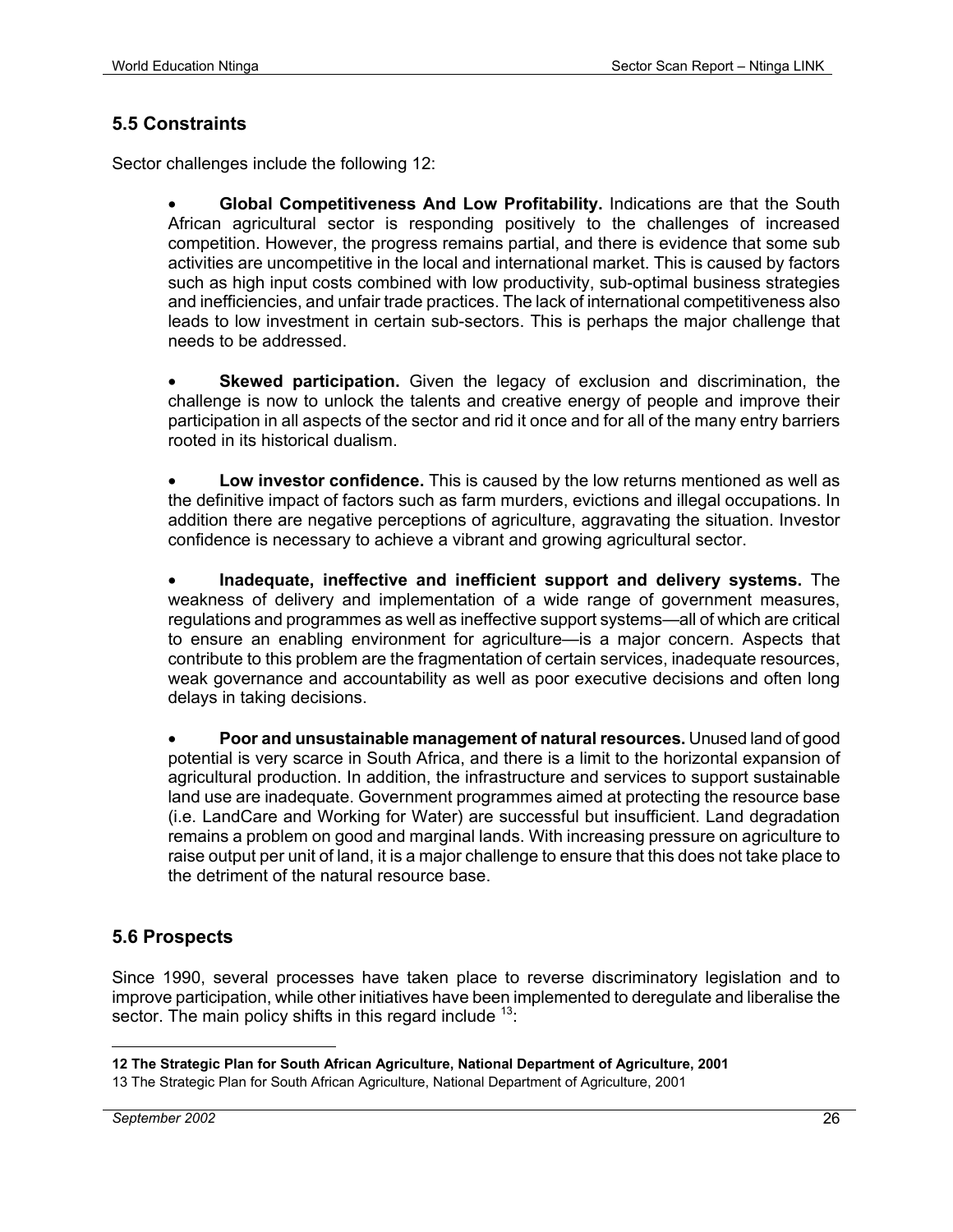- Deregulation of the marketing of agricultural products
- Fiscal changes, including the abolition of tax concessions that favoured the sector
- A reduction in direct budgetary expenditure on the sector
- Land reform, consisting of the restitution, redistribution and tenure reform programmes
- Trade policy reform, which included the tariffication of farm commodities and a general liberalisation of agricultural trade including free trade agreements
- Institutional reform influencing the governance of agriculture
- The application of labour legislation to the agricultural sector.

These changes have, on balance, led to increased productivity and a more competitive agriculture, although many farmers are now more vulnerable to international shocks, unstable weather conditions, a worsening debt situation and deteriorating terms of trade. This, together with new labour, water and land reform legislation, has skewed perceptions regarding the aims of the legislation, and heightened expectations of labour. Public statements by various pressure groups have contributed to a negative reaction among commercial farmers and a reduction in the number of full-time employees on farms.

The rapid process of deregulation and liberalisation in the past decade has also exposed the limited capacity of many farmers to adjust to policy and market changes. Greater exposure to international competition has affected their competitiveness negatively, causing many farmers to leave the industry. In this much more competitive and open economy, small-farming systems are also failing or finding it difficult to become part of mainstream agriculture.

Although a number of constraints and problem areas prevent the agricultural sector from operating at full potential, some farmers are doing well under the current circumstances. It is also evident that there is a good base and a positive attitude and willingness among farmers, agribusiness enterprises, and government to tackle the challenges and turn them into opportunities.

There are also various land related / agriculture programmes which have been initiated by the government in order to promote land redistribution and small-scale black farmers. These include:

- Land Reform for Agricultural Development (LRAD) A Department of Agriculture Project. which provides matching funding for people who use land productively.
- Local Economic Development (LED)– Dept of Provincial Affairs & Local Government.
- Land Redistribution Scheme.
- Settlement & Land Agricultural Grants Scheme (SLAG).

Exports for the agriculture industry as a whole are expected to increase by 2% p.a. over the period 1997 to 2001. Although this is a slowdown on the figure of 4.4% recorded over the period 1991 to 1996, the decrease may be attributed to the anticipated effects of El Ninõ on the sector.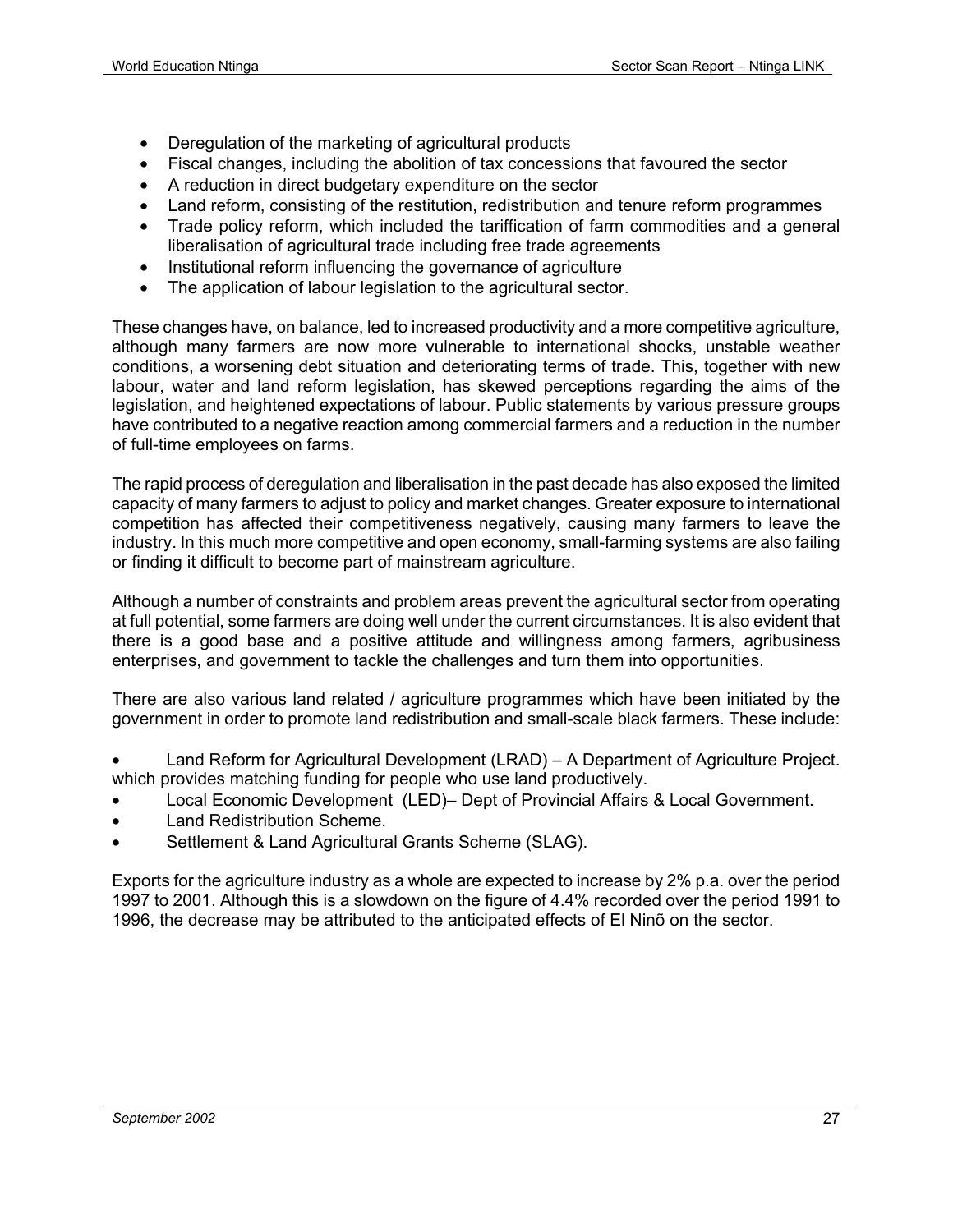# **6. CONSTRUCTION**

#### **6.1 Description**

Although not separately distinguished here, the construction sector includes three main subsectors:

- Building construction,
- Civil engineering ("civils") such as road works, dams, sewerage, etc.; and
- Other such as drilling of oil or gas wells and water bore-holes, erection of fences and steel structures, telephone and electricity lines, and the installation of hoisting, ventilation and pumping systems in mines.

The SA construction industry is a labour intensive industry, employing 5.3% of South Africa's workforce and contribution nearly 3% to its GDP. Exports and imports are low due to the nature of production. The sector contributes about 35% to the country's gross domestic fixed investment (GDFI), with projections of future infrastructure requirements indicating that its contribution to GDFI could double within 5 to10 years (*White Paper*).

#### **6.2 Demand**

Demand in the construction industry is largely dependent on the state of the private sector economy, government investment policy and perceptions and expectations in the consumer and investment markets. This results in considerable volatility in production trends. Private sector construction accounts for almost half of this sector's demand, while government sector construction has grown to 40%.

Demand for building construction is influenced, in the longer term by demographic factors such as population growth and urbanisation. These, together with the extent of government spending on socio-economic development, affect the demand for residential construction, socio-economic buildings (such as schools and hospitals) and other goods and services. This, in turn, influences the demand for commercial, retail and industrial space.

The government-housing programme, predominantly aimed at low cost housing, has boosted demand for building construction. However, poor delivery has been a problem. Some of the factors contributing to poor delivery are:

- inadequate support from government, on which the low-income group depends, resulting from the lack of funds and excessive demand due to the large numbers;
- a lack of interest from large firms, due to relatively low profits in the provision of low-cost housing; and
- resistance to accept new construction methods, despite progress made in the development of alternative building materials.

Government is also investing a substantial amount of its resources in the building of hospitals and clinics in areas where such facilities have not been available. Growth in middle and higher income residential construction has particularly been underpinned by the demand for cluster housing (related to security considerations) as well as the growth of the middle-income group.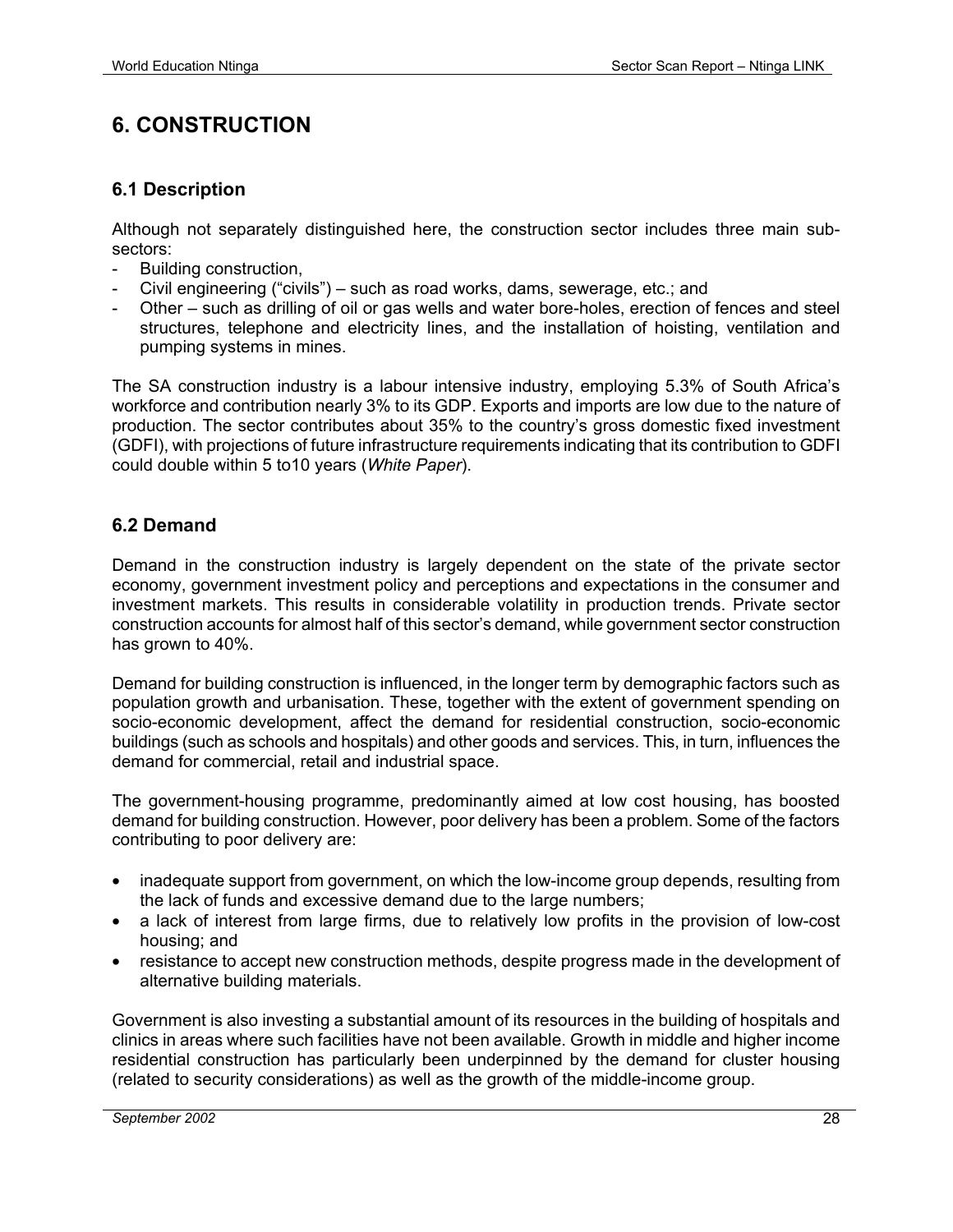The building of hotels to house an increasing number of tourists in South Africa has boosted local demand for building construction. Furthermore, although the bulk of construction work takes place in South Africa, the industry is currently involved in a number of projects within the SADC region as well as in East Asian and Middle Eastern countries.

In South Africa, most of the demand for civil engineering construction arises from the need to maintain and upgrade the country's infrastructure, of which the deteriorating road network forms a significant portion. The National Public Works Programme (NPWP), which was launched by government as a means of employment creation whilst enhancing the country's infrastructure, has increased demand for civil engineering construction. To date twelve pilot projects have been completed. A further area of increased demand is harbours and airports, some of which are currently being upgraded to meet increases in the demand for larger and more efficient facilities.

#### **6.3 Supply**

Enterprises operating in this sector vary from relatively few large contractors to many small and very small contractors and subcontractors. The production processes are highly labour-intensive, mainly involving lower occupational groups and skill levels. Consequently, labour expenses constitute a significant 24% of the sector's cost structure. A decline in employment levels has been noted – primarily due to the increase in sub-contracting or outsourcing.

The construction industry has had to face a number of other structural difficulties in the past, notably the negative effect of a shortage of skilled labour on productivity, the upward pressure of a weakening Rand on the prices of imported capital goods, increased foreign competition and the overhauling of tendering procedures.

The industry has embarked on a massive manpower development programme so as to alleviate the shortage of skilled labour. The shortage is reported to have been caused by several factors, including emigration of qualified workers, early retirement of top-level management and an absence of a development programme for the previously disadvantaged. A number of industry associations are currently involved in training programmes to address the shortage of skilled labour.

Civil engineering projects have traditionally been financed predominantly by the state. However, a structural shift is taking place. In an environment of declining government and public corporation spending on capital projects, the private sector in conjunction with the State introduced the Build-Operate-Transfer concept, which has already led to the construction of several toll roads by the private sector. The private sector subsequently operates the road to recoup incurred costs and after an agreed period of time hands it over to government or the community. This concept can also be applied to other infrastructure projects such as dams and water supply projects.

With the opening up of the South African economy to the rest of the world has come export opportunities and import threats. Several international construction consortiums have entered the South African market with a view to launching themselves into the rest of Africa. This has caused local players in the industry to improve on their methods of delivery to enable them to compete with foreign firms.

A side effect of this is that the industry has increased productivity significantly. A number of local companies have entered into partnership with foreign companies when bidding for large projects both locally and abroad. This has been done so as to take advantage of the international companies' experience in the rest of the world and allowed the foreign companies to benefit from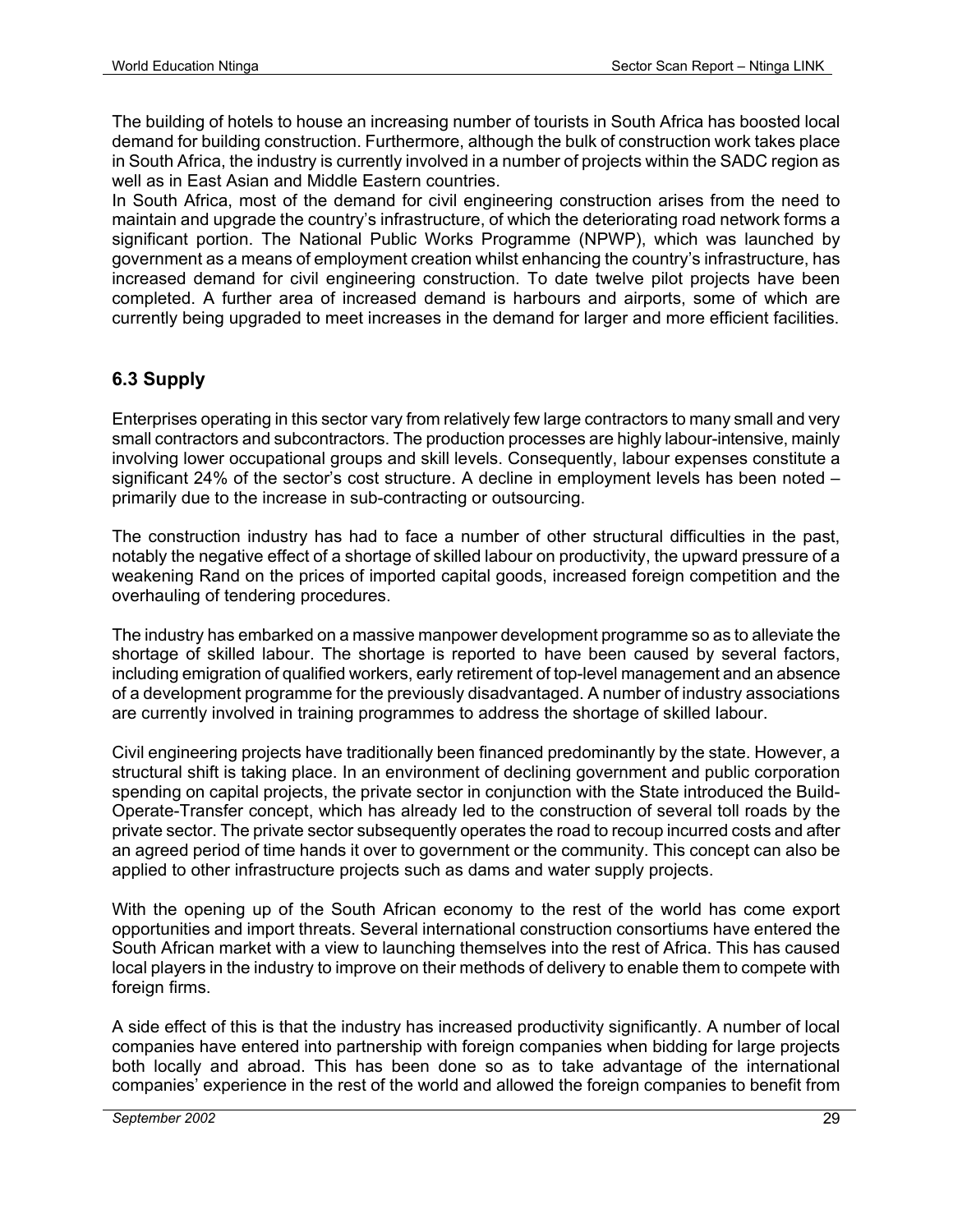South African companies' local experience.

Tendering procedures in the construction industry have been altered to encourage participation by previously disadvantaged groups in an industry that is important to the national economy. Although not always taken well by the major players in the industry, Government has put into place tendering procedures that are aimed at increasing the diversity of participants in the construction industry. This could ultimately reduce the control of the industry by a few large companies and allow new entrants into the market.

#### **6.4 SMME Component**

The construction sector tends to consist of small and micro enterprises. However definitions can be misleading as there are many one-man contractors who sub-contract work to various other enterprises.

|                        | <b>MICRO</b> | <b>SMALL</b>        | <b>MEDIUM</b> | $\sim$ | <b>TOTAL</b> |
|------------------------|--------------|---------------------|---------------|--------|--------------|
| <b>Const</b><br>'ction | 24.50 %      | $.05\%$<br>67<br>νı | 4.84          | 3.61   | 100.00       |

The construction sector presents an area of relatively high growth potential, especially for the smaller firms, with lower overheads and lower skill and performance requirements.

For instance, the provision of low cost housing is a priority for the government. The government is stimulating low cost housing through two main policies: (1). A housing subsidy for lower income individuals and (2). Facilitating access to finance by small borrowers through provident fund guarantees, which facilitates bank lending in the sector, as well as promoting the development of micro-lenders in the housing industry.

Micro and small enterprises related directly to the provision of low cost housing include:

- production & sale of building materials (bricks, blocks, nails, boards, tin roofing, sand gravel etc)
- construction services (masons, contractors, carpenters)
- utility services (electricians, plumbers) and
- related services to the sector such as transport.

SMMEs have an opportunity to develop and deliver low cost housing, for which tender preferences are available. With growing Black urbanisation, low cost housing will remain a growth area. Entry barriers are not prohibitive especially if consortia are formed. The problem with individual competition is the probable lack of critical mass and continuing stagnation. It is expected that 1 million new houses will be built in the next few years

#### **6.5 Constraints**

Challenges facing the SMMEs and the construction industry include the following:

• **Short Life Cycle.** The construction sector is relatively volatile with a short life cycle. This results in unpredictability and risks for new entrants into this sector.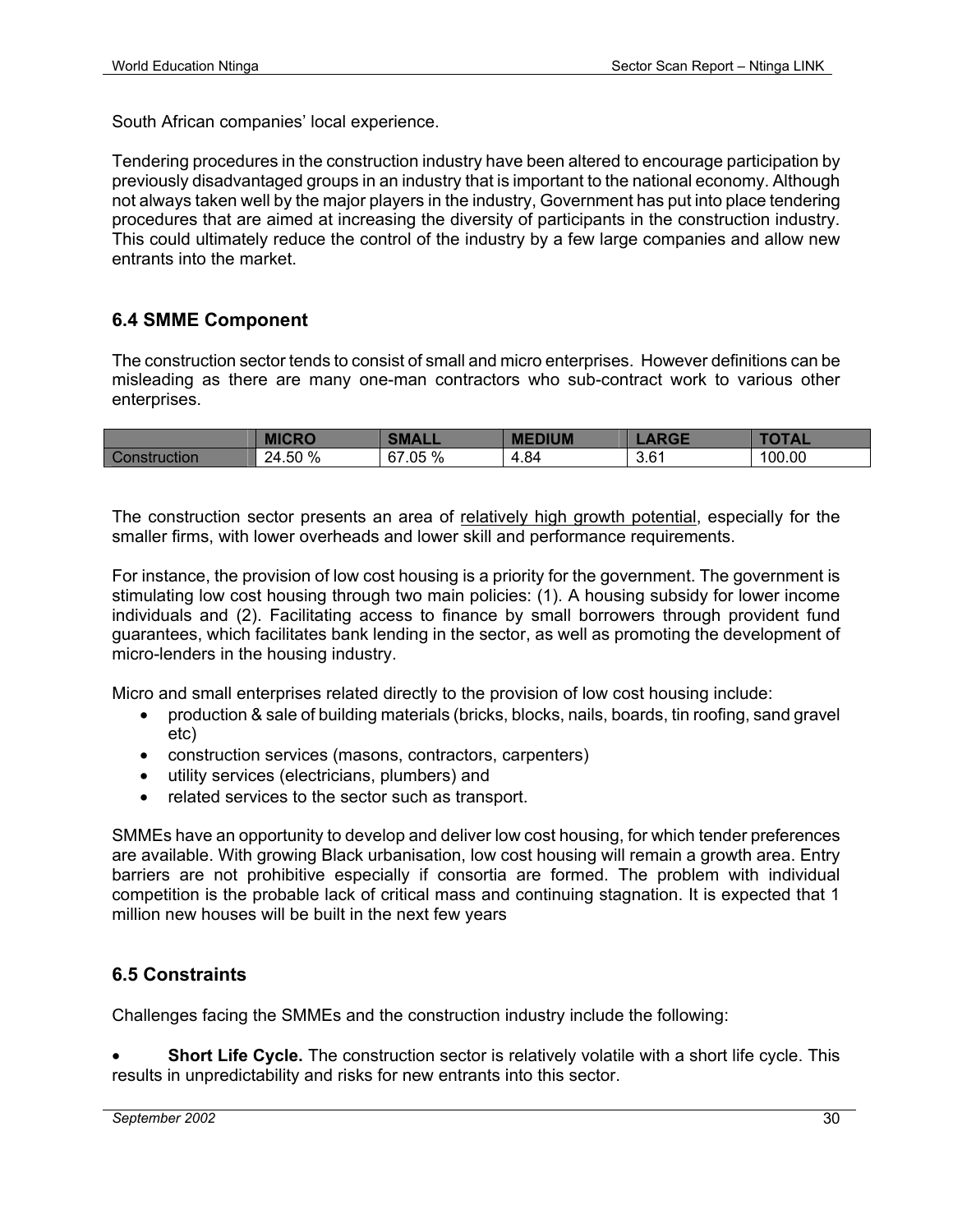• **Cost Of Capital Equipment**. Capital and operational costs can be extremely high for this industry. Since SMMEs cannot invest in expensive machinery and capital equipment, they have to hire machinery and equipment at exorbitant rates from larger companies that can afford to purchase them.

• **Access to Bridging Finance.** Most SMMEs that have been awarded tenders usually lack the necessary capital & finance with which to start up operations, purchase machinery & supplies and contract staff.

• **Technical Skills Requirements.** The construction industry requires skilled professionals (project managers, engineers, surveyors estimators) and artisans (bricklayers, plasterers, masons, tillers, electricians, plumbers etc). However the' brain drain' from South Africa, the cyclical nature of the industry and the closure of a number of technical training institutions has resulted in a shortage of these skilled individuals.

• **The Variety of Procurement Practices & Documentation used by Clients** 14. The White Paper has identified uniformity in procurement practices as one of the key practices to improve in the construction industry. One of the major obstacles in and cost to the industry is the variety of procurement practices and documentation currently used by clients. This leads to additional cost to the project and increases the risk on project delivery.

• **Public Sector Capacity and Performance**. The public sector has lost a significant amount of knowledge and capacity about construction, essential and basic government processes and particularly construction procurement processes. The Ministers of Finance and Public Works have expressed the government's concern about bottlenecks, which affect both emerging and established players. The decline in public sector spending is not due to a decline in effective demand but rather due to the inability of government to spend their budgets.

• **Tight Profit Margins.** Profit margins are very narrow particularly in the low cost housing segment, which provides the greatest opportunities for SMMEs at present.

#### **6.6 Prospects**

Undoubtedly the future of the construction industry is closely linked to the well being of the national economy. Local demand for the sector was forecast to grow at 3.1% p.a. over the period 1997 to 2001 with the creation of more than 3 000 jobs annually over the same period. The achievement of these goals will only be promoted by the fulfilment of housing promises made by government, a brisk performance of the tourism industry and the success of the National Public Works Programme (NPWP). However, sluggish growth in the economy can have serious detrimental effects on the industry, which could result in a static job market or even job losses.

According to the government's Medium Term Expenditure Framework, the aim is to strengthen the capital-spending trend, increasing the amount available for the upgrading of infrastructure over the next five to ten years. This will inter alia be channelled through the NPWP, which the government has prioritised in terms of employment generation in civil engineering construction.

*September 2002* 31 <u>.</u> 14 Construction Industry Status Report, March 2002, The Department of Public Works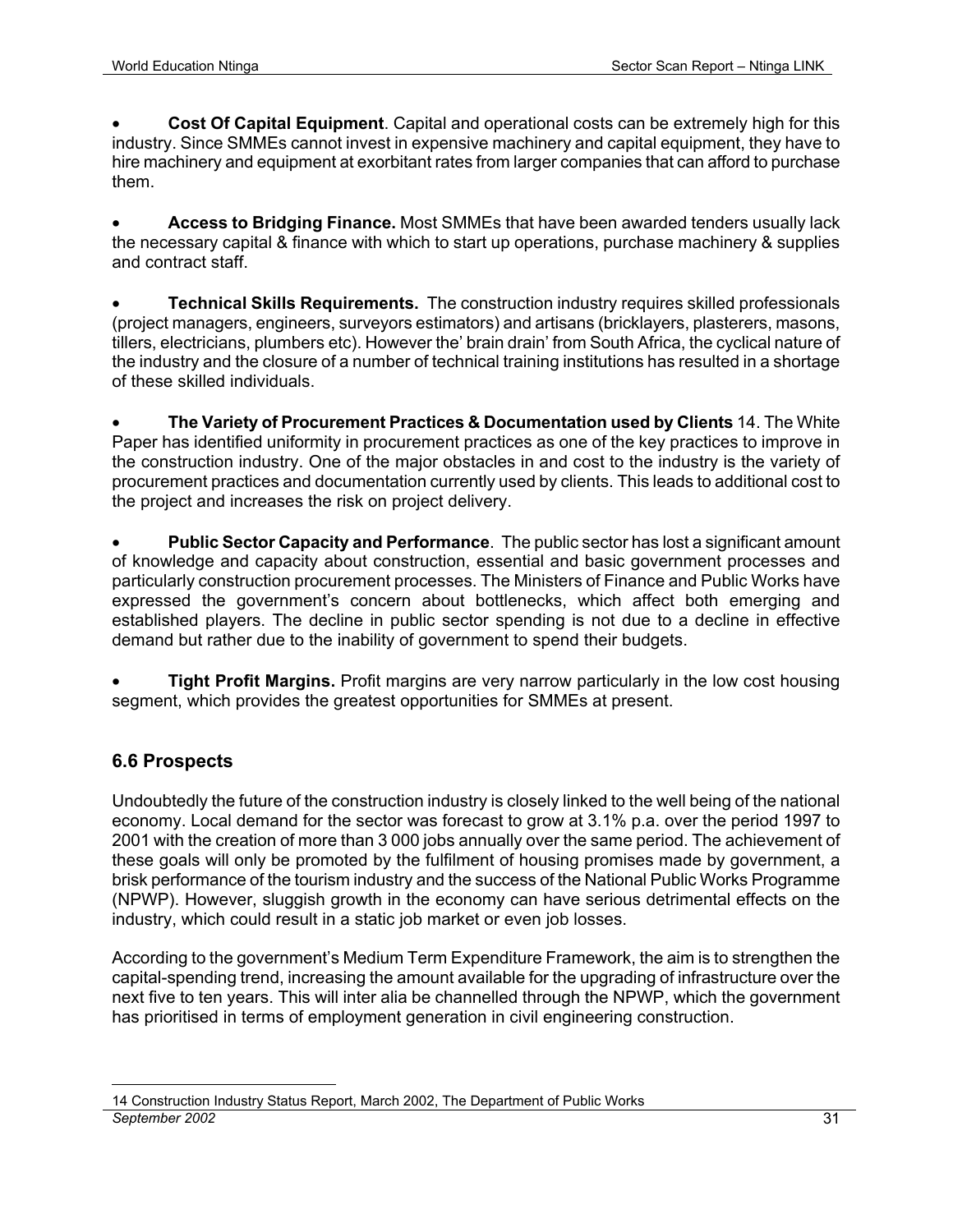The shift away from government to private enterprise as far as construction activities is concerned together with privatisation of state corporations has generally been welcomed, although in the short term it could involve the scaling down of the important counter-cyclical effects of public works and cutbacks by public corporations to boost profitability. The effects on the industry of proposed reforms such as the public sector procurement process and increased legislation for the building industry are also yet to be felt.

Backlog and insufficient infrastructure, past sources of growth such as the building of suburban corporate office parks and town and cluster housing is expected to continue their contribution to building construction. Declining interest rates should support this. Other private sector growth areas are the upgrading of harbours and the provision of water, sanitation, electricity and telephone facilities to rural and suburban areas.

The issuing of licenses to casinos is expected to be worth approximately R9 billion to the industry. Furthermore, the finalisation and construction of toll roads and projects expected to flow from the Spatial Development Initiatives should further contribute to demand in this sector. Growth in the demand for tourist accommodation should also provide a further stimulus to the industry.

The export market, especially into the rest of Africa, looks very promising. Exports were predicated to grow at more than 15% p.a. from 1997 to 2001. For the next few years the industry can expect to be involved in projects in the South African Development Community (SADC) region, valued at around R9 billion. The involvement of foreign companies in local construction is also forecast to increase.

Other opportunities for SMMEs include; affirmative procurement procedures by the public sector, the building of infrastructure – roads, clinics, hospitals and schools in the various provinces by the government, casino developments and spatial development initiatives (SDIs). One possible negative effect of affirmative procurement could be on the long-term prospects of small business – as government empowerment policy favours spreading the awarding of tenders. As a result SMMEs may incur up front capital costs, without the guarantee of securing sufficient repeat business. However, some stakeholders have recognised this issue and are taking it up with local government, which awards most of the tenders.

The establishment of the Construction Industry Development Board (CIDB) is an important development for the industry. The industry will in future fall under strict regulation. Among the issues that the board will address are: investment and spending, the state of the industry, skills formation & quality construction procurement, public sector delivery management, transformation the development of a statutory register for all contractors & projects and the establishment of a code of conduct for all members.

A major challenge facing the industry and the board is the development of public-sector delivery, which accounts for about 40% of all building and construction work. Since the public sector remains the single largest of the industry, delivery capacity is crucial to the sustainable growth and development of the industry.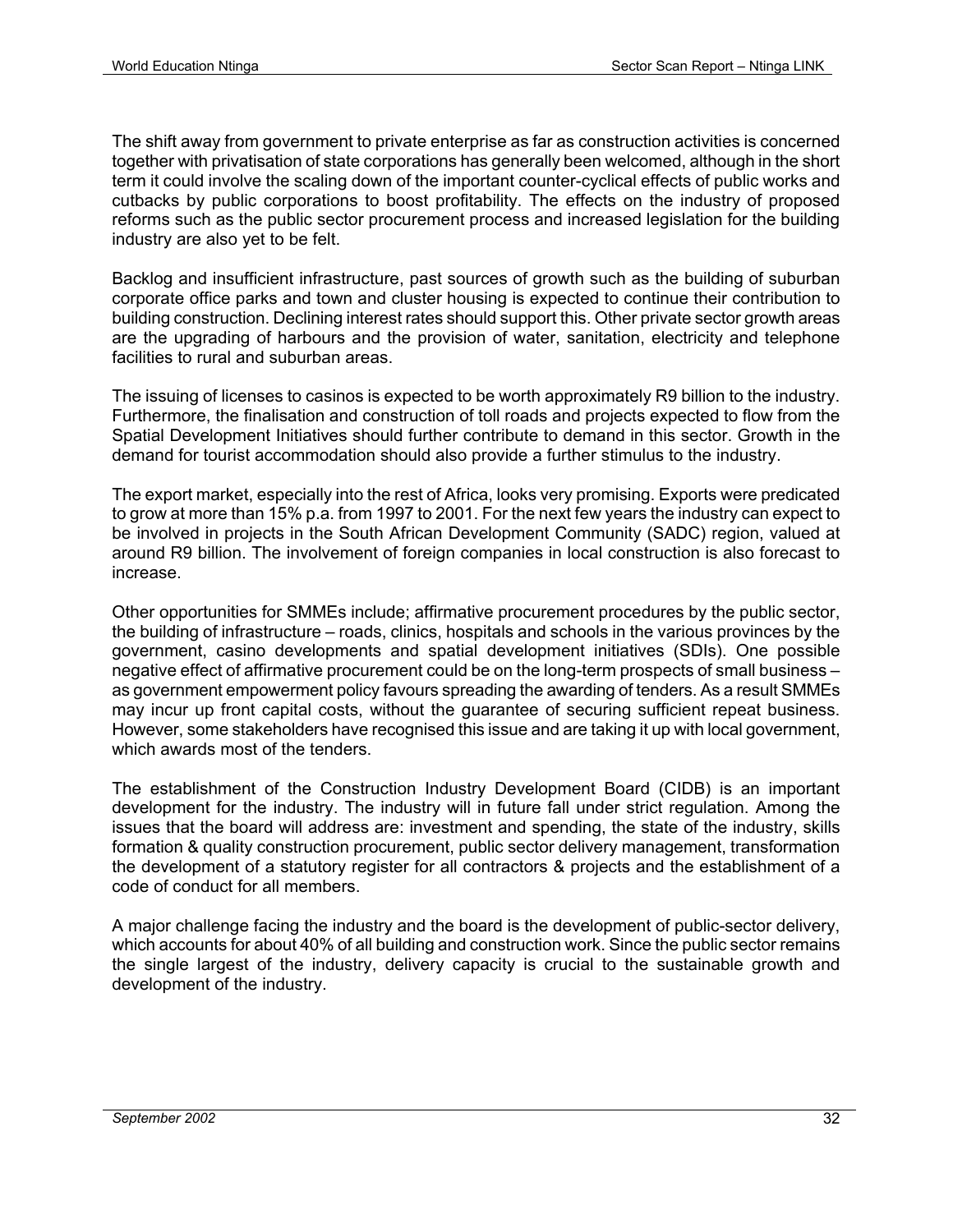# **7. MANUFACTURING**

South Africa's manufacturing sector is relatively well developed. As the single largest sector in the country, it contributes 19.8% to GDP1, and is very diverse – incorporating numerous subsectors ranging from clothing and textiles to food processing, from chemical products to motor vehicles assembly and manufacture.

*Table: Manufacturing* 

|                         | <b>MICRO</b> | <b>SMALL</b> | <b>MEDIUM</b> | <b>_ARGE</b> | <b>TOTAL</b> |
|-------------------------|--------------|--------------|---------------|--------------|--------------|
| % contribution to GDP   | 5.27         | 7.37         | 21.02         | 66.34        | 100.00       |
| │ % of SMMEs<br>by size | 61.27        | 18.92        | 14.11         | 5.70         | 100.00       |

Manufacturing output grew slightly by 2. 7 % year on year on average in the first half of 2001, due mainly to the rise in real domestic and stronger export demand in certain sub categories of manufactured goods such as South African produced vehicles. the motor vehicle, glass and manufacturing equipment sectors remain the main contributors to the overall performance within the manufacturing sector. Other manufacturing sub sectors where output strengthened were food processing, clothing manufacturing and basic metal products.

Capacity utilisation in the manufacturing sector is approximately 80%, indicating potential sectors to expand output further without overstraining resources. Insufficient demand has remained the primary reason for the under utilisation of productive capacity in the South African economy.

According to the Survey of Total Employment and Earnings by Statistics SA approximately 4.8 million workers were employed in the formal non-agricultural sectors of the economy at the end of 1999. The acceleration in job losses, which started in the second quarter of 2000, was more pronounced in the private than the public sector. However labour productivity has continued its upward trend, exhibiting faster rates of increase than those recorded over the post 1994 period to mid 1997.

Despite the declining trend in general employment levels, there were some employment gains in sub sectors such as transport, equipment, beverages and furniture. The sub sectors that experienced more job losses were basic metals, footwear and other chemical products.

*September 2002* 33 <u>.</u> South Africa Reserve Bank Quarterly Bulletin, December 2000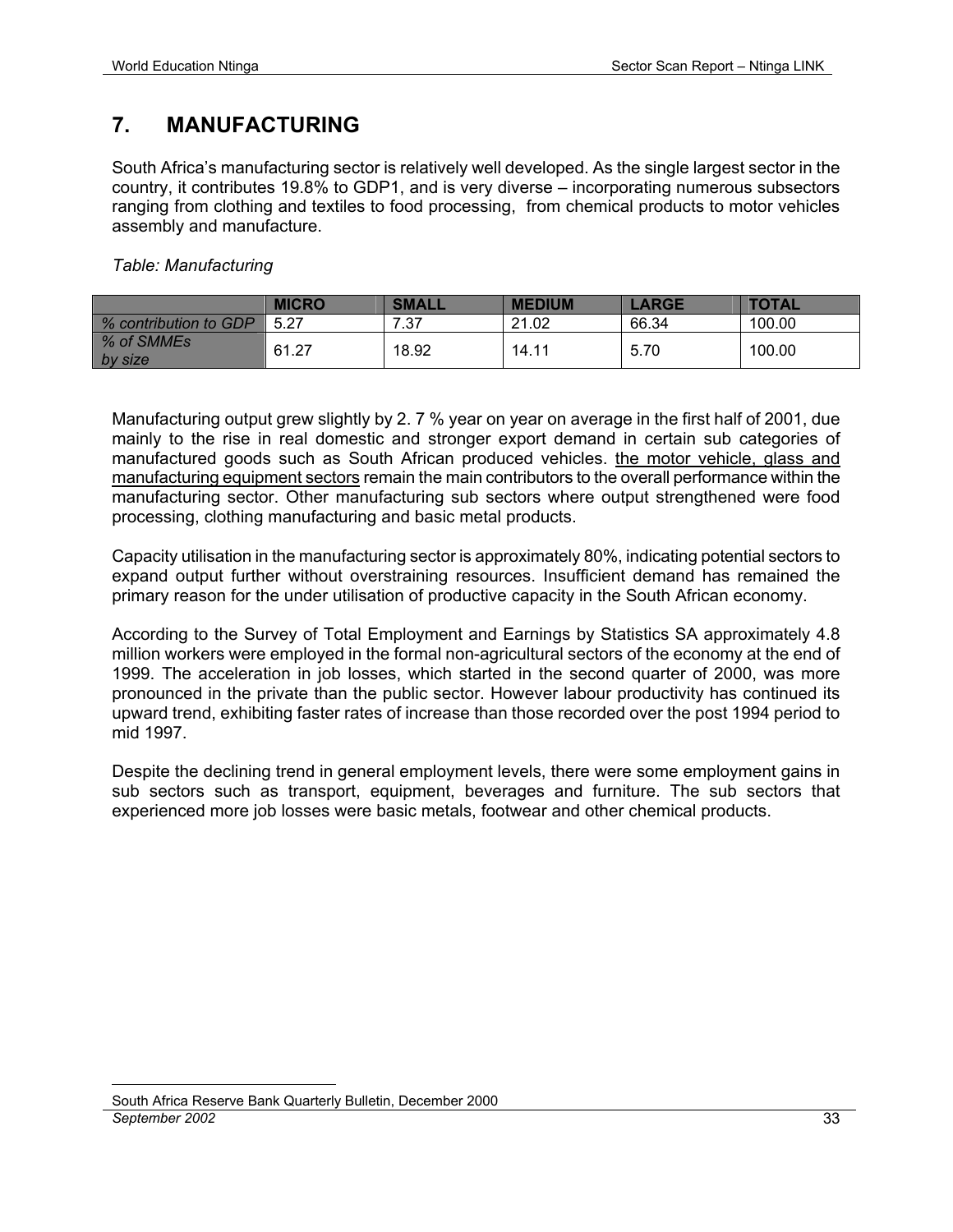#### **7.1 Clothing**

#### **7.1.1 Description**

The clothing sector covers the manufacture of all types of clothing such as fabrics, leather, fur, plastic, rubber and other materials, but excludes manufacture of knitted products and footwear. Since the clothing industry is a very labour-intensive industry, it is responsible for almost 1.8% (125 000 people) of employment in South Africa <sup>1.</sup> Informal sector employment in clothing manufacturing is significant.

However, large-scale importation and illegal goods have adversely affected the clothing industry. The industry agreed on an import tariff phase down period of 7 years, starting 1995, and the 41% end rate will be in line with the World Trade Organisation (WTO) requirements.

Clothing production contributes 0.8% to South Africa's GDP and 0.4% to exports. Clothing imports are 0.4% of total imports. Past policies have created an environment of import replacement and employment creation at almost all cost, resulting in a non-competitive environment. However, industry stakeholders have agreed that the long-term strategy for the clothing industry should support international competitiveness and an export drive, especially in the middle- and higherpriced garment sectors and niches.

#### **7.1.2 Demand**

Local demand for clothing, like most semi-durable and durable consumer demand, is of a cyclical nature depending to a large extent on the personal disposable income of consumers. In line with the far-reaching changes taking place in the country regarding income distribution and demographic shifts, the clothing market is also experiencing significant changes in tastes and preferences.

Historically, exports have been insignificant at less than 0,1% of world exports and only 4% of total production. Although developing an export culture is a slow process obstructed by foreign competition, trade barriers and seasonal differences with the Northern Hemisphere, the export potential is promising due to the opening up of markets in Southern Africa and beyond. The major destinations of South Africa's clothing exports are the UK, USA and Mozambique.

Since 1974, much of world trade in textiles and clothing has been regulated by the Multi-Fibre Arrangement (MFA). Negotiated as an exception to normal WTO disciplines, the MFA has provided the basis on which industrial countries have established quotas on imports of clothing from more competitive developing countries. The African Growth & Opportunity Act (AGOA) enacted by the United States could be the key to major export opportunities for South African manufacturers. The US government is behind a new Africa policy, which aims to promote trade with and investment in progressive African economies. AGOA which exempts certain South African manufactured clothing products from US customs duty has been beneficial to South African companies who have taken advantage of this scheme.

A reduction in import duties to access the US market will be a significant stimulant to the South African industry, while overseas firms could invest in South Africa to benefit from the preferential tariff agreement with this country.

*September 2002* 34 <u>.</u> Sectoral Prospects: 1997-2001, IDC: Riaan Coetzee & Theo Janse van Rensburg 1998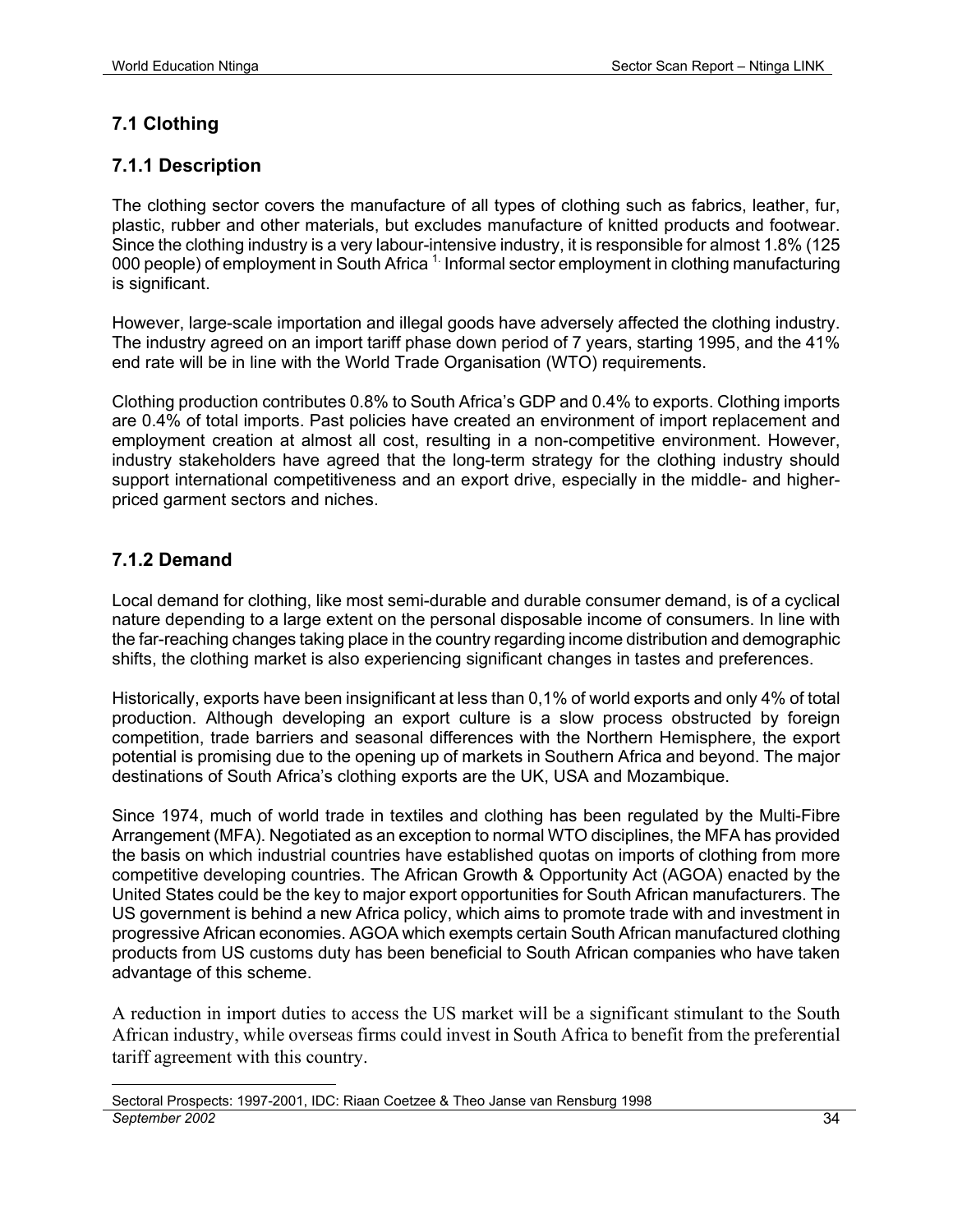#### **7.1.3 Supply**

Although clothing manufacture is spread across the country, manufacturing activity in this sector is mostly concentrated in KwaZulu Natal and the Western Cape. Significant relocation to other parts of Southern Africa has taken place in search of lower labour cost, to compete with mainly "lower end" imports from the Far East. Apart from normal import competition, the domestic industry has also been adversely affected by the influx into the country of new and second-hand clothing, distributed mainly by the informal retail sector.

Although the barriers to entry are low, the clothing industry's competitiveness has been affected by low productivity and high raw material costs. Raw materials contribute on average about half of the total production cost of clothing products. The extension of the duty credit certificate scheme has helped clothing manufacturers to source raw material at competitive prices in an effort to adapt to international competition. Productivity and training issues are also high on the agenda of the restructuring process taking place in the industry, offering some signs of the industry being willing to break out of its defensive-protection mould and adopting a more proactive attitude in dealing with foreign competition.

Efforts by the DTI to prevent trade in second-hand clothing, in order to prevent the destructive effect on the local industry as has happened in neighbouring countries, have been hampered by illegal imports. Progress has however been made in reducing illegal imports, because of efforts by the customs law enforcement task group, which is partly sponsored by the Textile and Clothing Federation. Imports of cheap clothing are likely to promote a shift by the local industry towards production for the higher end of the market while consolidating lower end production.

#### **7.1.4 SMME Component**

Barriers to entry are low in the clothing sector, and SMMEs can enter the market with relative ease when compared to some of the other sectors. The majority of micro and very small enterprises feature primarily in the informal distribution of clothes, though there is an important manufacturing potential. Small cut, make & trim (CMT) firms are an important part of this manufacturing potential.

A noticeable trend in the sector is that of large clothing companies shutting down their manufacturing plants and outsourcing the manufacturing of garments to SMMEs. These large clothing companies are focusing on making sample garments and marketing these overseas specifically for the export market. Therefore for small-scale firms offering high quality at competitive prices, sub contracting for larger clothing firms is an opportunity.

Incentives available through the DTI also encourage linkages between large companies and small businesses. For example if a large company buys fabric from overseas and outsources the manufacture of garments from this fabric to SMMEs for export purposes, then they do not pay any import tariffs on that fabric. The DTI also allows a 10% rebate on training undertaken within the clothing sector.

#### **7.1.5 Constraints**

• **Cheap/Illegal Imports.** Globalisation has increased the threat of dumping and illegal imports by unscrupulous countries, companies and individuals. Some countries where clothing can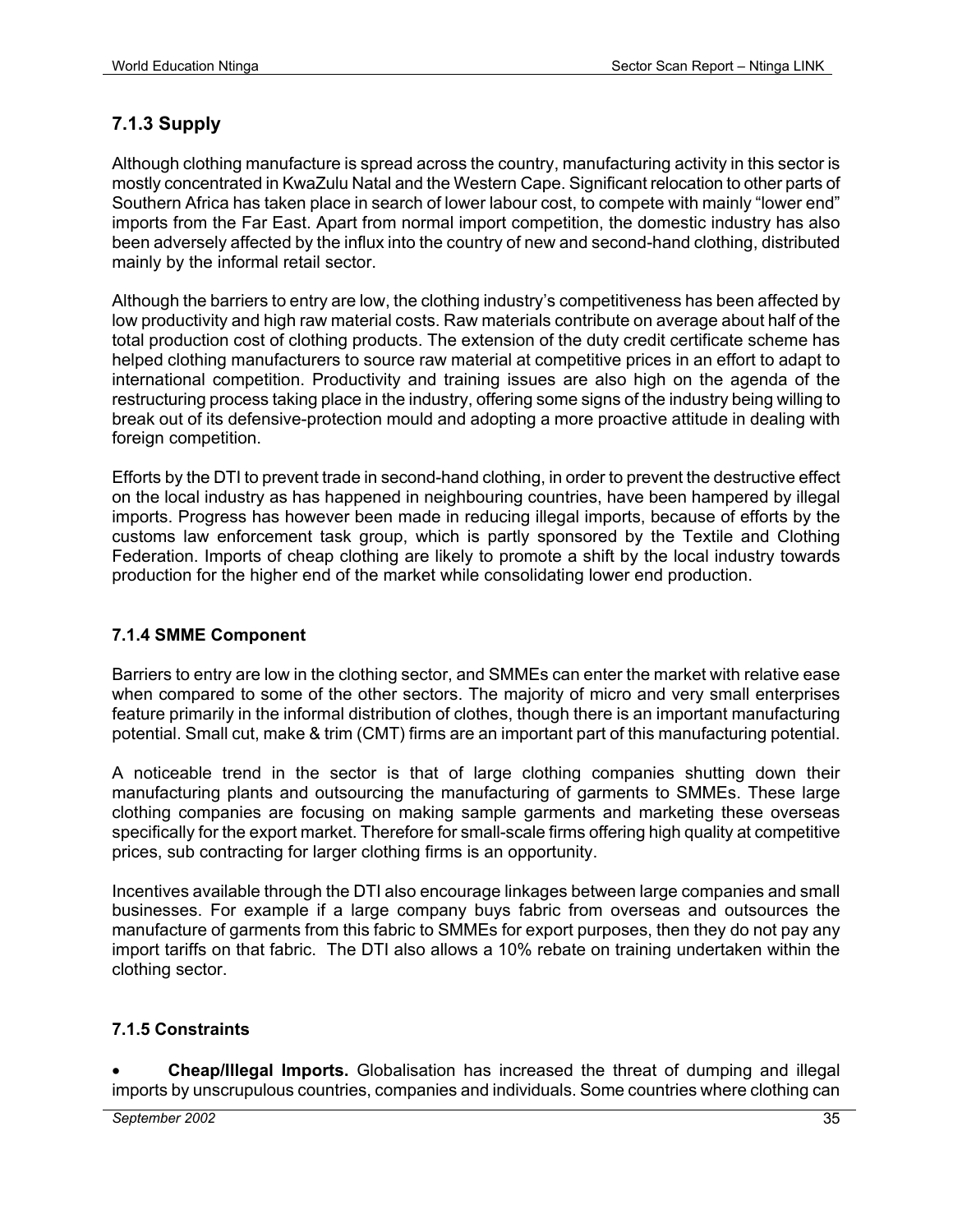be produced cheaply due to the preponderance of so-called 'sweat shops' have been tempted to exploit this low cost advantage. Apart from normal import competition, the domestic industry has also been adversely affected by the influx into the country of new and second-hand clothing, distributed mainly by the informal retail sector.

• **Low Productivity and High Raw Material Costs.** The clothing industry's competitiveness has been affected by low productivity and high raw material costs. Past government policies have created an environment of import replacement and employment creation at almost all cost, resulting in a non-competitive industry. Raw materials contribute on average about half of the total production cost of clothing products.

• **Training And Skills Development.** Training And Skills Development issues are high on the agenda of the restructuring process taking place in the industry, offering some signs of the industry being willing to break out of its defensive-protection mould and adopting a more proactive attitude in dealing with foreign competition.

**labour-intensive Industry.** The clothing industry is a labour intensive industry with labour overheads contributing a large proportion of the costs of clothing manufacture. A highly unionised environment with minimum wage levels makes it difficult for smaller entrants to conform to the standards agreed to by the larger manufacturers and the Clothing Textile Trade Union.

• **Cyclical Demand**. Local demand for clothing, like most semi-durable and durable consumer demand, is of a cyclical nature depending to a large extent on the personal disposable income of consumers.

• **Relocation of Manufacturing Plants**. Significant relocation to other parts of Southern Africa has taken place in search of lower labour costs.

#### **7.1.6 Prospects**

In contrast to an average annual decline in domestic clothing production during the 1991-1996 period, growth of approximately 3% per annum is forecast. This is mainly the result of an improved export performance during the forecast period (14.1% average annual growth rate). The industry is already showing signs of focusing upmarket into value-added products in order to compete globally and also exploring the opportunities of working with our SADC partners on supplying in the lower end products where prices is the main criteria 15.

The opportunity of cumulation within the region (adding value to a product in various SADC countries in order to achieve originating status) offer many possibilities in textiles and clothing in terms of the imminent European Free Trade Agreement and also the USA legislation mentioned earlier because these sectors are labour-intensive and lend themselves to the developmental component of South Africa's commitment to SADC.

It is therefore expected that production for the domestic market will increase at an average annual growth rate of only 2%, compared to the high growth rate of 6,3% expected for imported goods. The

<sup>1</sup> 15 Sectoral Prospects: 1997-2001, IDC: Riaan Coetzee & Theo Janse van Rensburg 1998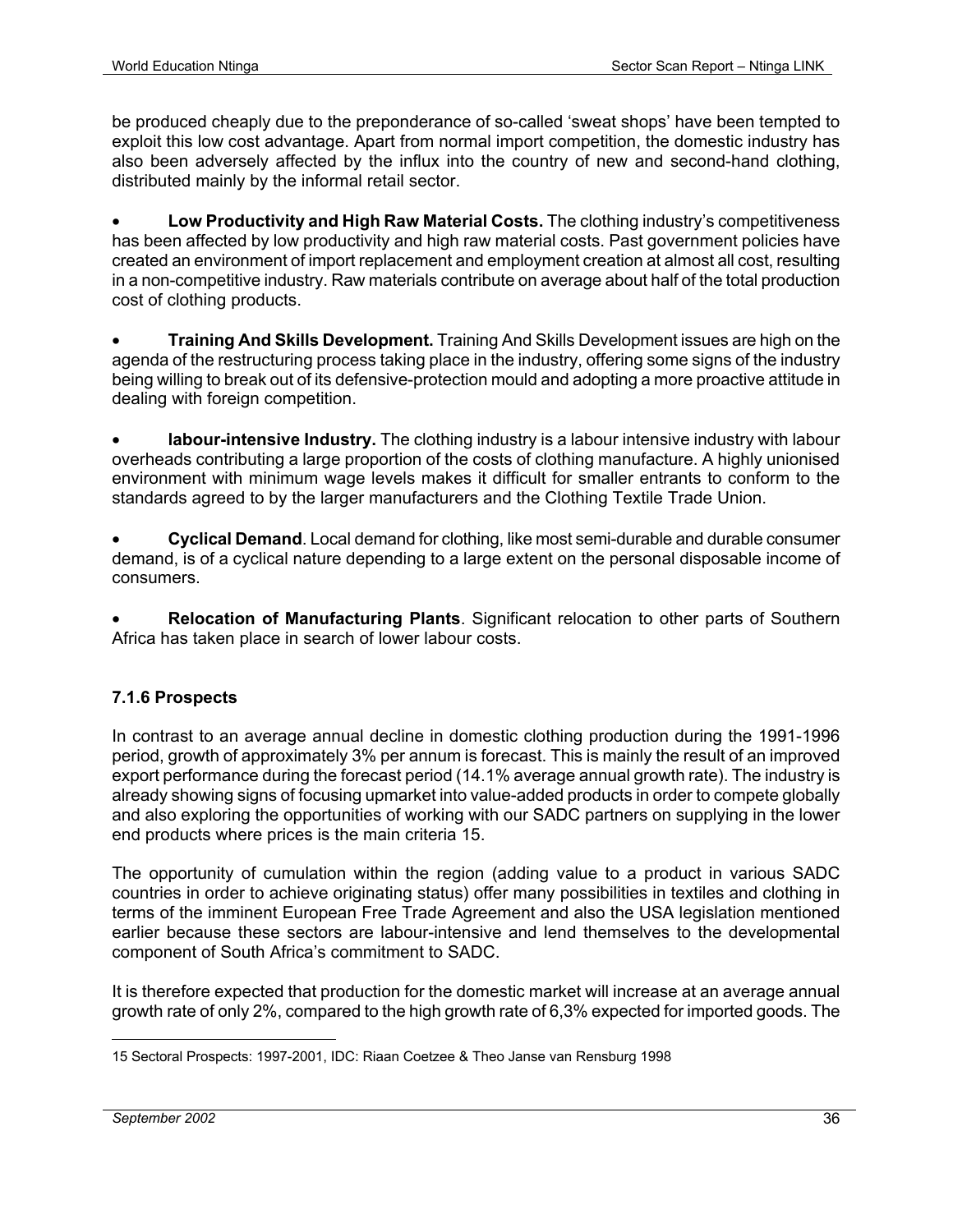higher cost structure of South African firms compared to some Far Eastern producers, prevents the local industry from supplying the sizeable lower end of the local clothing market unless local suppliers are able to effect a better trade-off between labour costs and productivity.

 A much stronger export performance is possible as evidence suggests that the South African clothing manufacturers have the potential to export higher quality clothing into niche markets. The African Growth & Opportunity Act (AGOA) could create even more exciting opportunities for South African manufacturers.

As import penetration is expected to increase, customs controls will have to be improved in order to stop illegal imports. Although cheap (and illegal) imports and the lowering of high tariff barriers have hit the clothing industry hard, it now seems to be on the road to recovery. As a result of significant restructuring and the successful implementation of an appropriate industrial strategy, the clothing industry could start to experience expansion in production, investment, employment and exports.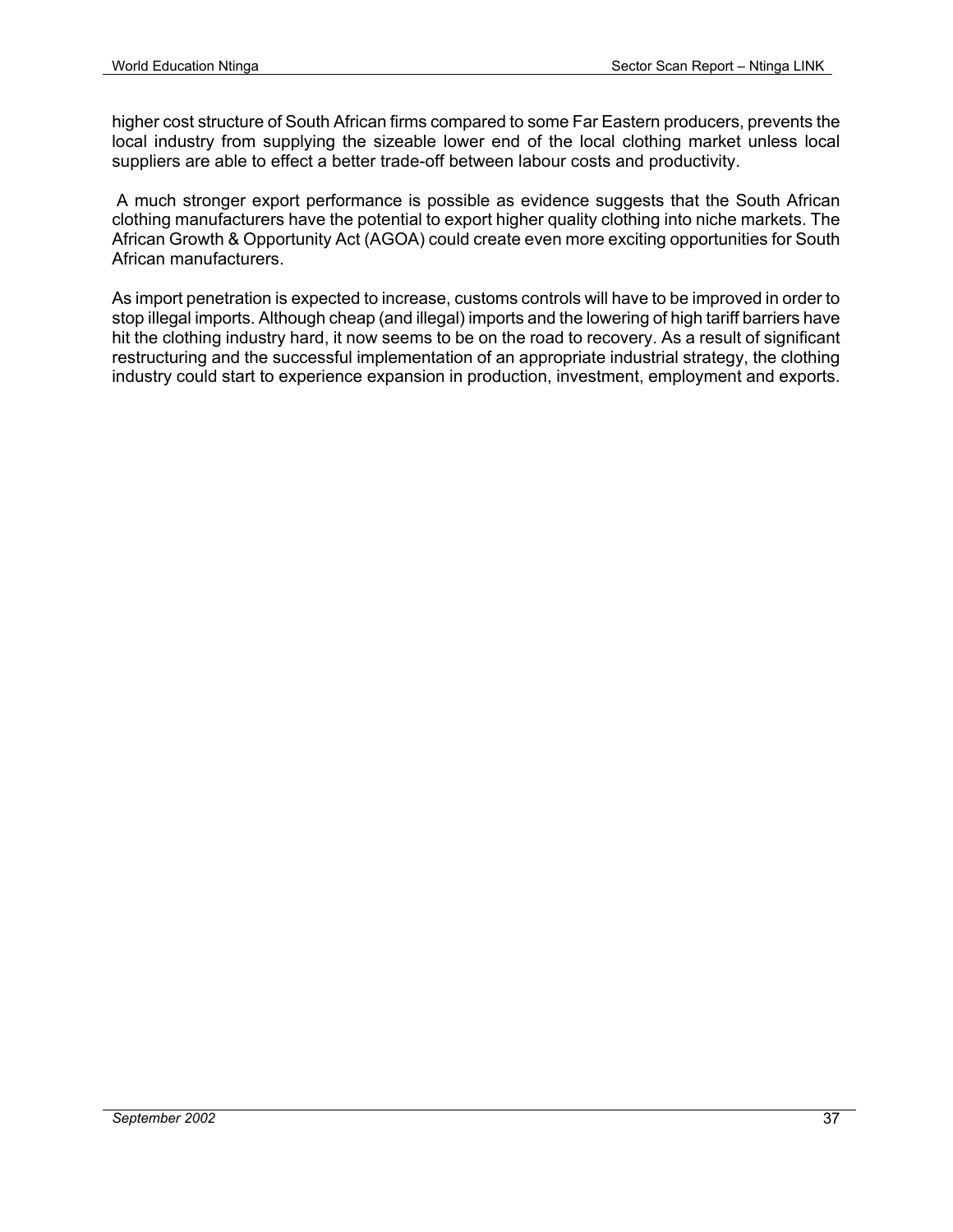#### **7.2 Agriculture – Secondary (Food Processing)**

#### **7.2.1 Description**

Food processing as a whole is an important sector in the South African economy, contributing 2.4% to total gross domestic product, 3.2% to total exports, accounting for 4.1% of total imports and 2.6% of total employment1. The sector consists of eleven downstream agriculture sub-sectors: meat processing; dairy products; preservation of fruit and vegetables; canning and preserving of fish; vegetable and animal oils and fats; grain mill products; bakery products; sugar mills and refineries; cocoa, chocolate and sugar confectionery; other food products; and prepared animal feeds.

Food processing accounts for 15% of the manufacturing sector. But one of the difficulties of the secondary agriculture sector is in trying to unravel the domains of the food & beverage and agriculture sector which are interwoven with it.

Meat processing is the single largest food sub-sector, contributing one quarter of total food production, followed by the grain milling and animal feeds sub-sectors, accounting for 13% and 10% of food output, respectively. The other eight sub-sectors each contribute between 4% and 9% of overall food production.

The food-processing sector is influenced by a number of factors, including climatic conditions, overall economic growth, private consumption expenditure and the continued deregulation and liberalisation of the agricultural sector. This process of deregulation and liberalisation has raised competitive pressures, which, in turn, have accelerated the restructuring of the food processing industries. Import control on almost all agricultural products has now been lifted and replaced by import tariffs, whilst the new Agriculture Marketing Act, which was promulgated early in 1997, resulted in the dismantling of agriculture marketing boards.

#### **7.2.2 Demand**

As countries develop and prosper, their food processing industries become more sophisticated. At the same time, the more prosperous consumer develops a taste for quality, wholesome food products and tends to spend more on ready-to-eat, prepared products than on the traditional nonprocessed staple foods. The dual nature of the South African economy implies a diverse demand for food - from the middle to upper income levels there is increasing demand for healthier, convenient, quality foods, whilst the poorer sections of the population still demand staple foods to be provided at low prices. These divergent trends have important implications for each of the food processing sub-sectors.

Domestic food production is primarily aimed at the local market, with private households accounting for the largest share of domestic sales (up to 90% of sales in certain cases). Demand trends are therefore dominated by growth in private consumption expenditure and often tend to be relatively stable. The food-processing sector's main intermediate clients are agriculture, the catering and accommodation sector and the animal feeds sub-sector.

Food exports have in the recent past been bolstered by the deregulation of the local industry, by the opening up of international markets to South African products, the weakening of the Rand and by relatively low inflationary pressure on domestic cost structures. However, in total, only 8% of

*September 2002* 38 <u>.</u> 1 Sectoral Prospects: 1997-2001, IDC: Riaan Coetzee & Theo Janse van Rensburg 1998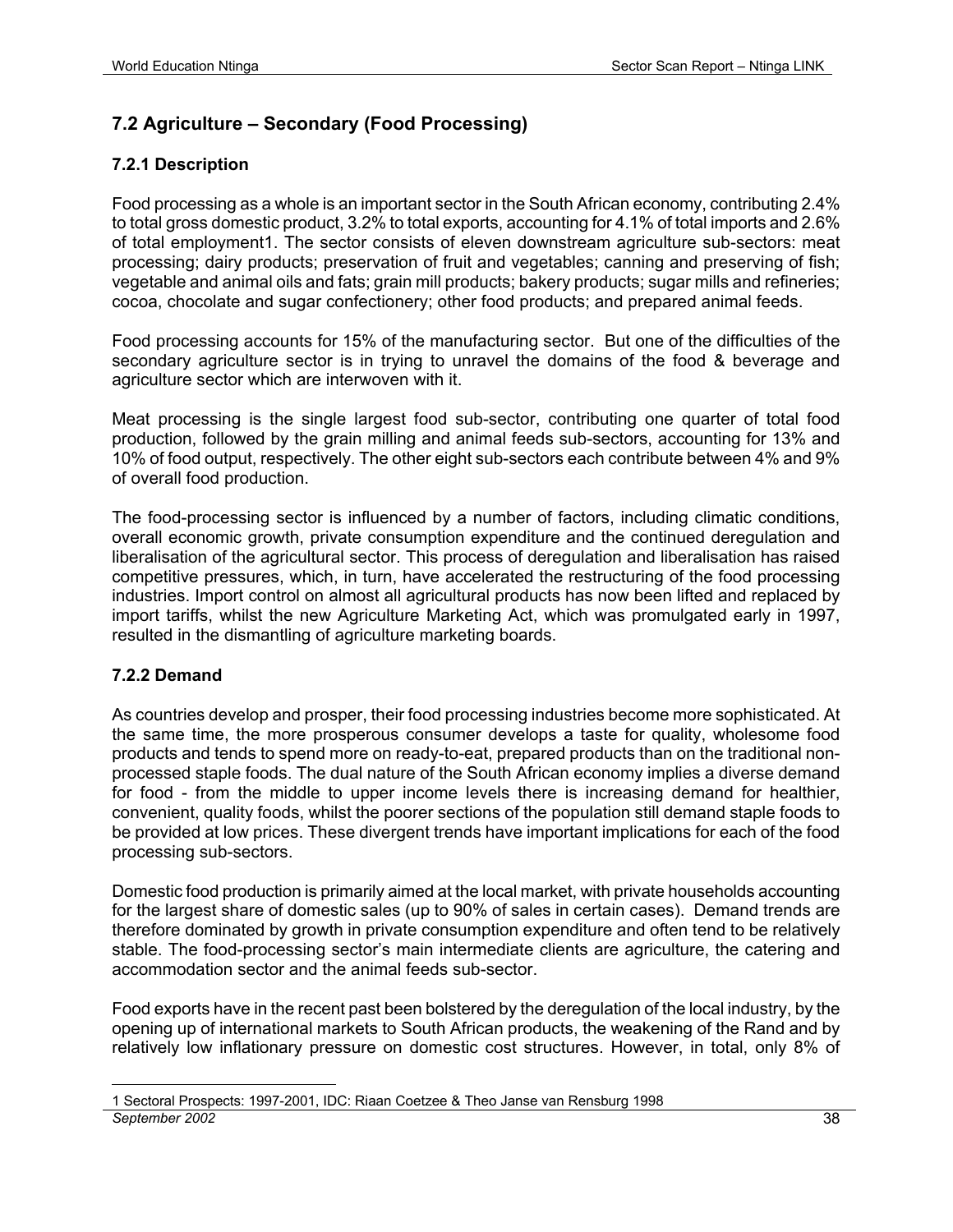domestic food production is destined for the export market.

The largest share of the food export basket is attributable to the sugar-milling sub-sector, which accounted for almost 38% of total food exports in 1996. Prepared and preserved fruit and vegetable products contributed just over 19% to the sector's export earnings, followed by meat products with a 14% share. Most of the other food sub-sectors are, however, net importers and export only a small portion of their produce. Exports are fairly evenly spread across the top export destinations, with the top five - namely, the United Kingdom, Mozambique, Germany, Japan and the Netherlands accounting for approximately one-third of the total export value in 1996.

Preferential market access possibilities exist for the food sector and could further aid export growth in the sector. Tariff cuts are, for example, provided for a wide range of food products by countries such as the USA, Canada, Hungary, Switzerland and the EU, through their respective Generalised System of Preferences (GSP) programmes. In addition, better market access is currently being negotiated with the EU.

The signing of the Trade Protocol between SADC countries could also create a large export market for food processors. Africa is a largely untapped market with high urbanisation growth rates. In fact, it has been estimated that urban populations in the SADC region are growing at 6% per year, implying a doubling of urban markets over the next 12 years. Although a basic necessity, food production structures in many of the SADC member states cannot supply this growing need. This provides South African food exporters with market opportunities.

#### 7.2.3 Supply

A common feature of most of the food processing sub-sectors is their dependence on inputs from the agricultural sector. Certain sub-sectors do, however, utilise lesser amounts of agricultural inputs, thus making them less susceptible to output and price volatility. These include, for example, the sub-sectors producing bakery products, confectionery items and "other food" products. Important intermediate inputs also emanate from the food-processing sector itself. One such example is the extensive use of grain milling products for the production of bakery products.

Primary factor costs represent 22% of total costs and the capital-to-labour cost ratio is 10 to 12. Although many of the food processing sub-sectors are very labour-intensive, huge investments also have to be made in the appropriate type of machinery and equipment to process basic agricultural inputs. This is evident in most of the food sub-sectors.

Due to the very nature of food products and the wide range of non-tariff barriers generally applied to these products (including stringent health measures, labelling requirements and so on), the food processing sector generally does not encounter very high levels of import competition. The import penetration ratio for 1996 was 10.2%.

The largest share of food imports originates from Argentina, which accounted for 15% of total food imports in 1996. The USA, Malaysia, Thailand and Australia together represented a further 31% of overall imports. The largest import shares in 1996 were claimed by sub-sectors producing oils and fats, grain mill and fish products. The other food products and the meat processing sub-sectors accounted for an additional 21% of total food imports.

A 2.3% average annual rate of decline in employment levels over the period 1991 to 1996 conceals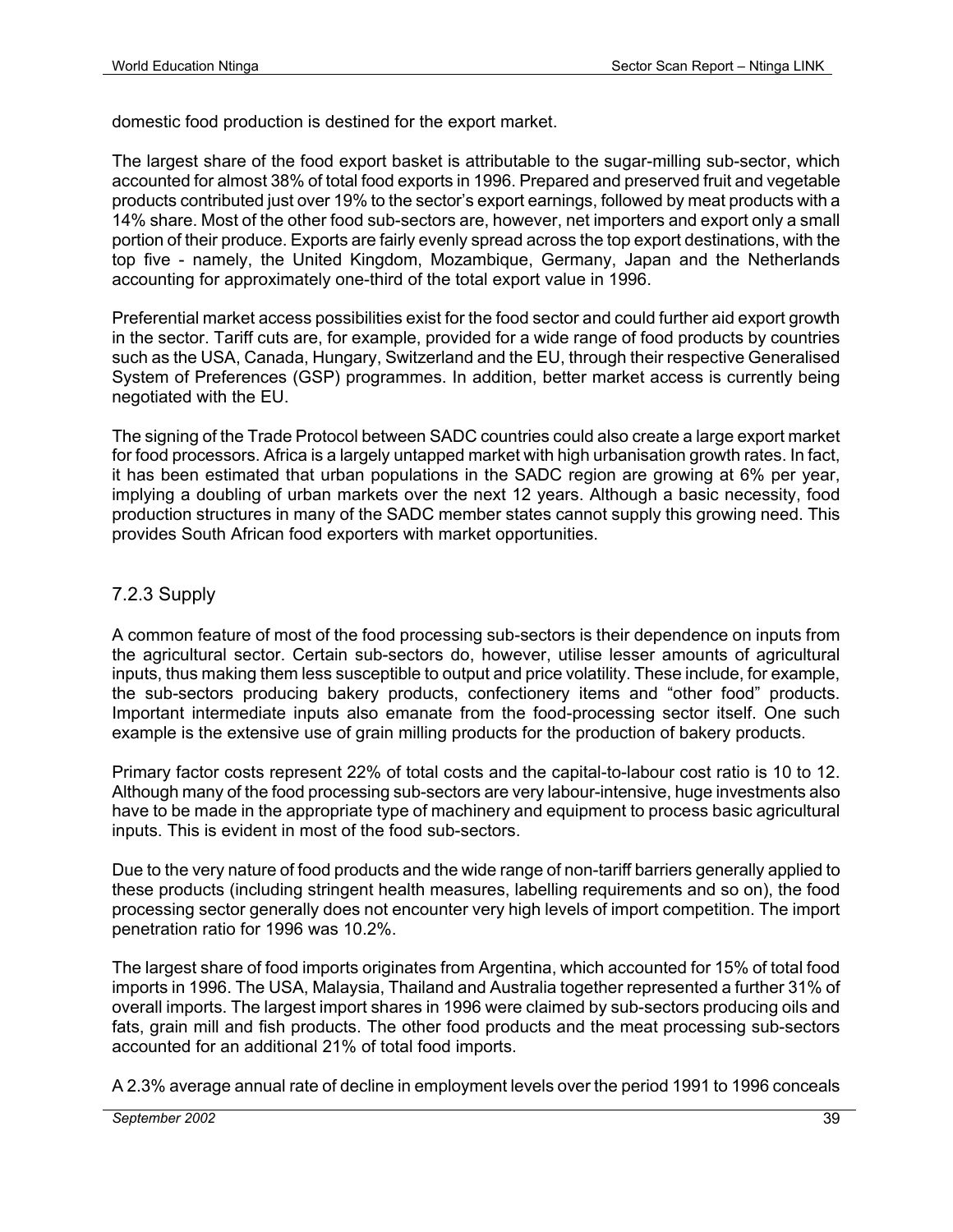the food sector's relative employment stability since 1994. Driven by an increasingly competitive environment (partly as a result of tariff reductions) considerable productivity improvements have also been recorded. This has spurred new investments within the sector. According to *Business Map SA,* more than R3.8bn in foreign investment have flown into the food and beverages sector since May 1994.

However, South Africa's food sector faces unique challenges. Lower tariffs and freer trade have forced sectoral players to become more competitive, whilst consumers are demanding better quality, convenience, health protection and variety. The sector is also expected to promote "food security" and is being asked to assist in reducing malnutrition by feeding the poorer sections of the population.

In addition, the food sector is expected to contribute to economic empowerment through job creation and the provision of support to small businesses, especially in rural areas. Despite these challenges, the sector is likely to make an increasingly significant contribution to foreign exchange earnings through higher export volumes.

#### **7.2.4 SMME Component**

According to the Secondary Agriculture SETA, there is very little empirical data on the SMME component is available, except for the fact that it appears to be larger than originally estimated. SETASA has submitted a proposal to government for conducting a large-scale research project, which will accurately quantify the involvement and role of SMMEs in the sector.

Nevertheless, it is known that some sub-sectors consist mainly of SMMEs (e.g. Pest Control) whilst others have very few SMMEs (e.g. Fruit Packing). This insight is useful in terms of identifying focus areas for SMME development.

Some sub-sectors are male dominated (e.g. Red meat and livestock – 75%) whilst others are female dominated (e.g. Fruit Packing and Processing – 84%). And, as could be expected from a diverse sector such as Secondary Agriculture, numerous institutional structures (professional bodies, employer associations and labour unions) are active in the sector

#### **7.2.5 Constraints**

- **Highly Diversified.** The sector consists of eleven downstream agriculture sub-sectors. This impacts on the policies and strategies needed to promote the development of SMMEs within the various sub sectors. There are large number of SMMEs that already exist in some of the sub-sectors (such as pest control)
- **Capital Intensive Nature.** Although many of the food processing sub-sectors are very labour-intensive, huge investments also have to be made in appropriate machinery and equipment to process agricultural inputs. This can impede the entry of SMMEs into the sector.
- **Training and Skills Development**. In general the sector employs a very large component of elementary workers, ranging between 63% and 81%. Further technical training and skills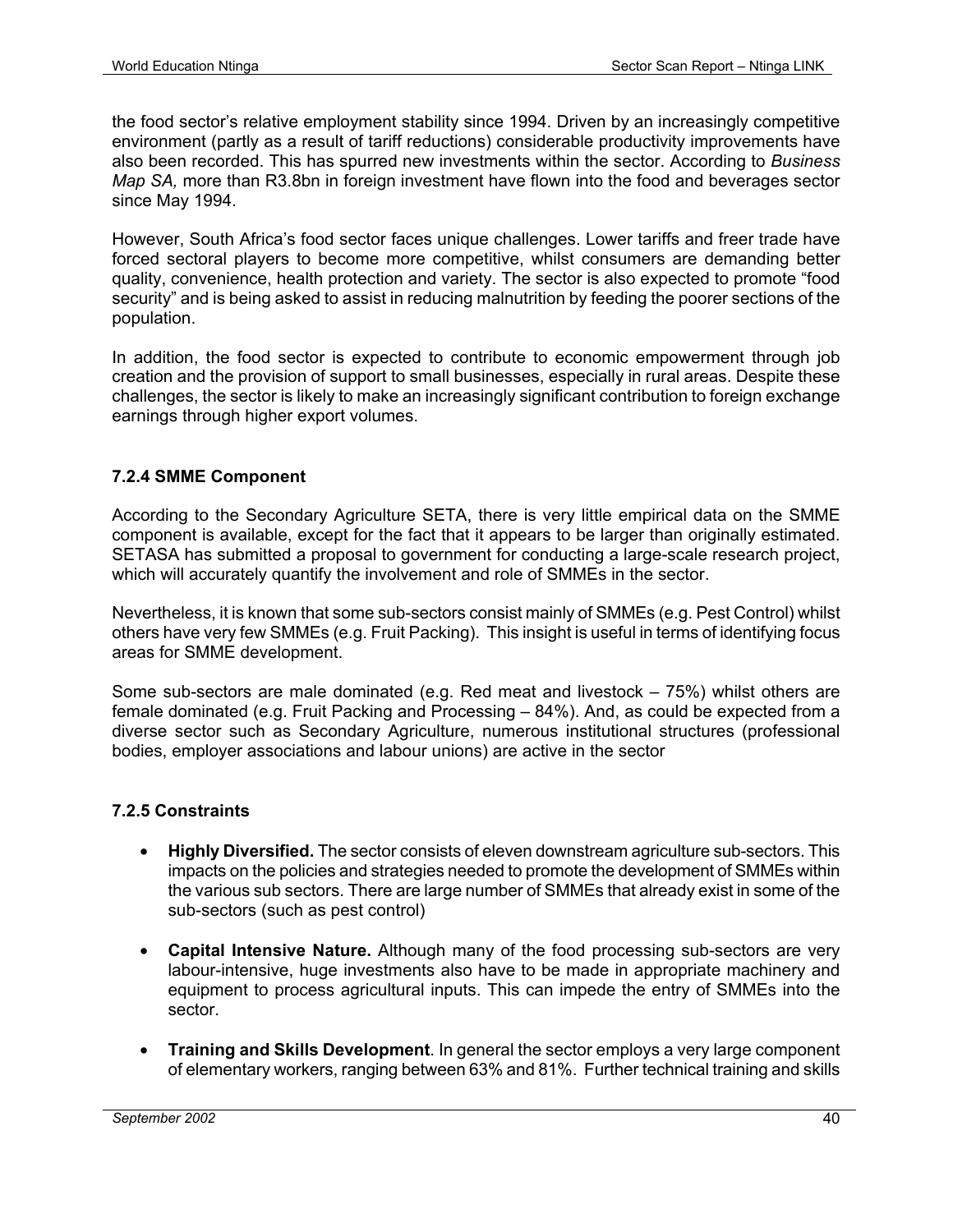development is necessary in order to improve the competitiveness and productivity of the industry.

• **Competitive Skills and Technology Requirements.** The competitive & technological skills requirements of this sector hinder the entry of SMMEs. It doubtful whether really small-scale enterprises have the competitiveness skills and technology to exploit opportunities in the secondary agriculture sector.

#### **7.2.6 Prospects**

Although South Africa always had a well-developed food industry, it has now become a global player. The largest increases in export value came from mainland China, Somalia, Norway, Malaysia, Thailand and Denmark. The food industry, in its broadest definition, is a major export earner, exporting about R8,5 billion annually: approximately twice of what it imports.

Lower tariffs and freer trade have forced sectoral players to become more competitive, whilst consumers are demanding better quality, convenience, health protection and variety. The food sector's strong backward linkages with the agricultural sector imply that agricultural output and prices will have a direct impact on its own competitiveness.

According to IDC projections, demand for food products is anticipated to increase in future, not only due to overall population growth and rising incomes but also due to an expanding tourism industry. And the *sector's export performance is also expected to improve.* 

Despite growing demand for South African exports, and improved access to European and other markets, it is doubtful whether really small-scale enterprises have the competitiveness skills and technology to exploit this opportunity. Small scale suppliers in rural areas and townships will have been hit by declining per capita incomes and continuing retrenchments, however, aggravated by considerable existing competition in areas such as the supply of meat, dairy products, grain milling and so on.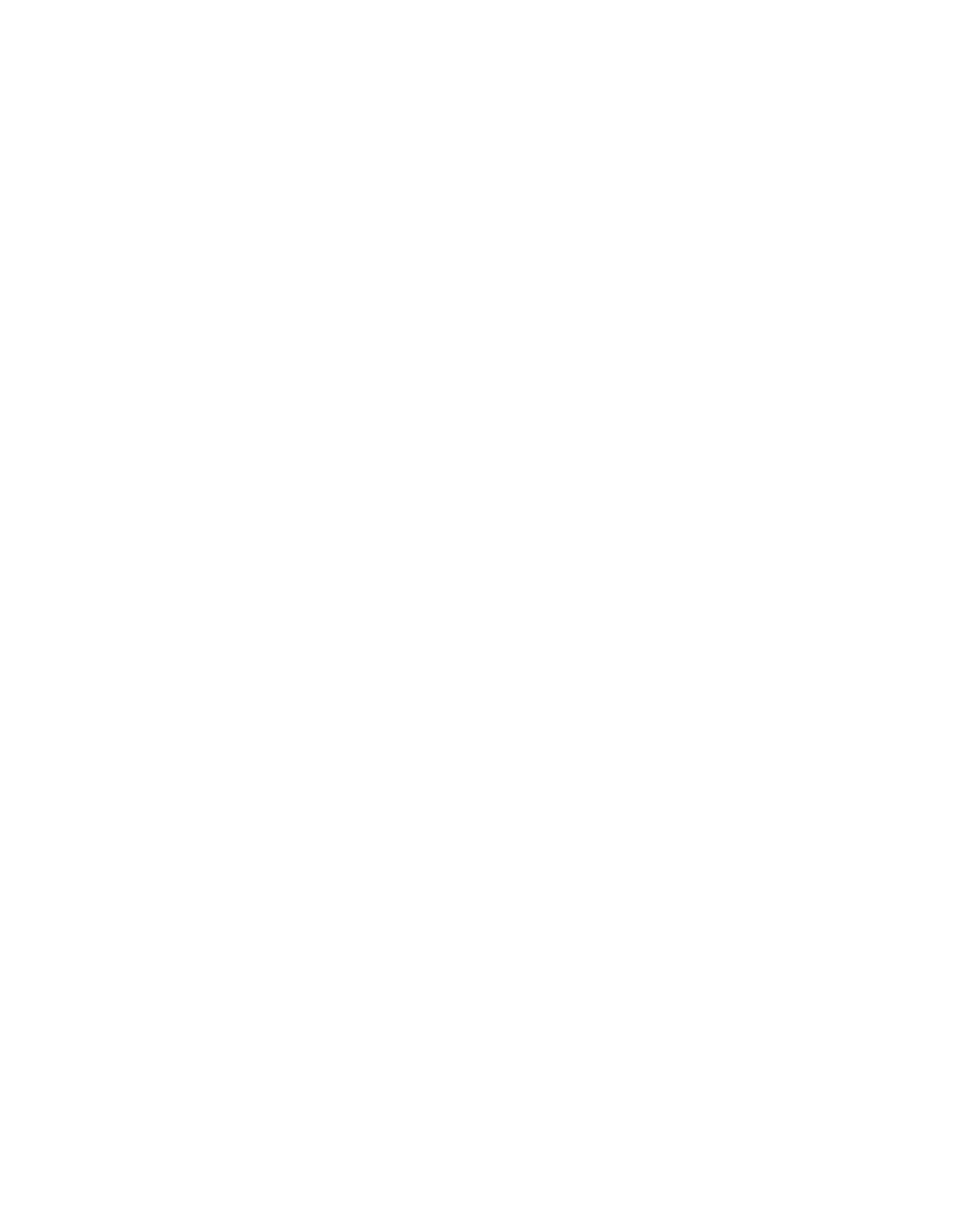# **8. TOURISM**

#### **8.1 Description**

The South African Government has identified tourism as the industry most capable of providing economic growth, leading to employment growth, through sector expansion and increased foreign exchange earning. The sector is seen by government as a vehicle for redressing unemployment by creating employment opportunities at all levels; and for redressing employment disadvantage through the application of Employment Equity and Labour Relations law.

Cognisant of the tourism sector's potential in contributing to economic growth, generating foreign exchange and creating employment, the South African Government has adopted a tourism strategy based on the principles that the industry should be Government-led, private-sector driven, community-based and labour-conscious. This strategy sets the following targets for the year 2000: (i) to raise the contribution of the tourism sector to 8% of GDP; and, among others (ii) to increase employment opportunities within the sector from the current 550 000 to 860 000.

International tourist numbers have increased significantly since the end of the apartheid government (from 3.7 million foreign tourists in 1994 to 5.8 million in 1999. It is largely believed that there was a "gearing-up" of capacity in the tourism industry in terms of facilities and services to meet the needs of the anticipated "tourism boom". This "boom" was not as large as anticipated in 1999 and resulted in the demise of smaller, and some larger, tourism organisations1.

In terms of jobs, the Western Cape has probably had the highest increase in tourism industry employment levels, while Gauteng, Mpumalanga, KwaZulu-Natal, Eastern Cape and the Northern Province have also experienced a substantial increase. The North West, Free State and Northern Cape have the least number of new jobs created in the tourism industry.

Direct employment in the tourism industry is not widespread throughout the provinces. Instead, it is generally localised to urban areas and tourist attractions. Some new employment opportunities have come on stream recently with the licensing of additional casinos. Largely, however, such new employment has displaced informal employment in the former illegal casinos. The further development of the gambling and lotteries industry including the introduction of Limited Payout Machines (LPMs) and the issuing of additional casino licenses should create additional employment opportunities in this sector.

Sport is recognised in the economic sector as a potential growth industry, both directly and indirectly.

Estimating the total number of employers and employees in the sector is problematical due to the lack of accurate and up to date statistics for almost all of the industries in the sector. The tourism Sector Education & Training Authority (THETA), estimates that there are approximately 42 000 enterprises, both formal and informal and including SMMEs, that fall within the industrial categories covered by THETA. Hospitality organisations account for 85% of these employers.

#### **8.2 Demand**

*September 2002* 43 <u>.</u> 1 2001-2002 Skills Plan, Tourism, Hospitality and Sport Sector Education & Training Authority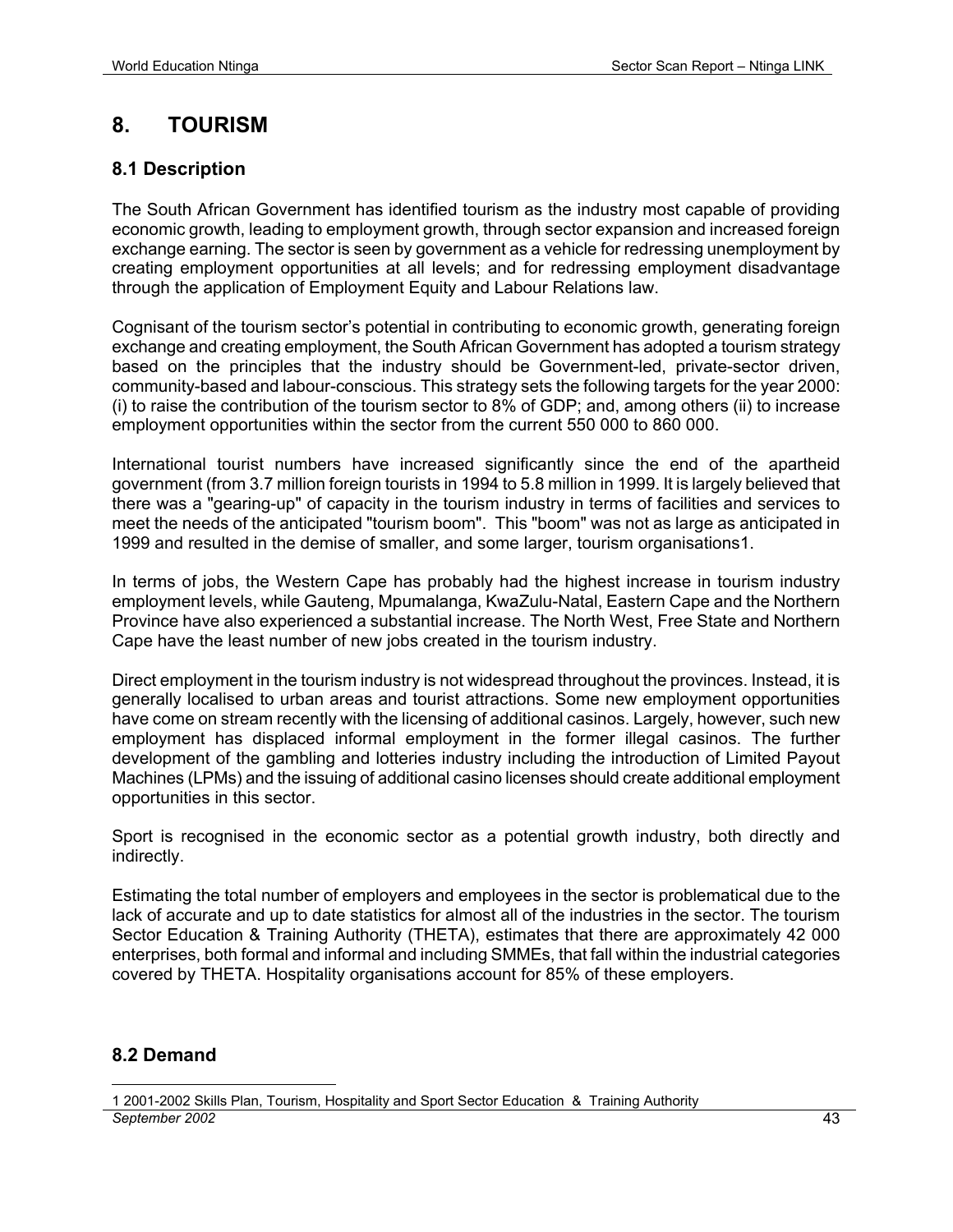In 1998 there were 1,4 million foreign visitors to South Africa, excluding visitors from other African countries, and the number of overseas visitors grew at 5% during January-August 1999. As might be expected, more than half of these came from Europe, and 4,3 million visitors came from African countries.16 Tourist number growth has almost doubled since 1994.3

The domestic tourism market is also significant, and is predicted to expand significantly as the South African middle class broadens. According to SATOUR, 16 million of the South African population took 30.4 million leisure trips in 1996, and domestic tourism represents 87% of South Africa's total visitor market.4

The primary purposes of domestic tourism are trips for holiday or pleasure, visiting friends or relatives, and business; and significant elements of domestic tourism activity are related to sports and wildlife conservation. The number of domestic visitor nights is expected to grow if the domestic economy improves.

South Africa's domestic and international sporting activity contribute to both tourism and general economic activity, creating demand for travel, accommodation and catering; and the maintenance of an attractive environment through conservation activities underpins the provision of tourism and recreational opportunities.

At the same time, tourism, is a notoriously fickle economic activity. Unrest in neighbouring countries, political instability or poor security in South Africa, inadequate marketing or negative journalism can very quickly dampen the market and destroy the sector's progress.

#### **8.3 Supply**

South Africa's physical, service, tourism and sporting infrastructure is well-developed, being far superior to most third world countries, though it lacks the coverage and some of the sophistication of developed first-world nations. The infrastructure is unevenly distributed, limiting access to economic development and leisure opportunities for large population groups.

Tourism infrastructure development has stagnated until recently, and international standards and expectations have not been factored into service provision. International tourists, sports people and businesspeople experience standards of customer service that are inconsistent and unreliable – sometimes excellent, but frequently well below international expectations.

The largest proportion of tourism, hospitality and sporting activity is concentrated in South Africa's urban centres, as might be expected. However, some of the country's major attractions are located in rural areas, and the development of tourism in these areas is a priority in order to address rural unemployment and economic disadvantage.

Almost all rural tourism operators are SMMEs and a high proportion of rural tourism and hospitality operators have limited or no formal qualifications and little management experience. Most wildlife conservation activity is located in rural areas, where the availability of training in rural areas is very

<u>.</u>

<sup>16</sup> *Ibid*, and StatsSA (2000)

<sup>3</sup> Editors Inc (1998), op cit p 153

<sup>4</sup> Grant Thornton Kessel Feinstein, Tourism Fact Sheet (Department of Environmental Affairs and Tourism, 1999) pp 1-2

*September 2002* 44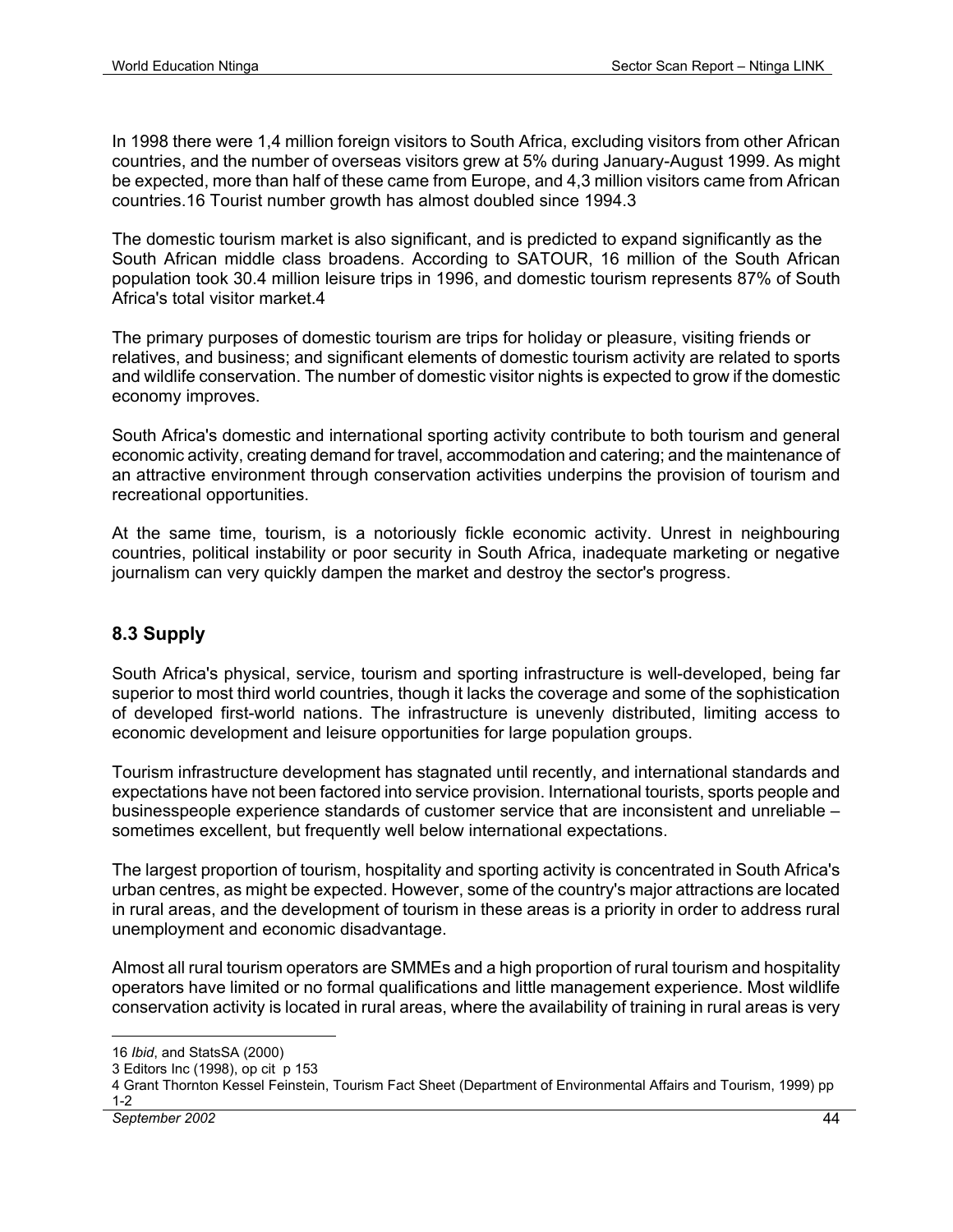limited.

It is estimated that by the year 2000 there will be twice as many skilled job opportunities across all industry sectors as there are qualified, skilled workers available to fill them, and this situation is reflected in the Tourism, Hospitality and Sport Sector, especially in rural South Africa. The consequence is that unskilled workers are employed to fill vacancies. They perform at well below international best practice standards, impacting negatively on tourist experiences, business efficiency and, ultimately, business growth. Some key skill shortages in rural areas are in food preparation and cooking, food and beverage service, tour guiding and computing.

#### **8.4. SMME Component**

The tourism sector is touted to have the potential to be the largest in South Africa in terms of employment, foreign exchange earned and GDP. This sector is largely dominated by SMMEs and micro enterprises. Due to the lack of statistics and the fact that there is no formal registration of formal and informal employers in this sector, it is estimated that more than two thirds of the approximately 42 000 sector employers are SMMEs.

In addition, a substantial part of the sector is primarily involved in food preparation, food and beverage service and catering – for the general population, not only for tourists – so they are located where their markets are concentrated. (i.e. in urban areas). Small, micro or medium-sized enterprises employ most of the employees in the sector. It can be said that the small business sector is the potential engine-room of economic development and employment growth throughout much of South Africa's economy, and certainly in this sector. The industry and rural development issues for the sector, as well as the National Skills Development Strategy, indicate that SMMEs and rural enterprises must be high priorities for training.

#### **8.5 Constraints <sup>1</sup>**

• **Uneven Distribution Of Tourist Infrastructure and Stagnation.** The infrastructure is unevenly distributed, limiting access to economic development and leisure opportunities for large population groups. Tourism infrastructure development has stagnated until recently, and international standards and expectations have not been factored into service provision. International tourists, sports people and businesspeople experience standards of customer service that are inconsistent and unreliable – sometimes excellent, but frequently well below international expectations.

• **Marketing Performance And Image.** A massive marketing effort is required if South Africa is to compete for a larger share of international tourism. Tourists have to be able to believe that they are coming to a safe, secure destination. Action is necessary to improve security, address property and violent crime and make internal travel safe; and the message that South Africa is a generally secure environment for tourists must be conveyed consistently. The injection of very substantial resources into marketing effort by the Business Trust and in the current national budget is a good first step in this direction.

<sup>1</sup> 1 Tourism, Hospitality and Sport Sector 2001-2002 Skills Plan, Tourism, Hospitality and Sport Sector Education & Training Authority, February 2001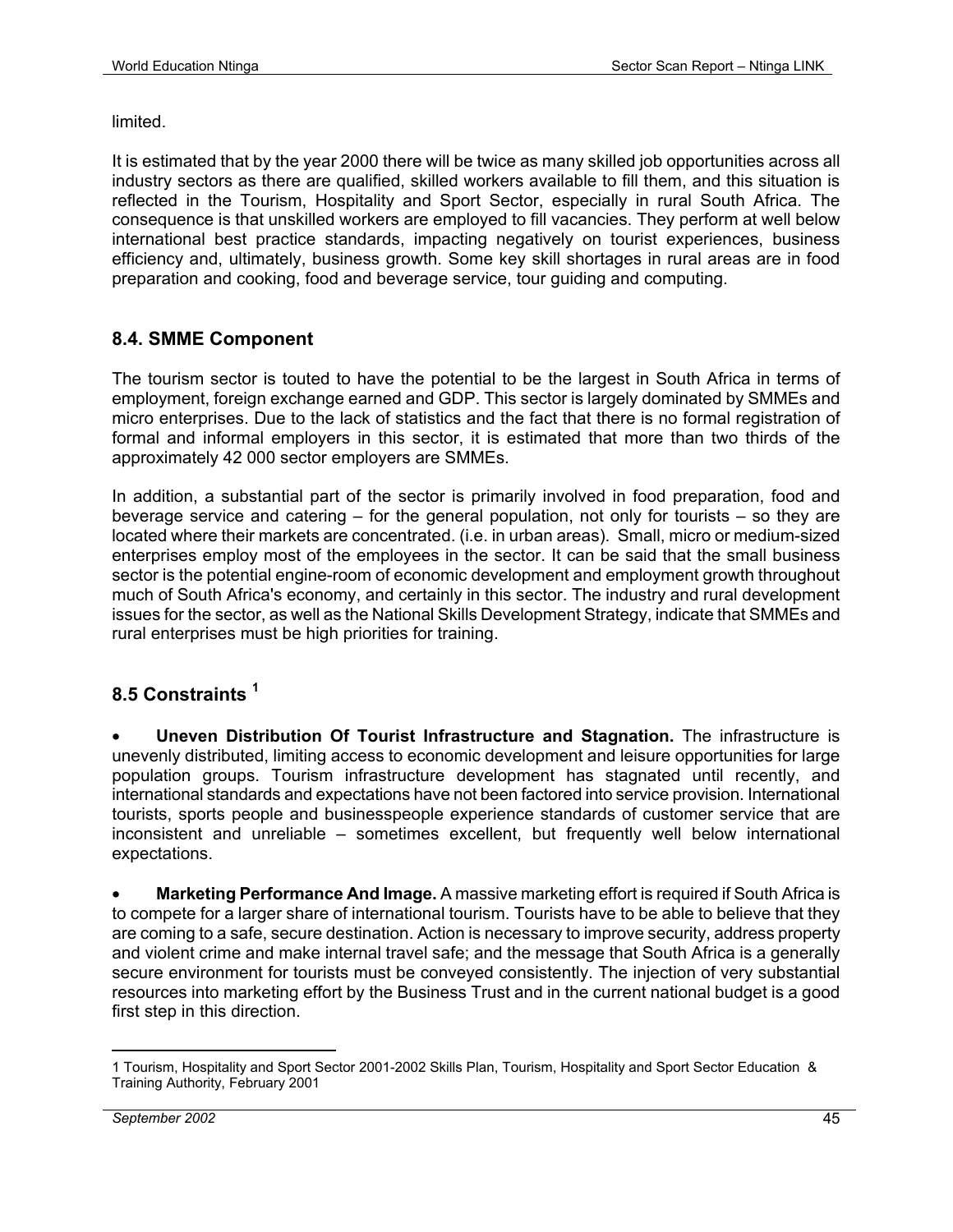• **Increased Competition.** Tourism has become a fiercely competitive business. For tourism destinations the world over competitive advantage is driven by technology, information and innovation. Yet South Africa is ranked only  $42<sup>nd</sup>$  among 47 emerging and developed countries. There is much room for improvement in skills, customer service, security etc1.

• **Afro-Pessimism.** The international view of Africa is negative. South Africa is seen in the same light as the rest of Africa by international consumers, and this view is sustained by media coverage. The SADC regional tourism product is not marketable at present because of recent dislocating events, though it could be under more normal circumstances.

• **Urban Rural Divide**. The overwhelming majority of the sector's businesses are located in urban settings. Many of South Africa's unique attractions are located in rural areas. For these to be appropriately developed, marketed and operated in order to maximise tourism activity, the rural tourism infrastructure must be provided. This means the skilled people, as well as the transport, accommodation and physical services, must be provided for the rural areas. The availability of training in rural areas is very limited.

The objective of providing employment growth is particularly urgent in rural areas. The sector is expected to contribute significantly to such employment objectives; but this requires both tourism development and the provision of a skilled workforce in these areas.

In addition to human resource development, local industry players have continuously manifested the need for a concerted effort in: (i) developing the range of tourism products and services that will meet the desires of targeted consumer market segments and niches; (ii) ensuring a commitment to quality; (iii) developing a customer-oriented culture; (iv) undertaking effective marketing activities; (v) incorporating, wherever possible, the unique selling features of Southern Africa, instead of those of South Africa on their own, in the marketing of industry products; and, among others, (vi) encouraging and participating in efforts to develop a co-ordinated approach to the industry under a unified vision and focus.

#### **8.6 Prospects**

Ntsika Enterprise Promotion agency predicated that the SMME sector would dominate South Africa's tourism sector in the future, because the sector was ' at the beginning of a long run growth process'. Ntsika said that the tourism sector had opportunities, which were 'immense and untapped'.

It is estimated that the global tourism industry, calculated at \$ 4.5 trillion/year, will grow to a \$ 10 trillion industry by 2010, with a 4.3% growth rate representing one of the fastest in the world. Tourism is also acknowledged as one of the biggest producers of foreign exchange with other multiplier effects including small, medium and micro-enterprise (SMME) development.

The current situation in South Africa, with relatively little marketing and strategic planning has seen foreign arrivals grow by 36% from 3.6 million in 1994 to 5.7 million in 1998. Estimates for 1999 were approximately 6.5 million foreign arrivals, which does not include the increasing domestic tourism with its new market segments.

*September 2002* 46 <u>.</u> 1 Dept of Arts, Culture & Technology, Tourism, National Research & Technology Foresight, 1999) p8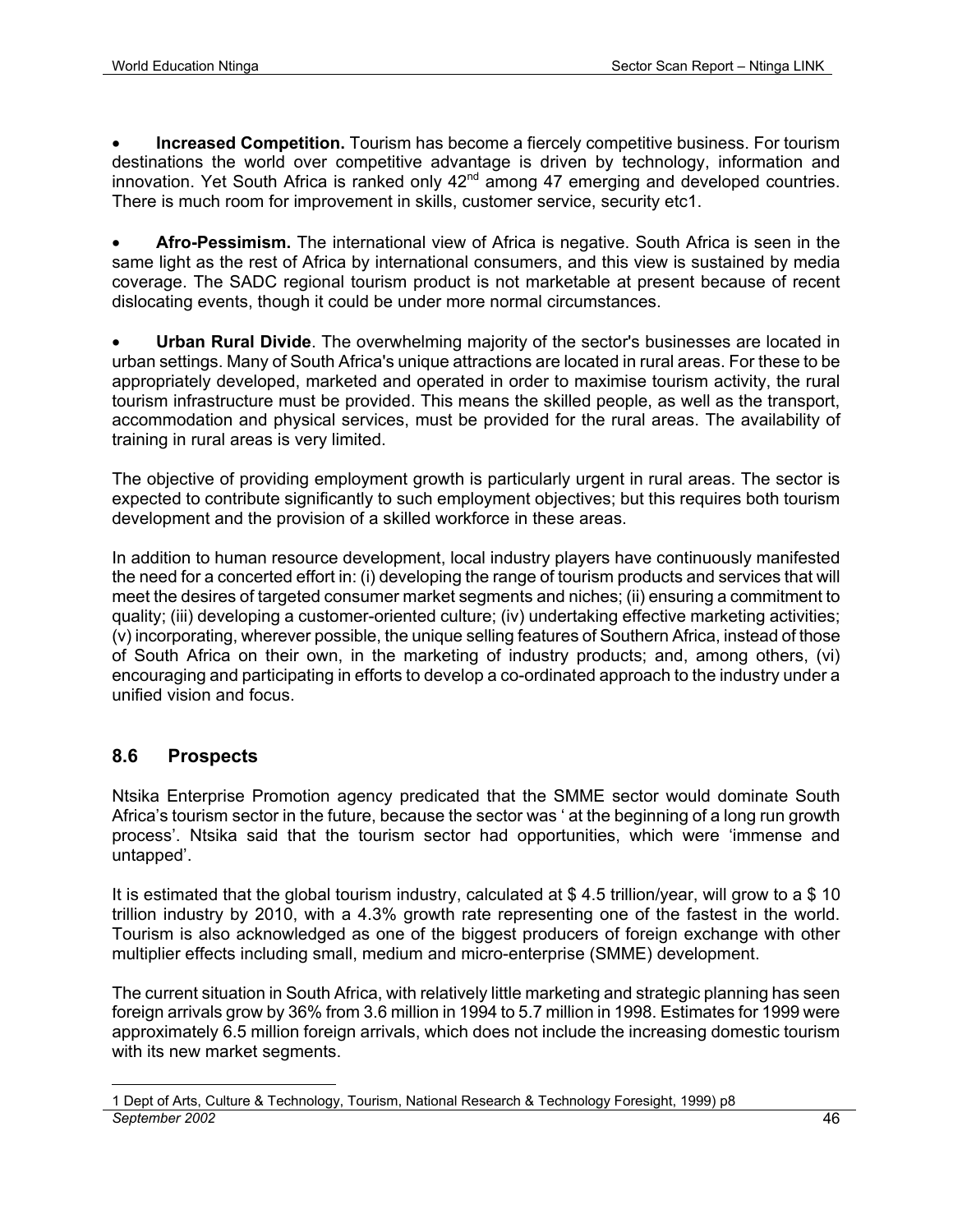South Africa is, poised to take a significant position in the list of the world's top destinations. From 54th in 1990, it's ranking within such a list improved dramatically to 27th in 1996. However, whereas the tourism industry is estimated to contribute approximately 11% to world GDP, in South Africa's case the ratio is thought to lie within the 4.5% to 5% range.

Domestic tourism has traditionally been the backbone of the South African tourism industry. Although expanding in absolute terms, its relative contribution to total tourism (compared to that of foreign tourism) has been watered down due to the fast expanding foreign component. The domestic segment of the national tourism market has also changed dramatically, both in composition and nature. Generally not as demanding and less quality-conscious than their overseas counterparts, domestic tourists are rapidly becoming more sophisticated and exhibiting characteristics and consumption habits, which progressively mirror international ones. Most importantly, holidaymakers demanding higher service standards and value for money.

Due to oversupply of high end accommodations, there are declining occupancy levels. These conditions have exacerbated by the sensitivity of the industry to overall economic conditions, as reflected by subdued domestic demand in recent times. Furthermore, encouraged by a depreciating currency and rising numbers of foreign tourists, local hoteliers opted for unbridled rate increases which the average South African could not afford.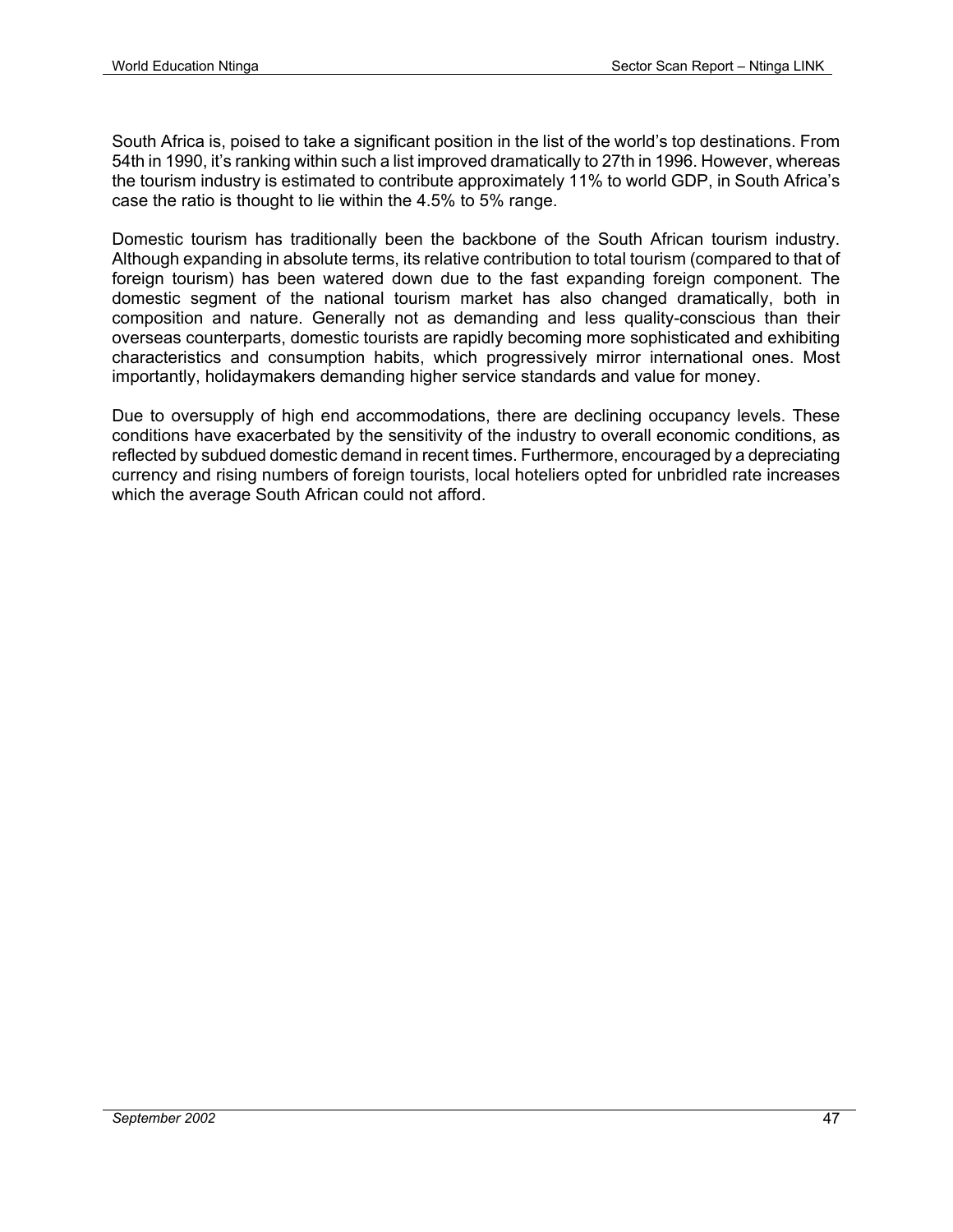# **SECTION III – COMPARISIONS, CONCLUSIONS**

#### **Introduction**

This section reviews the information in the preceding two sections, and weighs it up across the sectors as well as in relation to the targets and overall aims of World Education's planned Business Linkages Programme.

Once again, it is worth noting that comparisons between sectors are complicated by the fact of differing definitions and data that are available. Whichever sector is selected for intervention, it would merit an in-depth study with first-hand information obtained from key informants and players within the sector itself.

Taking into account the secondary research, as well as primary research through discussions and meetings, the consultant has provided his assessment or ranking of the give main sectors studies per the sector selection criteria described in World Education's proposal submission to USAID earlier this year. These criteria include:

- Sector growth trends
- Proportion of PD-owned small and microenterprises participating in the sector
- Ease of Entry of such firms
- Regulatory environment
- Openness to working with small firms
- Intensity of negative factors
- Potential competition from existing Business Linkage programmes

The comparisons above are summarised in table format – and the scores achieved clearly indicate that the Construction sector holds considerable promise or potential for a targeted Business Linkages intervention. Spending and growth trends are positive, and the sector is characterised by a dominance of micro and small size enterprises, in both urban and rural areas, and a highly positive regulatory environment.

The Tourism sector runs second as a possible area for Ntinga LINK intervention although the issue here would be one of ascertaining "depth" of target business in terms of micro-size enterprises or poverty related criteria. Also, a relatively small-scale World Education intervention could be overshadowed by the current, multi-million Rand Tourism Enterprise Programme (TEP) project, which encourages linkages and business deals with the provision of financial inputs or subsidies.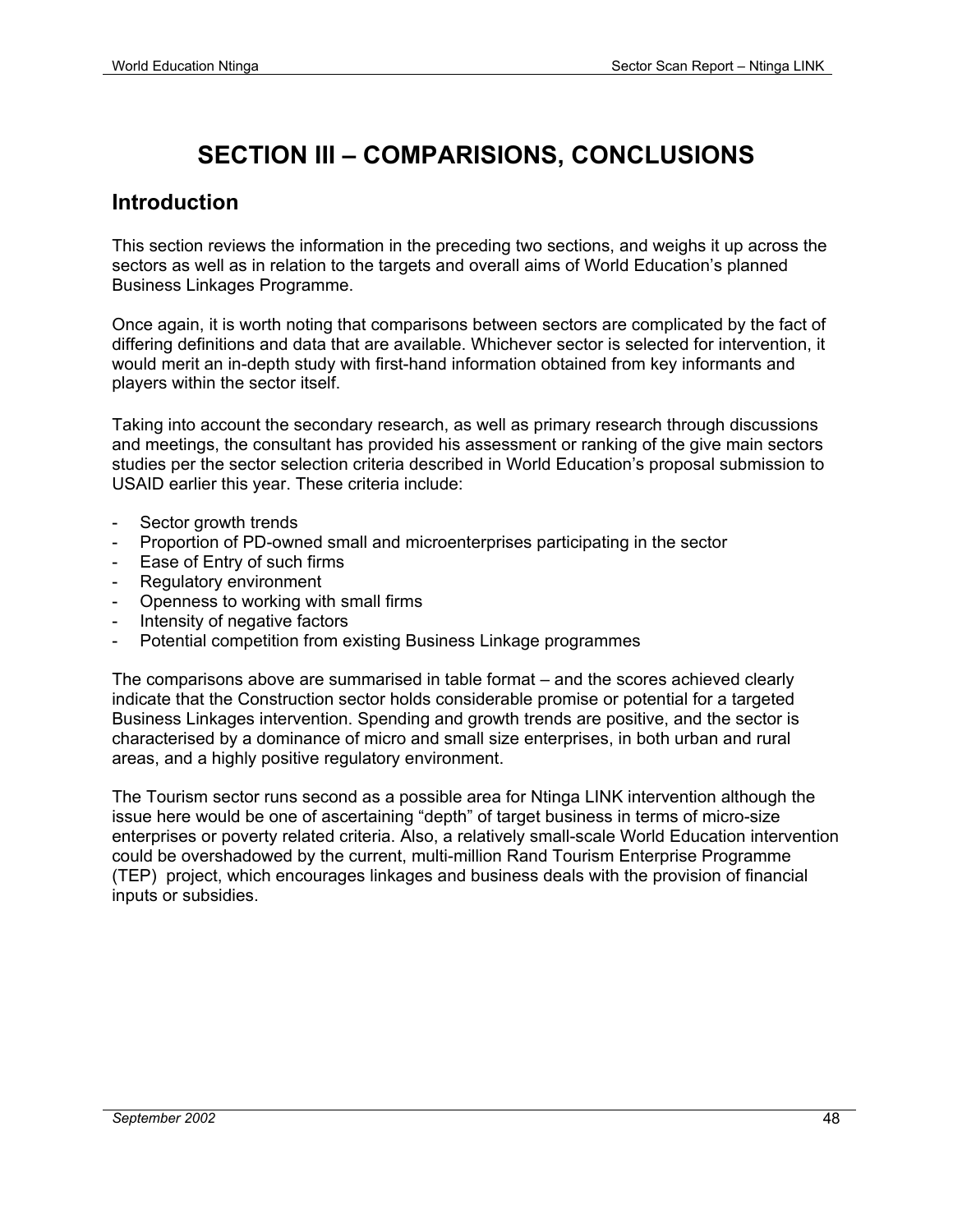#### **9. CONCLUSION & RECOMMENDATIONS**

#### **9.1 SMME characteristics**

In selecting a particular economic sector as the focus of its Business Linkages programme it is important for World Education to consider the following:

• **SMME contribution to GDP:** On average for the entire country 34.8% of the GDP is generated by SMMEs and 65.2 % by large enterprises. Sectors where SMMEs contribute more than 40 % of the GDP share include agriculture, construction, trade and transport. It is in construction, trade and the transport sectors particularly, where the significant role of micro and small enterprises are remarkable, indicating involvement of the target PDI group in which both World Education and the donor are interested.

**SMME Contribution To Employment:** Irrespective of the importance of SMMEs in terms of their contribution to GDP, arguably their biggest single contribution to the South African economy is in terms of employment. Their role as an agency for employment in South Africa cannot be overemphasised, especially within the context of a developing nation

Viewed within the respective sectors themselves more than 50% of the employment within SMMEs occurs in the agriculture, construction, trade, transport and business and other services sectors. SMMEs contribution to employment is much higher within each of these four sectors than for small enterprises as a whole.

80.4% of all people employed in micro-sized enterprises are employed in the business and other services and trade sectors. Approximately 57% of all the people employed in very small and small enterprises are employed in only three sectors, namely construction, trade and transport. And agriculture, manufacturing and transport contribute approximately 70% of all employment in medium-sized enterprises.

It is clear that the dominant sectors within each size class cohort are generally different, each with it's own unique features. It is these features and natural trends that should be kept in mind when deciding on policy options that promote SMMEs in various different sectors.

• **SMME Contribution To The Number of Establishments:** Approximately 66% of all micro-sized enterprises are either trade, transport, business or other services. Construction on the other hand, is by far the dominant sector regarding small enterprises. Agriculture with 53.7% followed by manufacturing with 18.5% of the total number of establishments in the medium sized category are the dominant sectors in this cohort. Therefore some sectors are more conducive to a particular size class than others.

#### **9.2 Sectoral characteristics**

9.2.1 **Agriculture -** The primary agriculture sector (which excludes forestry & fishing) is very diverse, covering a wide range of farming activities at various levels of sophistication and is spread all over the country. Unlike other developing countries, the contribution of the primary sector is very small.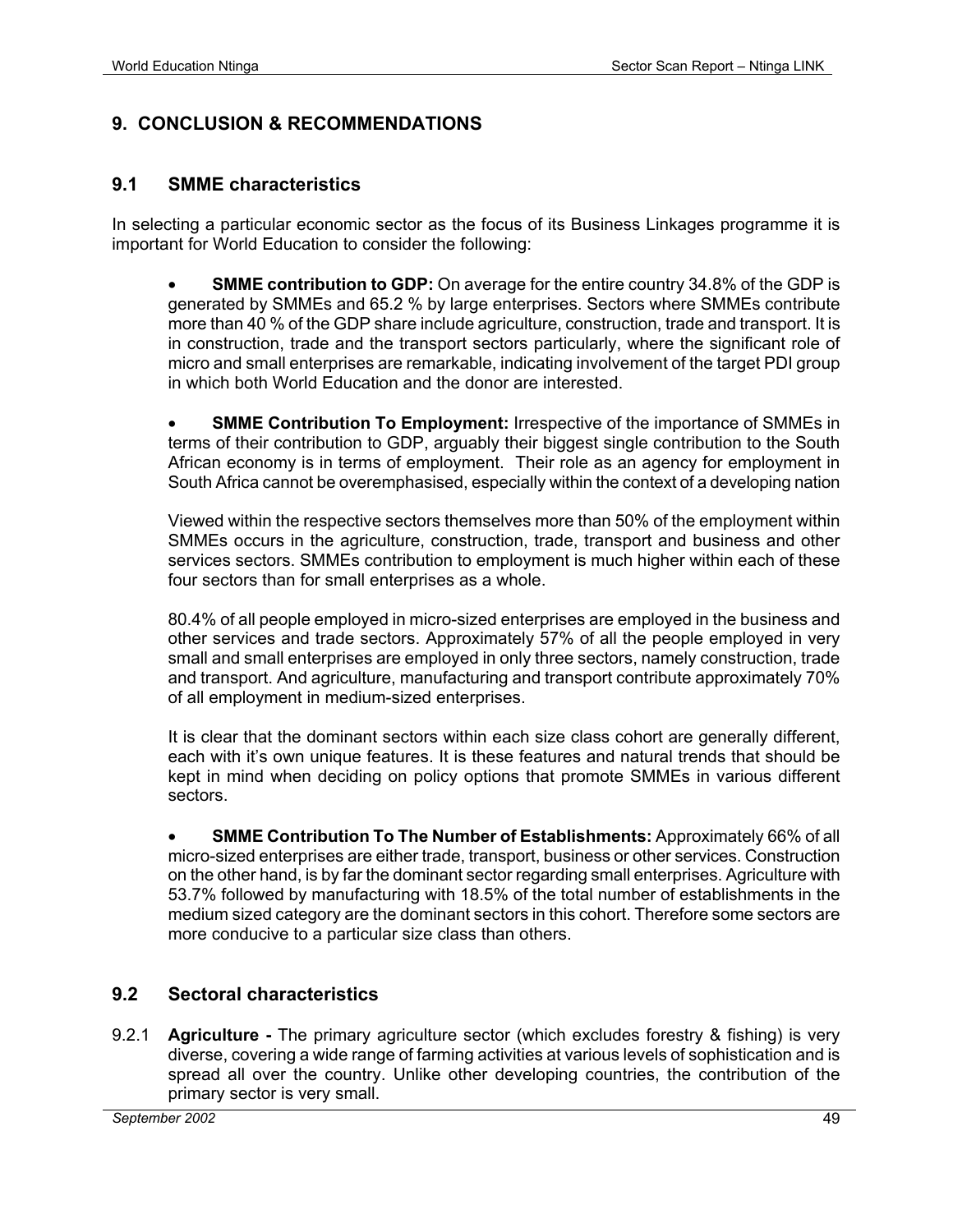There has been a declining trend in overall agricultural production. This is exacerbated by the uncertainty around government land redistribution policies and land ownership rights. There has been no major new investment in the agricultural sector. The low skills levels and lack of prime agricultural land & technology make entry into this sector by PDI firms very difficult.

South African commercial agriculture has followed a more capital-intensive growth path, while significant agricultural resources (human and material) lie unused or under-utilised in the former homeland areas. Both these phenomena have affected the income-earning potential of rural people. Further, the entrepreneurial abilities of Black farmers were suppressed, first by their exclusion from the commercial land market and then because commercially viable freehold farming was almost impossible in the former homeland areas.

9.2.2 **Construction** – 91.55% of firms in the construction sector consist of small and microenterprises. Public sector commitment to increase spending on infrastructure projects and low cost housing together with recent private sector commitments to increase construction investment spending contributes largely to the upbeat trend in this industry. The South African government recognises the role that the construction sector can play in kick-starting the economy.

Demand in the construction industry is largely dependent on the state of the private sector economy, government investment policy and perceptions and expectations in the consumer and investment markets. Despite the fact that the contribution of the construction sector to GDP is small, there is a lot of potential for SMME involvement in this sector. Individuals working as independent contractors or small firms can benefit from changes in procurement policies, the involvement of the public sector in the building of infrastructure & low cost housing, the Spatial Development Initiatives, and private sector construction like the casino developments and cluster housing.

- 9.2.3 **Manufacturing:** This is the single largest sector in the country, contributing 19.8% to GDP and is well developed. Insufficient demand has remained the primary reason for the under utilisation of productive capacity in the South African economy. Transport equipment, excluding the motor vehicle parts & accessories sector, reported the lowest utilisation rate in the second quarter of 2001 (below 67.1%). There has been a declining trend in manufacturing fixed investment growth.
- **9.2.4 Clothing:** The clothing industry is a very labour-intensive industry. Barriers to entry are low and SMMEs can enter the market with relative ease when compared to some of the other sectors. However, large-scale importation and illegal goods have wrought havoc in the clothing industry. Informal sector employment in clothing manufacturing is significant. The majority of micro and very small enterprises will feature primarily in the informal distribution of clothes, though there is an important manufacturing potential. Small cut, make & trim (CMT) firms are an important part of this manufacturing potential. The African Growth & Opportunity Act (AGOA) enacted by the United States could be the key to major export opportunities for South African manufacturers.
- 9.2.5 **Secondary Agriculture (Food Processing) Sector:** Food processing (of which the processing of agricultural products is a large component) accounts for 15% of the manufacturing sector. This process of deregulation and liberalisation has raised competitive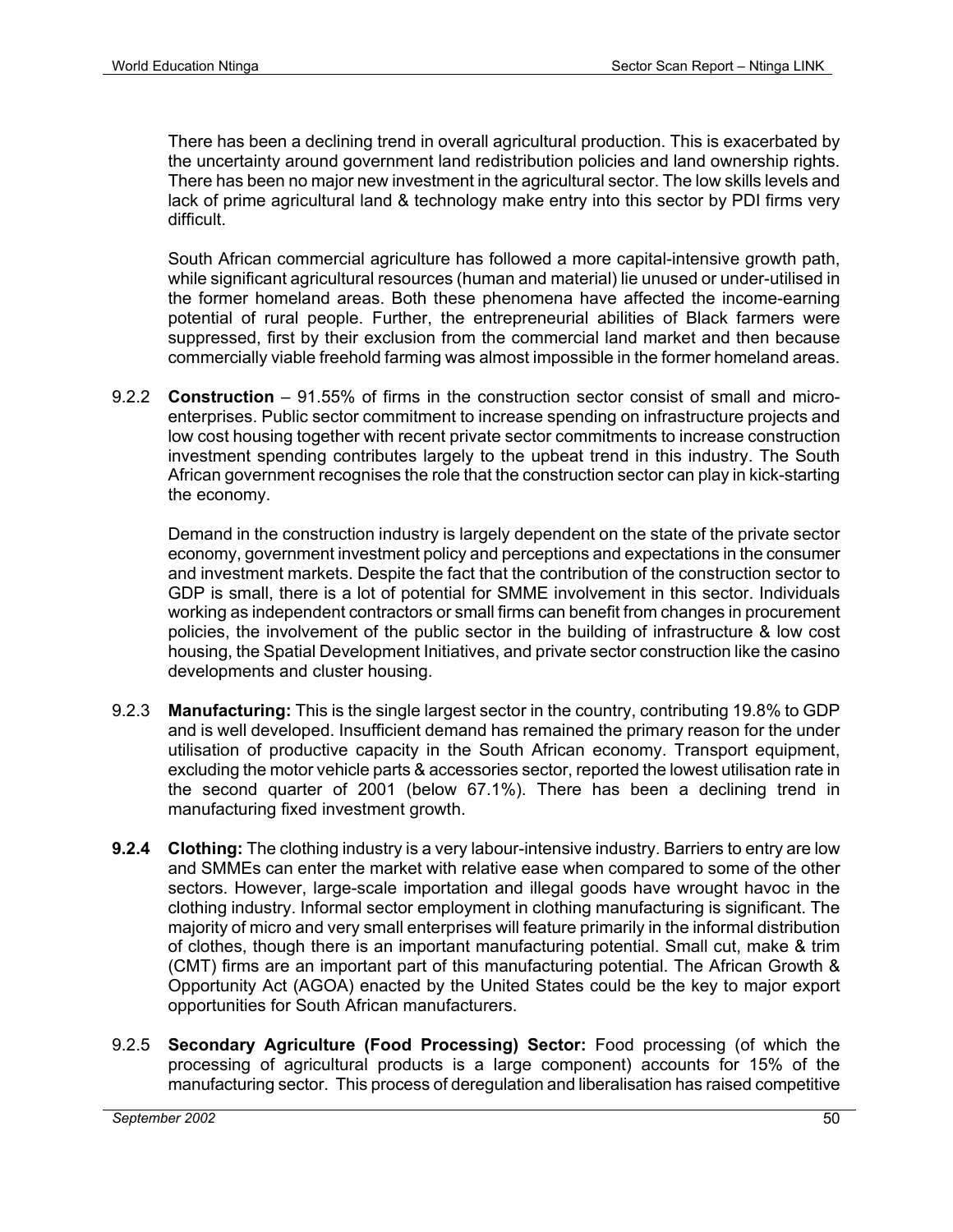pressures, which, in turn, have accelerated the restructuring of the food processing industries. Although many of the food processing sub-sectors are very labour-intensive, huge investments also have to be made in the appropriate type of machinery and equipment to process basic agricultural inputs. Very little knowledge on the SMME component is available, except for the fact that it appears to be much larger than originally estimated. The competitive skills requirements and technological skills requirements of this sector hinder the entry of SMMEs into this sector. It doubtful whether really small-scale enterprises have the competitiveness skills and technology to exploit opportunities in the secondary agriculture sector.

9.2.6 **Tourism:** The tourism sector has the potential to be South Africa's largest employment sector, largest foreign exchange earning sector and largest economic sector in terms of GDP. In addition to the potential for tourism to increase foreign exchange earnings, it is a multiplier domestic industry. That is, domestic tourism and hospitality operations create economic activity and employment. This sector is largely dominated by SMMEs and micro organisations.

Due to the lack of statistics and the fact that there is no formal registration of formal and informal employers in this Sector, it is estimated that more than two thirds of the approximately 42 000 Sector employers are SMMEs. In addition, a substantial part of the sector is primarily involved in food preparation, food and beverage service and catering – for the general population, not only for tourists – so they are located where their markets are concentrated. (i.e. in urban areas)

#### **9.3 Ranking of Sectors for Intervention**

As the following table shows, the Construction sector holds considerable promise or potential for a targeted Business Linkages intervention. Spending and growth trends are positive, and the sector is characterised by a dominance of micro and small size enterprises, in both urban and rural areas, and a highly positive regulatory environment.

The Tourism sector runs second although the issue here would be one of ascertaining "depth" of target business in terms of micro-size enterprises or poverty related criteria. Also, a relatively small-scale World Education intervention could be overshadowed by the current, multi-million Rand Tourism Enterprise Programme (TEP) project, which encourages linkages and business deals with the provision of financial inputs or subsidies.

The other three sectors rank somewhat lower, particularly due to capital requirements, uncertainty over land ownership and reform, and uncertain policy environments.

While both the construction and tourism sectors could provide an arena in which demonstrate a workable market development model for World Education Ntinga, it must be kept in mind that the South African economy – although sound in its essentials – appears prone to external shocks and perceptions over which it has little control. Afro-pessimism, combined with the global stock market downturn, could mean that promised foreign investment and inflows decline in coming months. Increasing inflation has been a concern to the Reserve Bank, and if this trend continues, an interest rate hike could adversely affect demand for higher-end construction products.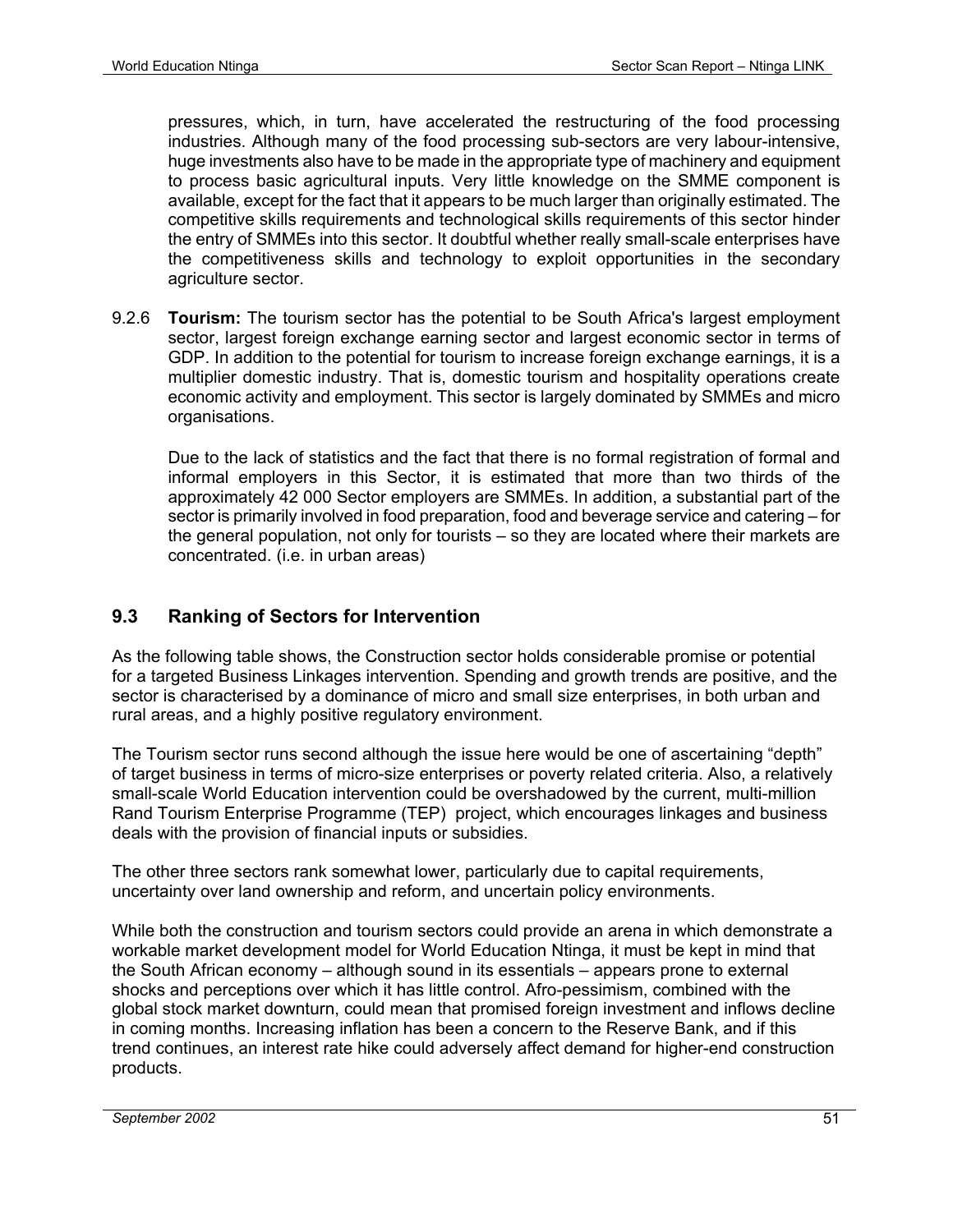| <b>Skills</b><br>firms:<br>Micro PDI<br>of Small and<br>Technology<br>Capital<br>Ease of Entry                                                                                                                     | the sector<br>participating in<br>currently<br>Micro-<br>PDI Small and<br>Proportion of<br>Enterprises        | activity)<br>and other<br>Sub-sector<br>(public, private<br>levels of<br>Growth Trends                                                                                                                          | <b>INDICATORS</b>                                       | <b>RANKING:</b><br><b>TABLE 1</b>  |
|--------------------------------------------------------------------------------------------------------------------------------------------------------------------------------------------------------------------|---------------------------------------------------------------------------------------------------------------|-----------------------------------------------------------------------------------------------------------------------------------------------------------------------------------------------------------------|---------------------------------------------------------|------------------------------------|
| $\pmb{\times}$<br>ट<br>×<br>$\sim$                                                                                                                                                                                 | <u>ਟ</u>                                                                                                      | ſ                                                                                                                                                                                                               |                                                         | $\overline{M}$ = LOW               |
| entry for PDI firms<br>difficult.<br>technology make<br>Bank, LRAD and<br>through the Land<br>know how &<br>SLAG schemes.<br>-Funds are available<br>land, and a lack of<br>prime agricultural<br>-But the lack of | enterprises)<br>(are small and micro<br>53.23%*                                                               | <b>RANKEXPLANTION</b><br>pue <sub>T</sub> -<br>-Declining<br>-No major new<br>investment.<br>bottlenecks.<br>Redistribution<br>production.                                                                      | <b>AGRICULTURE</b>                                      | 2 = MEDIUM                         |
| ξ<br>くく                                                                                                                                                                                                            | S                                                                                                             | 2.5                                                                                                                                                                                                             |                                                         |                                    |
| and<br>- Skills capacity<br>requiring<br>Funds available<br>and African Bank.<br>through the IDC.<br>(although<br>improvement)<br>exist within this<br>technology do<br>Sector.                                    | micro enterprises)<br>(are small and<br>91.55%*                                                               | <b>RANKEXPLANTION</b><br>start<br>-Public sector<br>Building of large<br>in order to kick-<br>commitment to<br>projects.<br>infrastructure<br>the economy<br>increase spending<br>Development<br>Local Economic | <b>CONSTRUCTION</b>                                     | 3 = HIGH                           |
| ×<br>2<br>$\sim$ $\sim$                                                                                                                                                                                            | Z                                                                                                             | I                                                                                                                                                                                                               |                                                         |                                    |
| -Technology can be<br>-Skills levels<br>an inhibiting factor.<br>adequate.<br><b>Business loans</b><br>available through<br>informal financial<br><b>bue</b> leuu<br>institutions                                  | -Consists of a<br>-Figures are not<br>number of small<br>cut, make and trim<br>firms and hawkers<br>available | <b>RANKEXPLANTION</b><br>- Highly unionised<br>-Import tariff phase<br>-Increased<br>-Restrictive labour<br>down<br>competition from<br>imports<br>environment.<br>legislation.                                 | <b>CLOTHING</b>                                         | <b>SUB-SECTOR SELECTION MATRIX</b> |
| $\times$ $\times$<br>$\boldsymbol{\times}$<br>p                                                                                                                                                                    | J                                                                                                             | ŀ                                                                                                                                                                                                               |                                                         |                                    |
| -Prohibitive skills<br>capital<br>technological and<br>requirements                                                                                                                                                | -Large firms<br>predominate<br>available<br>Figures are not                                                   | RANKEXPLANATION<br>-Produces for the<br>-Overall decline in<br>only.<br>domestic market<br>and consumption<br>disposable income<br>demand.                                                                      | <b>SECONDARY AGRICULTURE</b><br><b>Food Processing)</b> |                                    |
| Z<br>$\times$ $\times$<br>$\sim$                                                                                                                                                                                   | Z                                                                                                             | Z                                                                                                                                                                                                               |                                                         |                                    |
| -Capital<br>-Skills and<br>available from<br>but funds are<br>requirements high.<br>various suurces<br>technological<br>be prohibitive<br>requirements can                                                         | -60% are estimated<br>enterprises<br>medium and micro<br>to be small,                                         | RANKEXPLANATION<br>-Lack of capacity<br>-Negative<br>-Sector has the most<br>and skills.<br>South Africa.<br>about crime in<br>perception<br>fully.<br>potential but is not<br>yet to exploited                 | <b>TOURISM</b>                                          |                                    |

World Education Ntinga Sector Scan Report – Ntinga LINK

Sector Scan Report - Ntinga LINK

World Education Ntinga

September 2002 *September 2002*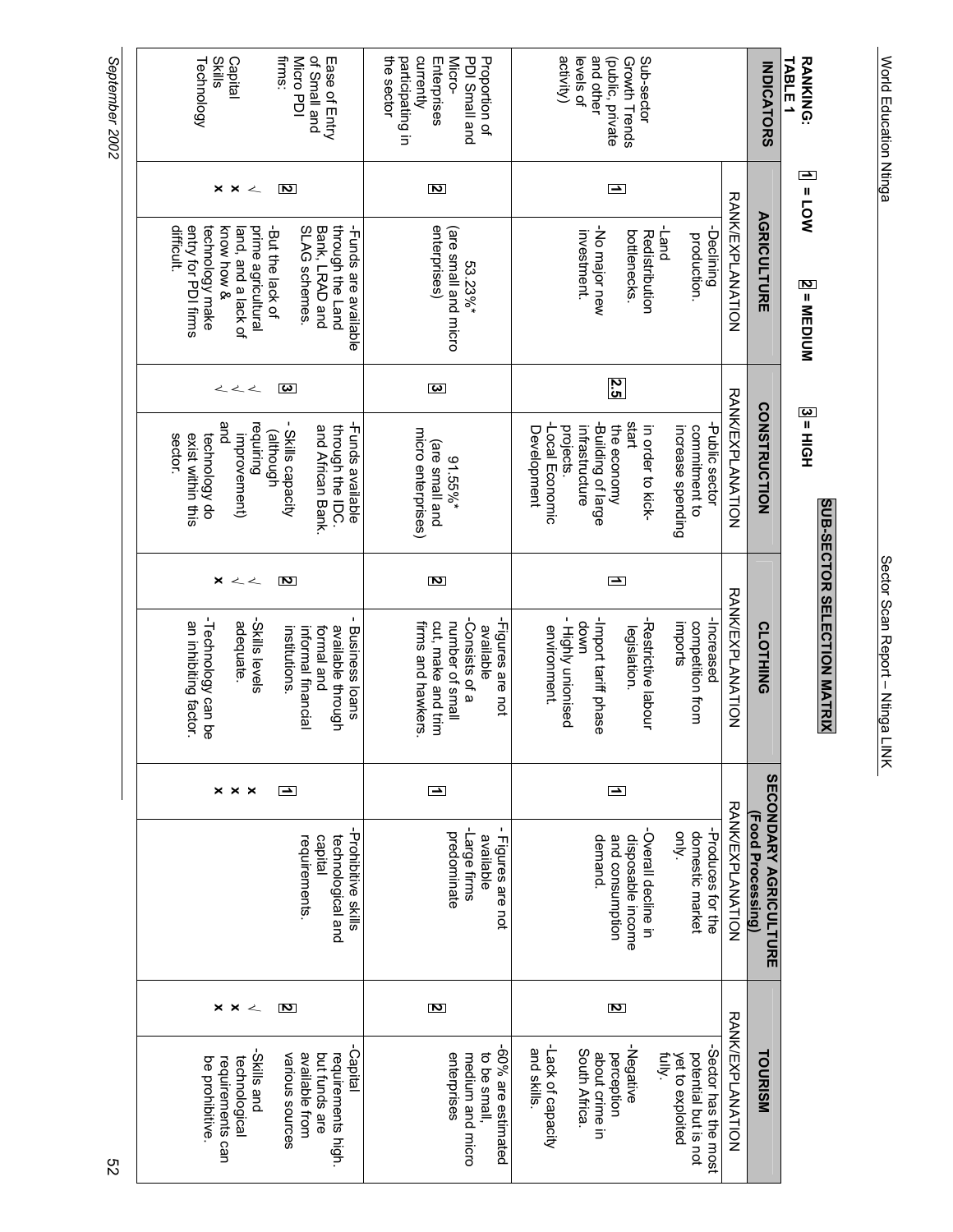| ï |
|---|
|   |
|   |
|   |
|   |
|   |
|   |
|   |
|   |
|   |
|   |
|   |

|                         | <b>IDICATOR</b>                        |
|-------------------------|----------------------------------------|
| <b>JANK EXPLANAHION</b> | <b>AGRICULTURE</b>                     |
| RANK/EXPLANAHION        | <b>SONSTRUCTION</b>                    |
| <b>JANKEXPLANAHION</b>  | <b>CLOTHING</b>                        |
| <b>RANK/EXPLANATION</b> | <b>ECONDARY AGRICULTURE</b><br>Food P. |
| RANK/EXPLANATION        | <b>TOURISI</b>                         |

# TABLE 2: REVERSE RANKING (HIGHER SCORE INDICATES NEGATIVE PROSPECTS) **TABLE 2: REVERSE RANKING (HIGHER SCORE INDICATES NEGATIVE PROSPECTS)**

| <b>SCORE</b> | smaller firms<br>openness of<br>working with<br>Degree of<br>large firms to | environment<br>regulatory<br>enabling<br>Positive/                                                                                                                                   | <b>INDICATORS</b>                                 |
|--------------|-----------------------------------------------------------------------------|--------------------------------------------------------------------------------------------------------------------------------------------------------------------------------------|---------------------------------------------------|
| ∞            | Z                                                                           | ŀ                                                                                                                                                                                    |                                                   |
|              | exists<br>-Anecdotal evidence                                               | <b>RANKEXPLANATION</b><br>puel punoue<br>-Extreme uncertainty<br>rights.<br>tenure and property<br>redistribution, land                                                              | <b>AGRICULTURE</b>                                |
| 12.5         | Z                                                                           | Z                                                                                                                                                                                    |                                                   |
|              | examples.<br>evidence and<br>-Documented                                    | <b>RANK/EXPLANNHON</b><br>-Public sector<br>spending.<br>pushing preferentia<br>investment<br>demonstrating a<br>-Private sector<br>procurement policy<br>increase<br>willingness to | <b>CONSTRUCTION</b>                               |
| ထ            | 2                                                                           |                                                                                                                                                                                      |                                                   |
|              | cut, make & trim firms<br>llama di gingurcing<br>-Evidence of               | <b>RANK/FXPLANNANION</b><br>-Union and labour<br>phased out.<br>prohibitive.<br>tari# protection to pe<br>issues can be                                                              | <b>CLOTHING</b>                                   |
|              | ŀ                                                                           | Z                                                                                                                                                                                    |                                                   |
|              | -Evidence unknowr                                                           | RANKEXPLANTON<br>-Plethora of health<br>greatly to the cost of<br>entering this sector<br>regulations adds                                                                           | <b>SECONDARY AGRICULTURE</b><br>(Food Processing) |
|              | s                                                                           | Z                                                                                                                                                                                    |                                                   |
|              | developments<br>E.g. casino                                                 | <b>RANKUXPLANATION</b><br>-Compliance with<br>of PDI firms<br>safety regulations<br>environmental and<br>can discourage entry                                                        | <b>TOURISM</b>                                    |

| *Nisika, State of Small Business in South Africa- Annual Review 2001. |  |
|-----------------------------------------------------------------------|--|
|                                                                       |  |
|                                                                       |  |
|                                                                       |  |
|                                                                       |  |
|                                                                       |  |
|                                                                       |  |
|                                                                       |  |
|                                                                       |  |
|                                                                       |  |
|                                                                       |  |
|                                                                       |  |
|                                                                       |  |
|                                                                       |  |
|                                                                       |  |
|                                                                       |  |
|                                                                       |  |
|                                                                       |  |
|                                                                       |  |
|                                                                       |  |
|                                                                       |  |
|                                                                       |  |
|                                                                       |  |
|                                                                       |  |

World Education Ntinga Sector Scan Report – Ntinga LINK

Sector Scan Report - Ntinga LINK

World Education Ntinga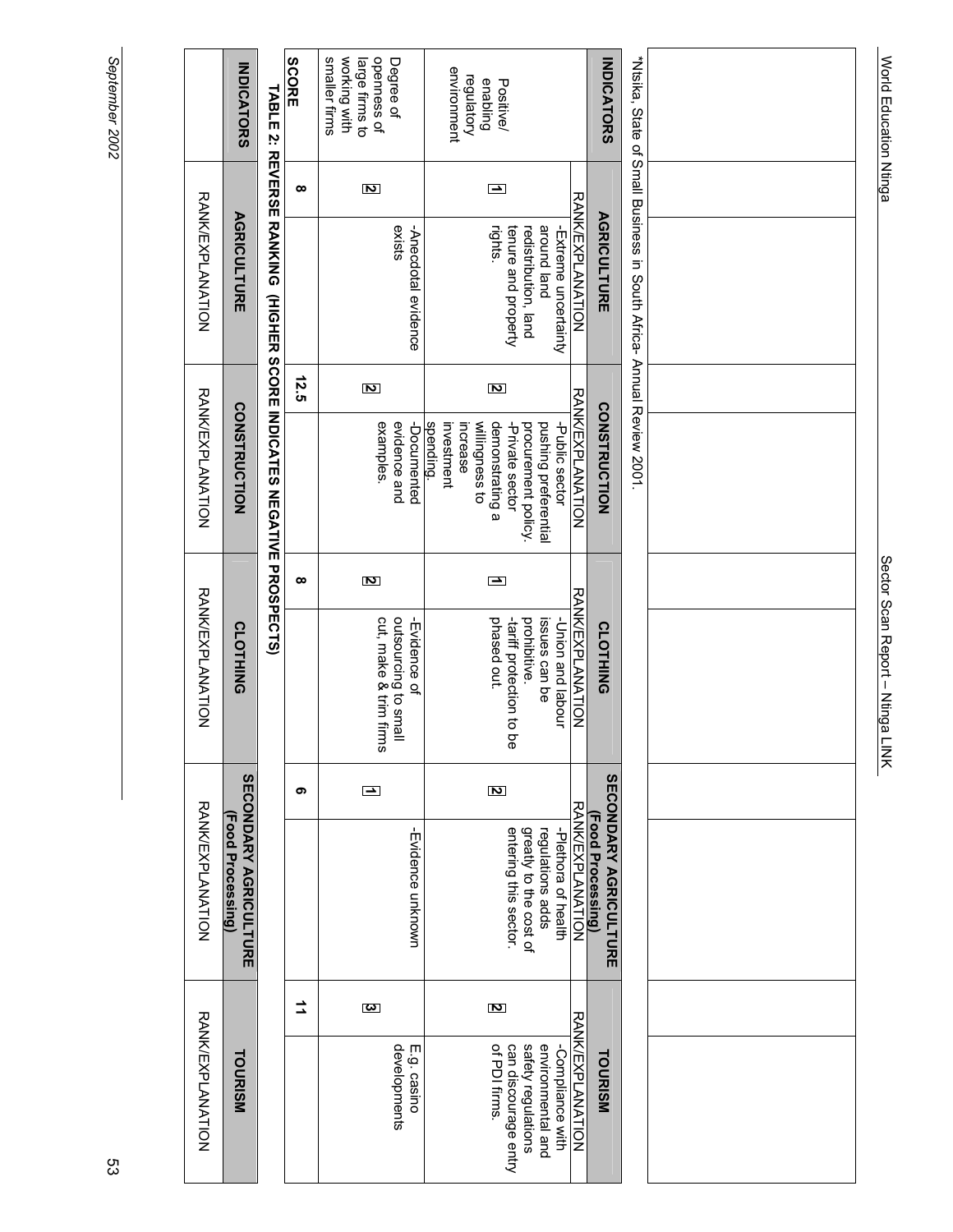# World Education Ntinga

World Education Ntinga Sector Scan Report – Ntinga LINK Sector Scan Report - Ntinga LINK

| Progs.<br>from other BL<br>Competition                  | capacity etc.<br>poor policies<br>corruption,<br>factors – fraud<br>negative<br>Comparative<br>intensity of                                                                                  |
|---------------------------------------------------------|----------------------------------------------------------------------------------------------------------------------------------------------------------------------------------------------|
| S                                                       | င္ခ                                                                                                                                                                                          |
| -Agrilinks                                              | government<br>agricultural industry<br>perception of the<br>clarity on<br>Poor land policies<br>farm killings; lack of<br>to a high negative<br>interripris contriprite<br>land occupations, |
| Ŀ                                                       | Z                                                                                                                                                                                            |
| $-$ SAIBL $(?)$                                         | Some concerns<br>capacity<br>exist around PD                                                                                                                                                 |
| ŀ                                                       | Z                                                                                                                                                                                            |
| Uwonknu                                                 | manufacturers.<br>of clothing<br>closure of a number<br>exploitation of labour,<br>customs fraud,<br>Lack of capacity                                                                        |
| Ζ                                                       | 2                                                                                                                                                                                            |
| Uwonkn                                                  | skills issues are of<br>Capacity and technical<br>major importance.                                                                                                                          |
| S                                                       | 2                                                                                                                                                                                            |
| Programme (TEP);<br>-Tourism Enrichment<br><b>SAIBL</b> | service levels.<br>Afro pessimism,<br>corruption, crime<br>and poor customer                                                                                                                 |
|                                                         |                                                                                                                                                                                              |

September 2002 *September 2002*